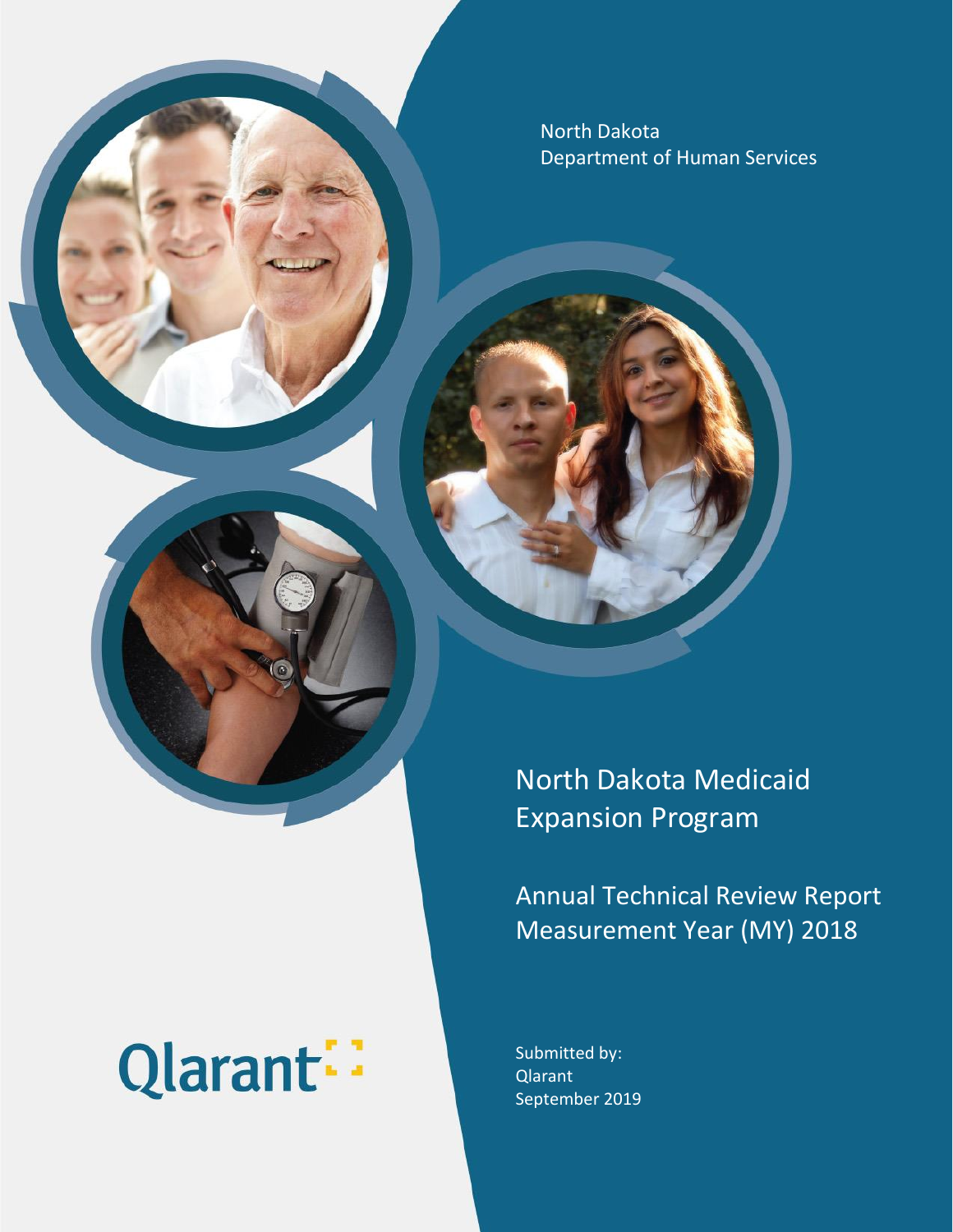# **Table of Contents**

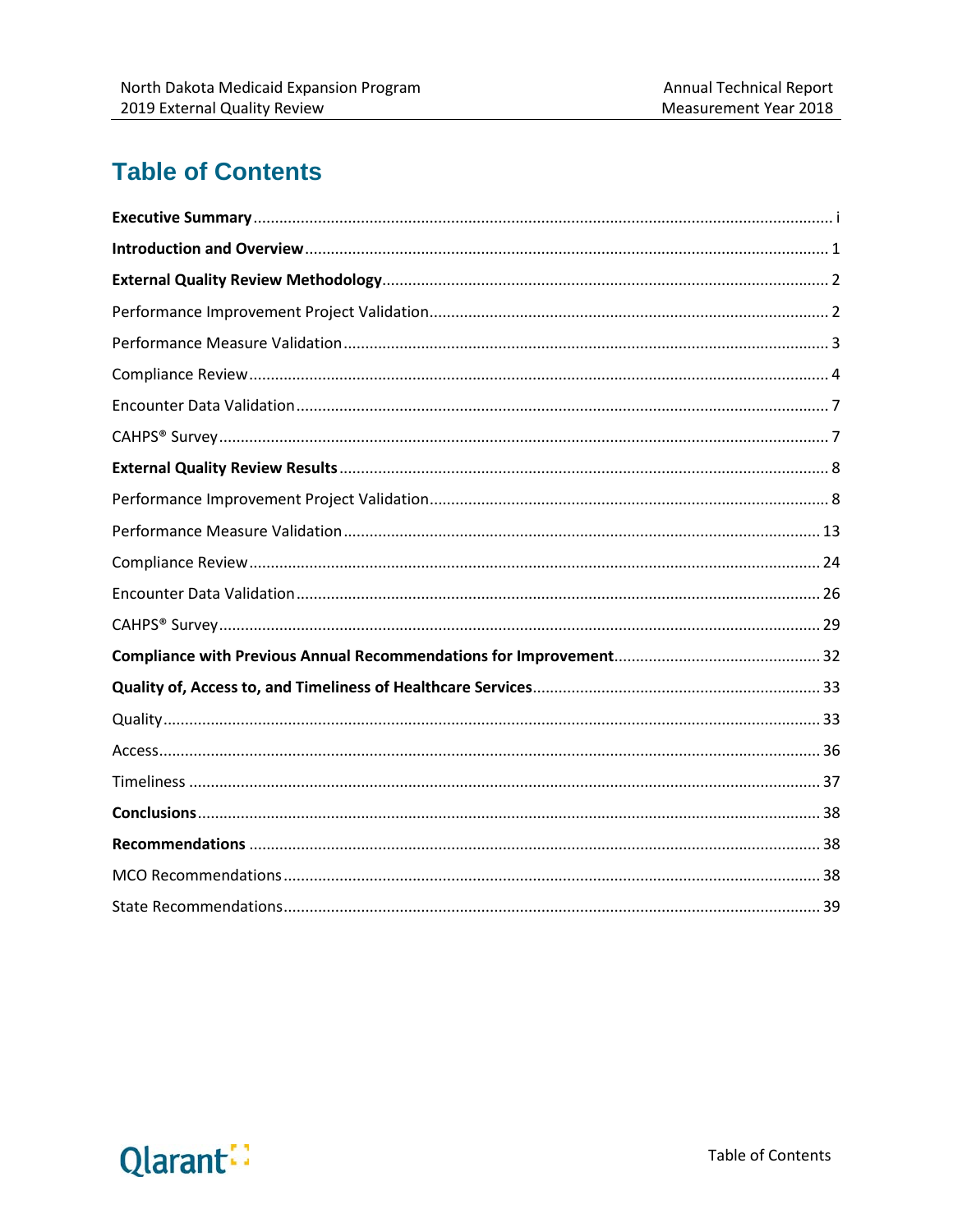# **North Dakota Medicaid Expansion Program**

# **2019 Annual Technical Report**

# **Measurement Year 2018**

# <span id="page-2-0"></span>**Executive Summary**

# **Introduction**

Effective January 1, 2014, the North Dakota Department of Human Services (DHS) contracted with Sanford Health Plan (SHP) to provide services to the Medicaid Expansion population. In its oversight role and assurance for quality, DHS subsequently contracted with Qlarant to complete an external quality review (EQR) of the North Dakota Medicaid Expansion Program.

Qlarant conducted a 2019 comprehensive assessment of SHP's measurement year (MY) 2018 compliance with federal and state requirements, as identified in the Code of Federal Regulations (42 CFR § 438), the SHP Managed Care Organization (MCO) Contract, the North Dakota Medicaid Expansion Quality Strategy Plan, and the North Dakota Section 1915(b) Waiver Proposal for the MCO Program: Waiver for Managed Care Enrollment of Medicaid Expansion of the New Adult Group. Following the Centers for Medicare and Medicaid Services (CMS) EQR protocols, Qlarant evaluated the quality, access, and timeliness of services provided to the Medicaid Expansion program enrollees by assessing MCO performance through the following EQR activities:

- Performance Improvement Project (PIP) Validation
- Performance Measure Validation (PMV)
- Compliance Review (CR)
- Encounter Data Validation (EDV)
- Consumer Assessment of Healthcare Providers and Systems (CAHPS®[1](#page-2-1)) Survey

This annual technical report describes MY 2018 results of EQR activities and summarizes MCO strengths and recommendations in regard to providing quality, accessible, and timely healthcare services to the Medicaid Expansion population.

<span id="page-2-1"></span> $1$  CAHPS® is a registered trademark of the Agency for Healthcare Research and Quality (AHRQ).



 $\overline{\phantom{a}}$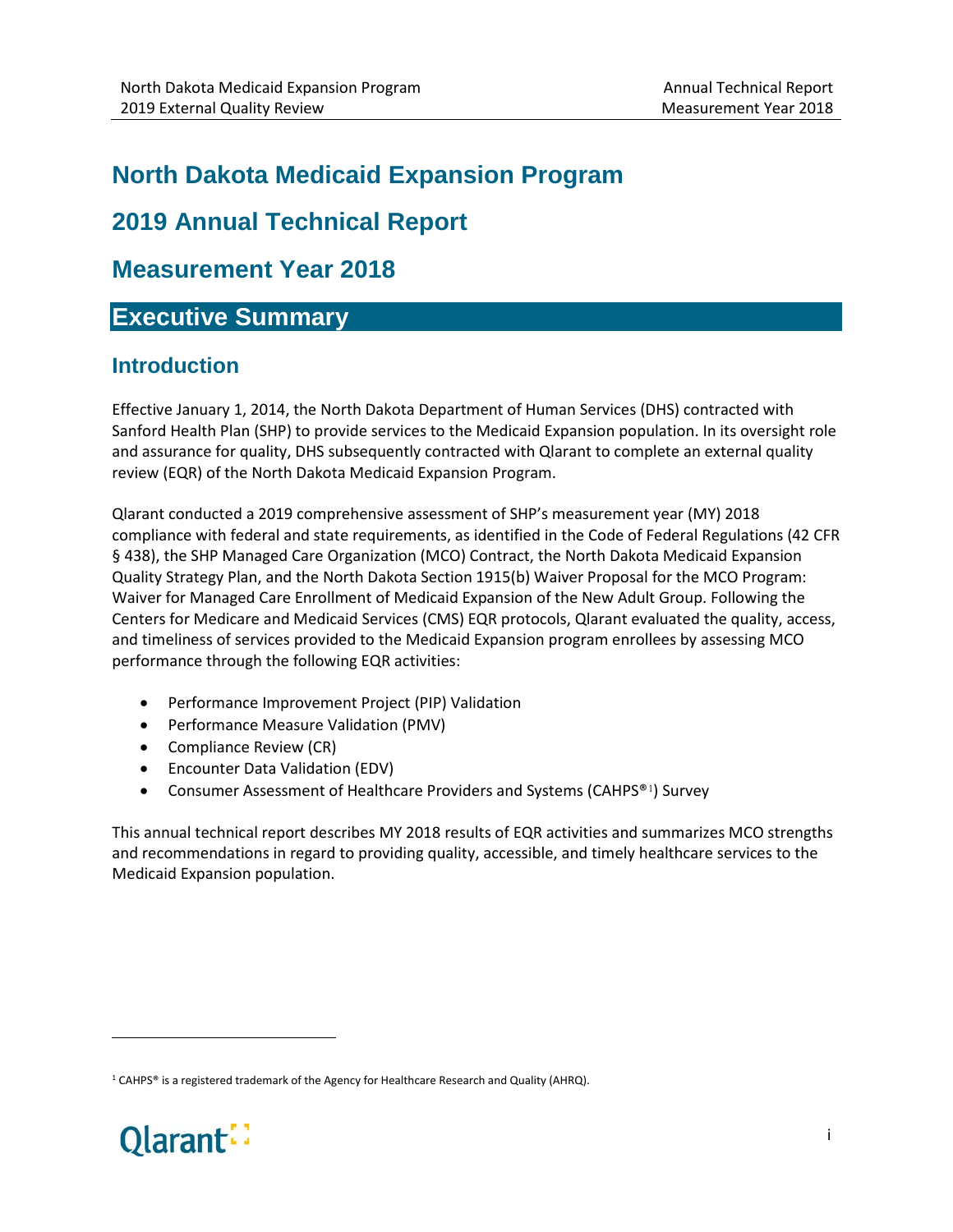# **Key Findings**

#### **Performance Improvement Project Review**

The MCO is conducting two PIPs per requirements of the North Dakota Medicaid Expansion Quality Strategy. The PIP topics focus on diabetes care and follow-up for mental health. SHP's MY 2018 PIP Reports included remeasurement results and described multifaceted interventions. Sustained improvement was demonstrated in the Follow-Up After Hospitalizations for Mental Health measures and SHP successfully reported year one remeasurement performance in all Comprehensive Diabetes Care performance measures.

#### **Performance Measure Validation**

SHP had satisfactory processes for data integration, data control, and interpretation of the CMS Adult and Child Core Measures for MY 2018. Procedures and documentation used to calculate performance measures with the certified HEDIS®<sup>[2](#page-3-0)</sup> software were reviewed and found to be acceptable. Programming language source code and test cases were reviewed for core measures not calculated with the certified software, and were found to be adequate. Sampling and medical record review activities were evaluated and met requirements. SHP successfully reported its results for the required performance measures.

Lastly, measures with reported rates were found to be compliant with corresponding performance measure specifications and received "reportable" audit designations. Most of the reported measures compared favorably to the national average benchmark with 15 exceeding the 75<sup>th</sup> percentile and four surpassing the 90<sup>th</sup> percentile. Performance measure results are displayed in Tables 15 and 16 of the Annual Technical Report.

#### **Compliance Review**

In general, SHP demonstrated compliance with federal and state regulations and requirements as it served the North Dakota Medicaid Expansion populations during MY 2018. Qlarant reviewed the managed care standards. Recommendations were provided to SHP for guidance in policy and procedure revisions to help the MCO meet the requirements. Regarding 2018 requirements, SHP's results for each standard are displayed in Executive Summary (ES) Table 1.

#### **ES Table 1. SHP Results for MY 2018 CR**

| <b>Standards</b>                                                        | <b>Possible Points</b> | <b>Points Earned</b> | <b>Compliance Score</b> |
|-------------------------------------------------------------------------|------------------------|----------------------|-------------------------|
| <b>Information Requirements</b>                                         | 28                     | 27.5                 | 98.21%                  |
| <b>Enrollee Rights</b>                                                  | 9                      |                      | 100%                    |
| <b>MCO Standards</b>                                                    | 67                     | 65.5                 | 97.76%                  |
| <b>Quality Assessment and Performance</b><br><b>Improvement Program</b> |                        |                      | 100%                    |

<span id="page-3-0"></span> $2$  HEDIS® is a registered trademark of the National Committee for Quality Assurance (NCQA).



 $\overline{\phantom{a}}$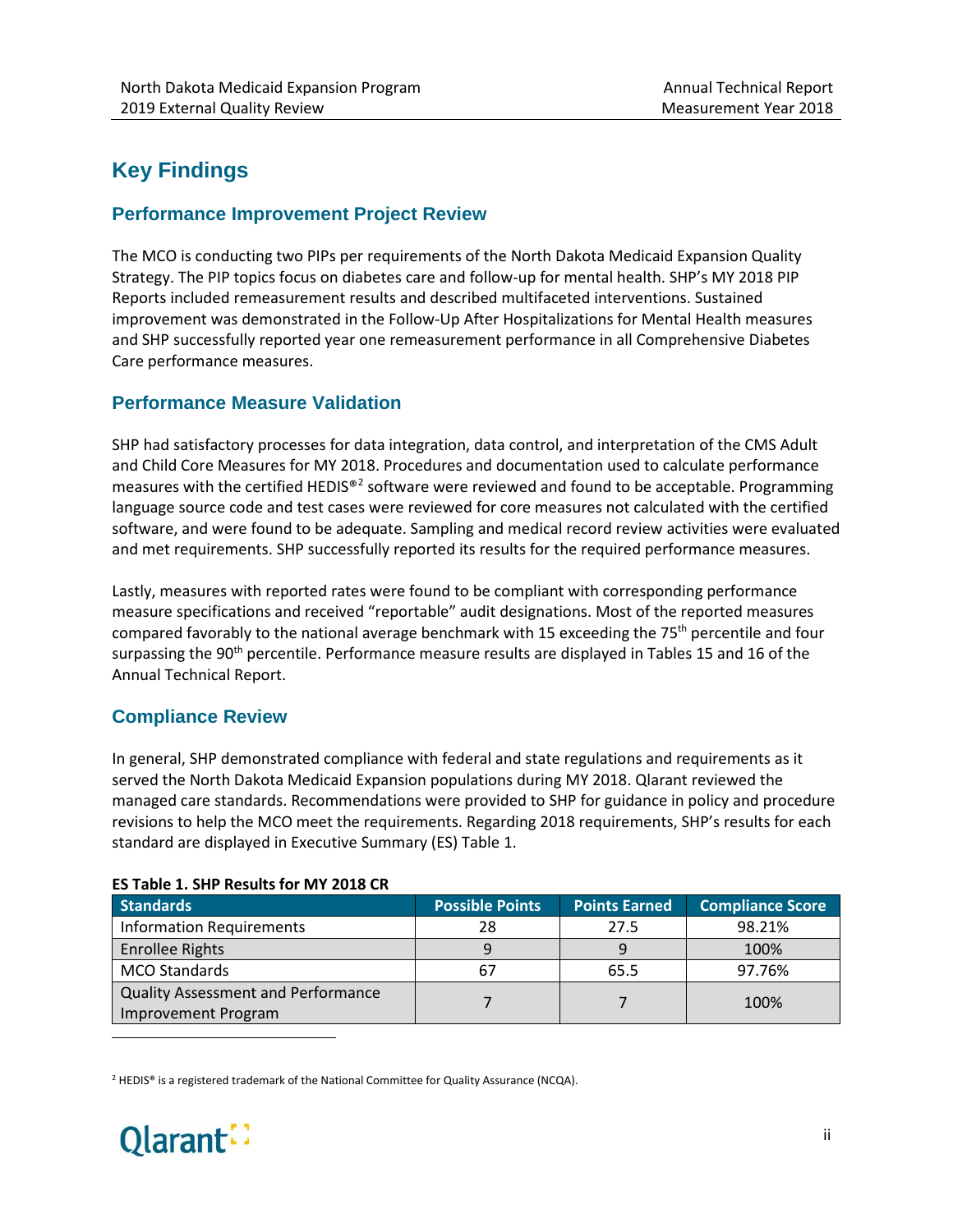| <b>Standards</b>            | <b>Possible Points</b> | <b>Points Earned</b> | <b>Compliance Score</b> |
|-----------------------------|------------------------|----------------------|-------------------------|
| Grievance and Appeal System | 57                     | 52                   | 91.23%                  |
| Program Integrity           |                        | q                    | 100%                    |
| Total                       | 177                    | 170                  | 96.05%                  |

#### **Encounter Data Validation**

The Utilization Rate for SHP, measured by the number of members with at least one paid claim, was 72%. Out of a total of 33,595 unique members, 24,114 (72%) had at least one paid claim during MY 2018. For comparative purposes, this is a one percentage point increase compared to the 71% utilization rate for MY 2017. Overall, SHP has well documented data integration and claims processing procedures. During MY 2018, SHP achieved a total match rate of 98%—meaning 98% of claims data submitted was supported by medical record documentation. Outpatient records registered the highest match rate (99%) in MY 2018, followed by Inpatient (97%) and Office Visit (97%). The match rate will continue to be monitored.

#### **CAHPS Survey**

SHP contracted with a certified CAHPS vendor to conduct the 2019 CAHPS 5.0H Member Satisfaction Survey. The survey was designed to capture member feedback regarding the MCO, its providers, and member perception about getting needed care, getting care quickly, and customer service. On February 5, 2019, a total of 1,350 surveys were mailed to a random sample of members who had been continuously enrolled in the MCO for at least five of the last six months of the measurement year. The MCO received 253 completed surveys for a 19.01% response rate. The majority of respondents indicated that they were: in good overall health and excellent/very good mental/emotional health; in the 55 and older range; female; with an education of high school or less; and white. SHP's CAHPS Survey results were compared to NCQA Quality Compass benchmarks (Medicaid – All Lines of Business) to gauge performance and identify opportunities for improvement. One CAHPS measure exceeded the national 75<sup>th</sup> Percentile benchmark and one surpassed the 90<sup>th</sup> Percentile benchmarks. Results are displayed in Table 22 of the Annual Technical Report.

## **Conclusions**

By the 2018 year end, 20,173 individuals were enrolled in the North Dakota Medicaid Expansion Program. The MCO provided evidence of meeting almost all federal, state, and quality strategy requirements. Overall, SHP is performing well. The MCO is actively working to address deficiencies identified during the course of the review. SHP has developed a quality program that measures and monitors performance. By implementing interventions and addressing these opportunities, the MCO will facilitate improvement in the areas of quality, access, and timeliness of care for the Medicaid Expansion population.

North Dakota DHS has effectively managed oversight and collaboratively worked with SHP and the EQRO to ensure successful program operations and monitoring of performance.

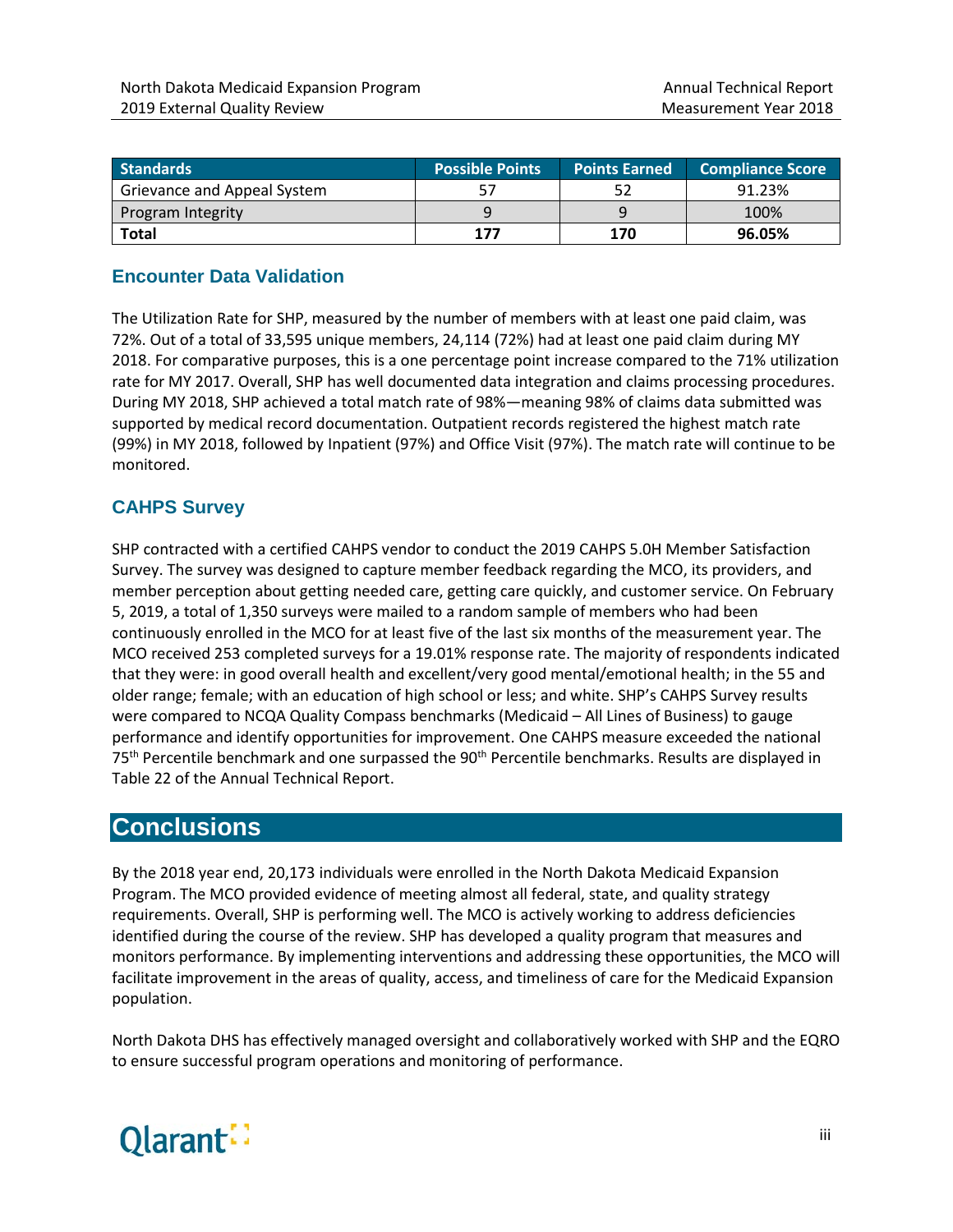# **Recommendations**

#### **MCO Recommendations**

- Continue to work collaboratively with the State and the EQRO and work to meet all requirements.
- SHP should adjust PIP performance measure goals to ensure it is consistently facilitating quality improvement. Although one goal was adjusted to meet this recommendation, SHP also exceeds its goal for the HbA1c Control (<7%) for a Selected Population performance measure.
- The open access appointments at the Human Services Centers have proven to be challenging for members. The open access timeframe concept causes some members to endure long wait times to the extent of not being seen on the day services are sought and members are asked to return the following day. SHP is working with Human Services Centers to address this barrier and should continue discussions to improve availability and appointment access as well as to clarify services offered.
- The MCO should continue to explore other opportunities to help close the gap in mental health care services. SHP is planning to discuss telemental and teletherapy services with a task force that involves other health systems and health plans.
- Consider the use of supplemental data to improve performance measure rates.
- Review the performance measure and CAHPS survey results and focus on identifying and implementing strategies to improve performance particularly for measures that did not meet the national average benchmarks.
- Review and act on specific recommendations found in the detailed CR Report in order to improve processes. Minor revisions to policies and procedures should be made to ensure compliance with the Medicaid managed care standards.
- Add a field to encounter data to document date claim is received. This will make it easier to assess if providers are submitting claims within 365 days of the date of service and will also aid in monitoring SHP's timeliness in paying claims.
- SHP should attempt to close the provider geographic-access gap in the following provider types: Behavioral Health/Chemical Dependency Facilities and Hematology and Oncology.
- Monitor and review any access and/or timeliness-related complaints or grievances to quickly identify and resolve access-related issues should they arise.
- SHP has opportunity for improvement related to timely access to next available appointments for the following provider types: behavioral health, maternity, primary care, and specialists.
- SHP should ensure that all grievances are acknowledged in a timely manner.

#### **State Recommendations**

- Continue to support, provide guidance, and work collaboratively with SHP as the organization works to meet all requirements.
- Continue to review reports from SHP and provide recommendations as needed.

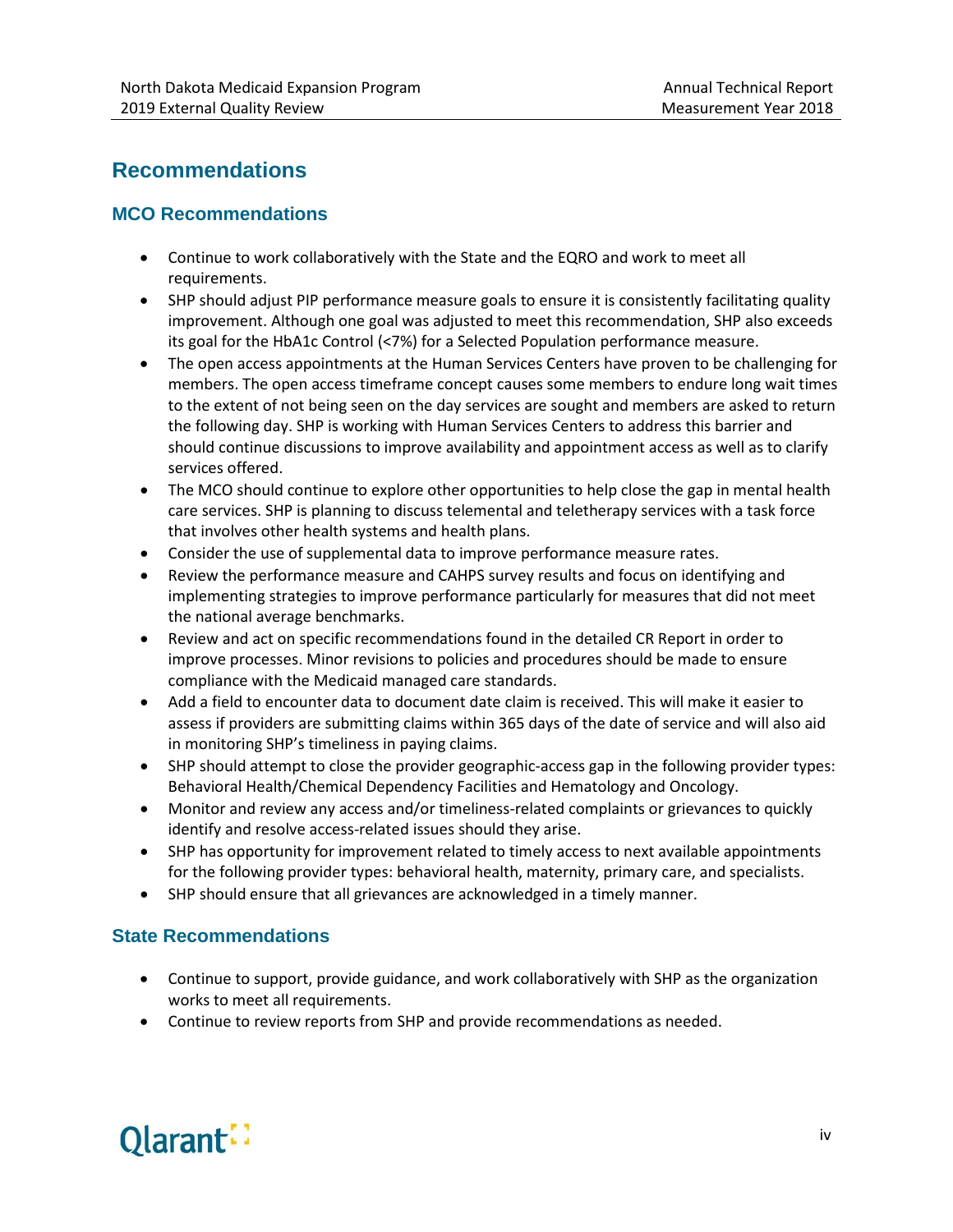- Require SHP to follow-up on recommendations made by the EQRO in the Compliance Review.
- Continue to work with the EQRO and SHP to identify measures meaningful to the Medicaid Expansion population.
- Encourage SHP to implement interventions targeting performance measures that did not meet the national average benchmarks.
- Clearly define the State's objectives and articulate measurable goals for encounter data completeness and accuracy. The industry standard is 95%.
- Include encounter data completeness and accuracy goals and monitoring processes as a component of North Dakota's overall Quality Strategy for the Medicaid Expansion Program.

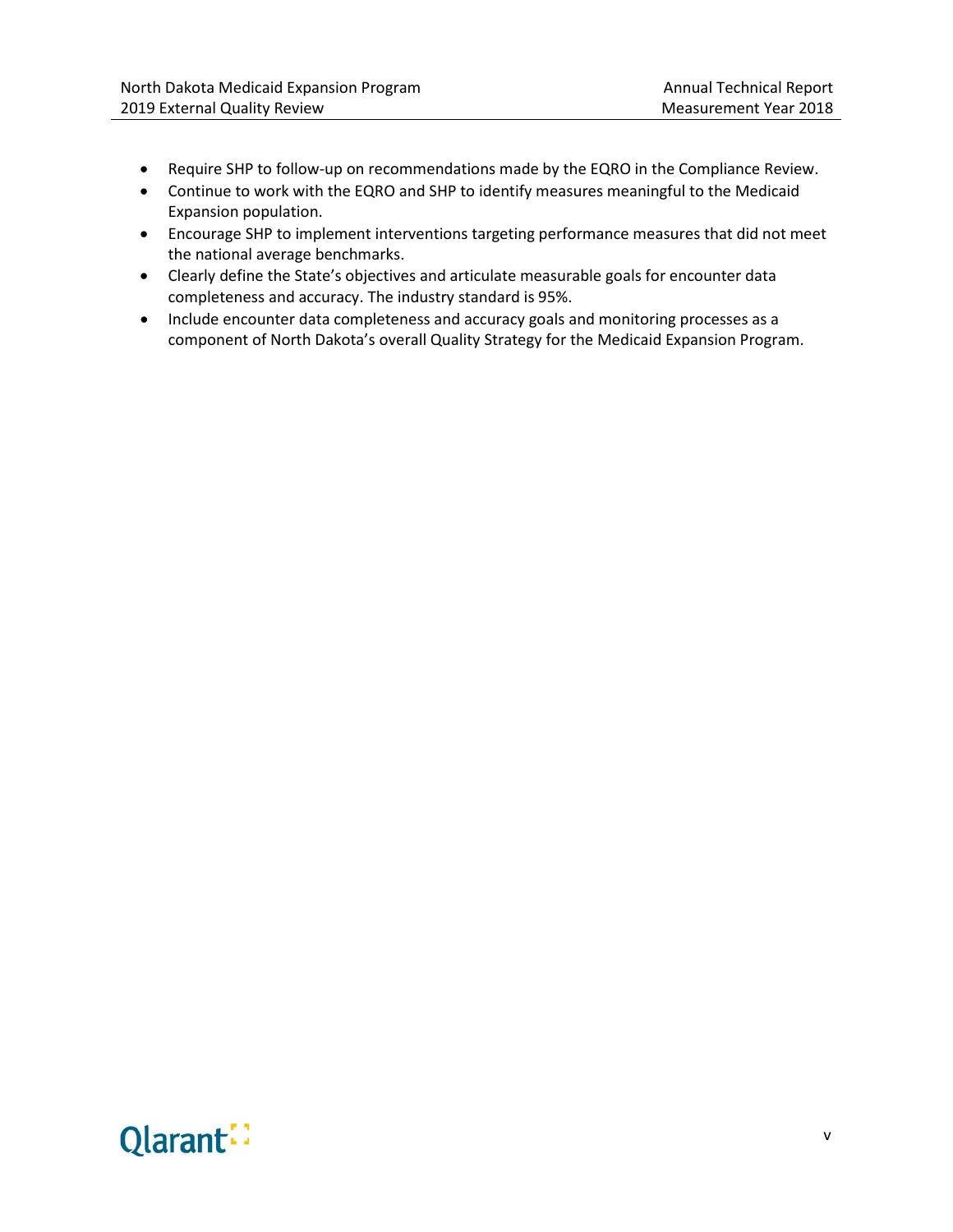# **North Dakota Medicaid Expansion Program**

# **2019 Annual Technical Report**

# **Measurement Year 2018**

# <span id="page-7-0"></span>**Introduction and Overview**

The Affordable Care Act (ACA), enacted in March 2010, included a mandate, effective January 1, 2014, to expand the Medicaid program to cover individuals under the age of 65 with incomes below 133% of the federal poverty level (plus a five percent income disregard). The ACA was challenged and on June 28, 2012, the United States Supreme Court's ruling upheld the 2015 Medicaid Expansion, but allowed individual states to decide whether to expand their Medicaid program. Consequently, the 2013 North Dakota Legislative Assembly authorized the implementation of the Medicaid Expansion through House Bill 1362.

Subsequently, the North Dakota Department of Human Services (DHS) requested a Section 1915(b) Waiver for the Medicaid Expansion: Waiver for Managed Care Enrollment of the Medicaid Expansion of New Adult Group. With the Centers for Medicare and Medicaid Services (CMS) approval of the waiver, in December 2013, North Dakota awarded the contract for the Medicaid Expansion population to Sanford Health Plan (SHP). Enrollment in the managed care organization (MCO) for individuals 19-64 years of age meeting eligibility requirements began January 1, 2014.

The Medicaid Expansion product is a managed care model; therefore, CMS requires an External Quality Review Organization (EQRO) to perform an independent review of the managed care program. DHS contracted with Qlarant to perform such external quality review (EQR) services. Following CMS EQR Protocols, Qlarant evaluated the quality, access, and timeliness of services provided to the Medicaid Expansion program enrollees by assessing MCO performance through the following EQR activities:

- Performance Improvement Project (PIP) Validation
- Performance Measure Validation (PMV)
- Compliance Review (CR)
- Encounter Data Validation (EDV)
- Consumer Assessment of Healthcare Providers and Systems (CAHPS) Survey

The comprehensive assessment, conducted in 2019, assessed SHP's measurement year (MY) 2018 compliance with federal and state requirements, as identified in the Code of Federal Regulations (42 CFR § 438), the SHP MCO Contract, the North Dakota Medicaid Expansion Quality Strategy Plan, and the North Dakota Section 1915(b) Waiver Proposal for MCO Program: Waiver for Managed Care Enrollment of Medicaid Expansion of New Adult Group.

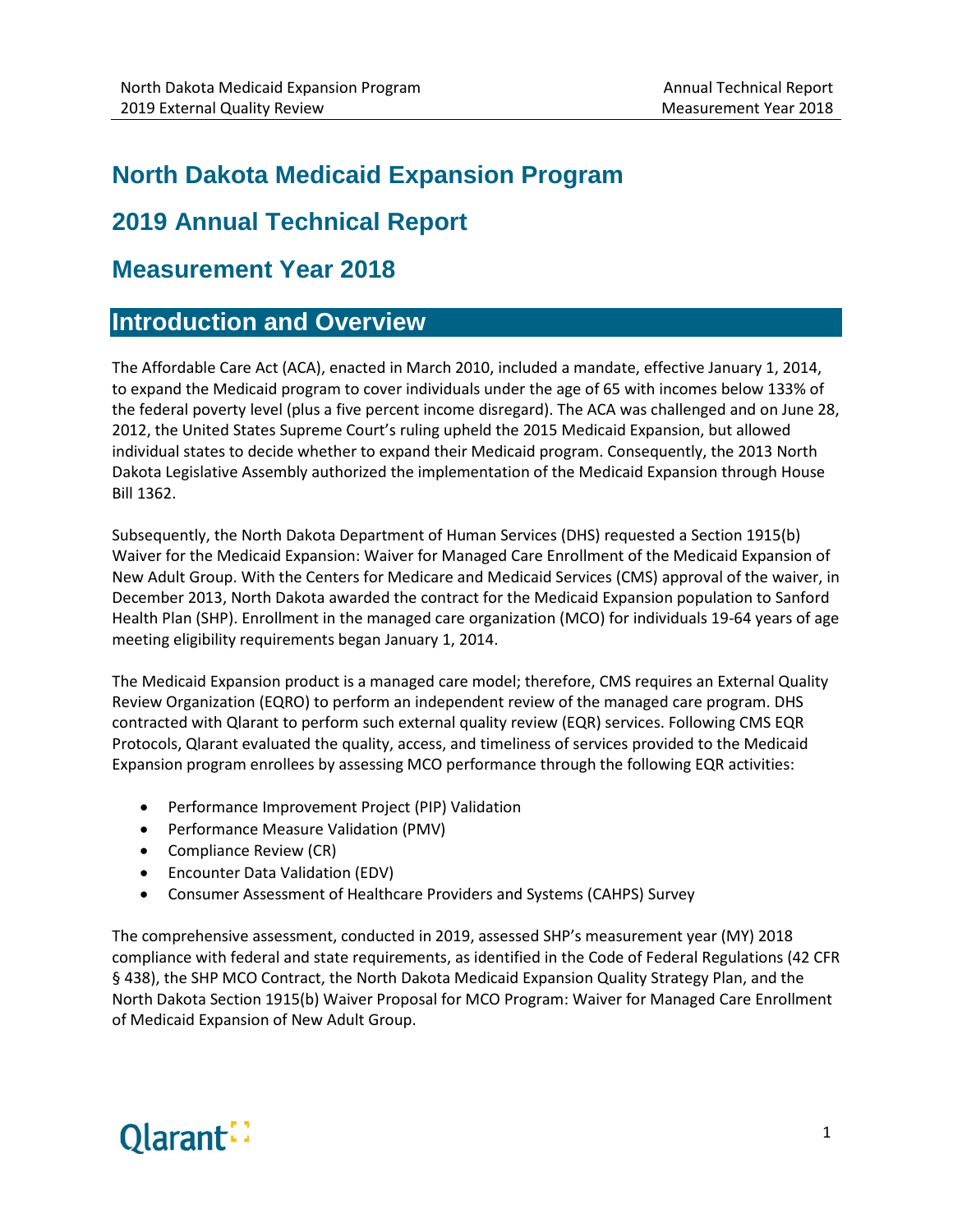This annual technical report describes EQR methodologies for completing activities; provides SHP performance results for MY 2018; and includes an overview of the quality, access, and timeliness of healthcare services provided to Medicaid Expansion enrollees. Finally, recommendations for improvement are made, and if acted upon, may positively impact enrollee outcomes.

# <span id="page-8-0"></span>**External Quality Review Methodology**

Qlarant began planning and coordinating 2019 EQR activities with DHS and SHP in October 2018. Actual review and auditing activities began in March 2019 and concluded in July 2019. In addition to reviewing electronic reports, policies, data, and information systems, a site visit was conducted where SHP staff members were interviewed, procedures were observed, and files were reviewed to assess compliance with requirements. This comprehensive review aided in providing a complete picture of structural and operational standards, performance measure data collection processes, and quality assurance and improvement initiatives. The independent review aims to provide an accurate and objective portrait of MCO capabilities, which can be used to promote accountability, improve important aspects of organizational achievement, and positively impact the quality of services provided to enrollees.

# <span id="page-8-1"></span>**Performance Improvement Project Validation**

*PIPs are designed to use a systematic approach to quality improvement. A PIP serves as an effective tool in assisting the MCO in identifying issues and implementing targeted interventions to obtain and sustain improvement in clinical or non-clinical processes. These improvements should lead to improved health outcomes.*

Qlarant uses the CMS protocol, *Validating Performance Improvement Projects (PIPs)—A Mandatory Protocol for External Quality Reviews, Protocol 3, Version 2.0, September 2012*, as a guide in PIP review activities. The MCO must measure performance using objective quality indicators, implement system interventions to achieve quality improvement, evaluate the effectiveness of the interventions, and plan and initiate activities for increasing or sustaining improvements. Table 1 describes Qlarant's PIP validation steps and summarizes the requirements for the project.

| <b>PIP Validation Steps</b> |                                                                                                                 |  |  |
|-----------------------------|-----------------------------------------------------------------------------------------------------------------|--|--|
| <b>Step</b>                 | <b>Validation Requirement</b>                                                                                   |  |  |
| 1. Study Topic              | The study topic should be appropriate and relevant to the MCO's<br>population.                                  |  |  |
| 2. Study Question           | The study question(s) should be clear, simple, and answerable.                                                  |  |  |
| 3. Study Indicator(s)       | The study indicator(s) should be meaningful, clearly defined, and<br>measurable.                                |  |  |
| 4. Study Population         | The study population should reflect all individuals to whom the<br>study questions and indicators are relevant. |  |  |

#### **Table 1. PIP Validation Steps**

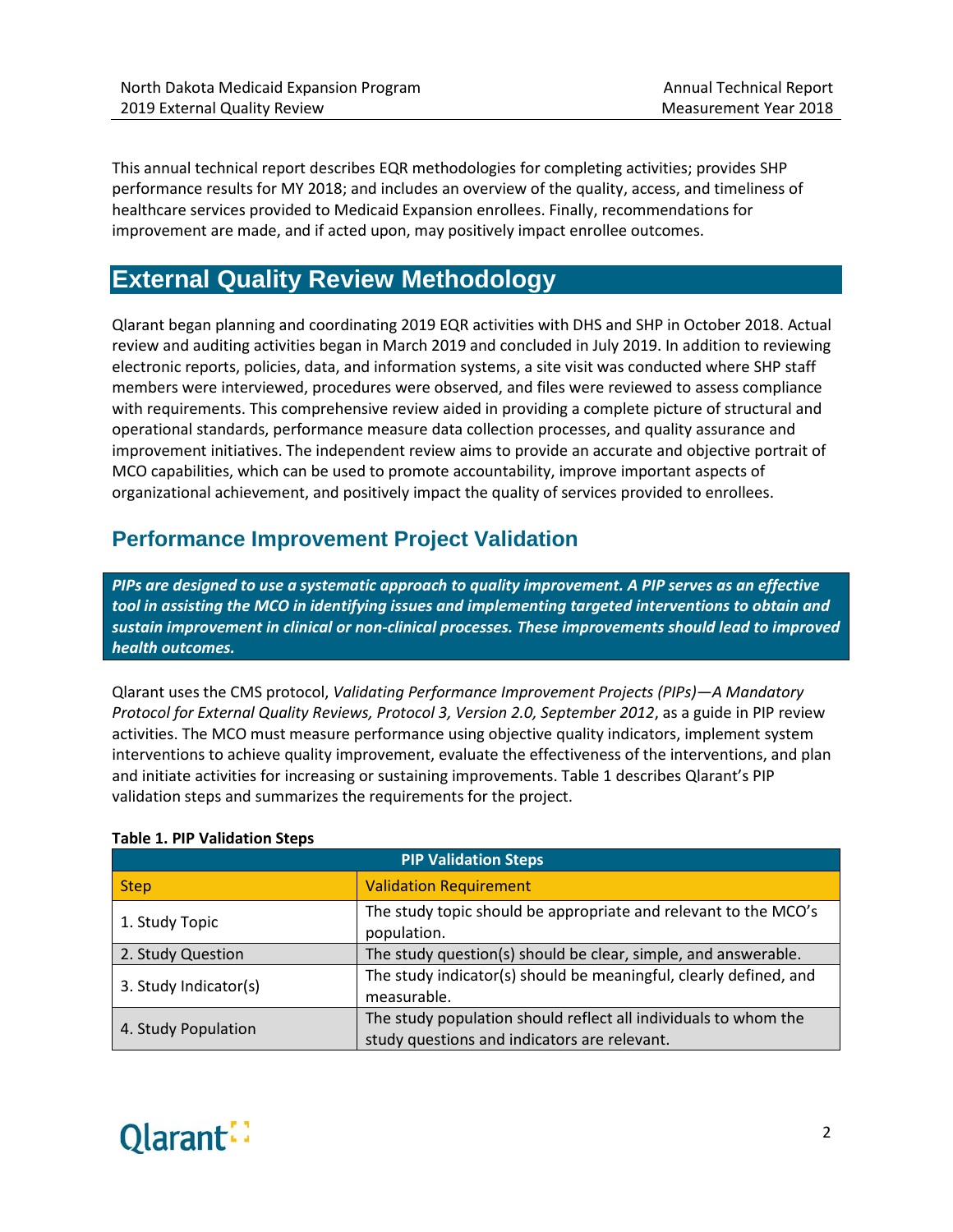| <b>PIP Validation Steps</b>                                                              |                                                                                                                                                          |  |  |
|------------------------------------------------------------------------------------------|----------------------------------------------------------------------------------------------------------------------------------------------------------|--|--|
| <b>Step</b>                                                                              | <b>Validation Requirement</b>                                                                                                                            |  |  |
| The sampling method should be valid and protect against bias.<br>5. Sampling Methodology |                                                                                                                                                          |  |  |
| 6. Data Collection Procedures                                                            | The data collection procedures should use a systematic method of<br>collecting valid and reliable data that represents the entire study<br>population.   |  |  |
| 7. Improvement Strategies                                                                | The improvement strategies, or interventions, should be<br>reasonable and address barriers on a system-level.                                            |  |  |
| 8. Data Analysis/Interpretation                                                          | The study findings, or results, should be accurately and clearly<br>stated. A comprehensive quantitative and qualitative analysis<br>should be provided. |  |  |
| 9. Real Improvement                                                                      | Project results should be assessed as real improvement.                                                                                                  |  |  |
| 10. Sustained Improvement                                                                | Sustained improvement should be demonstrated through<br>repeated measurements.                                                                           |  |  |

Qlarant evaluates each step following a series of questions within the validation tool, which is based on the CMS PIP Review Worksheet. As reviewers conduct the validation, each component within a step is assessed for compliance and results for each step are rolled up and receive a determination of *Met*, *Partially Met*, *Not Met*, or *Not Applicable*. A description of each determination is provided below:

- Met All required components are present.
- Partially Met At least one, but not all components are present.
- Not Met None of the required components are present.
- Not Applicable None of the components are applicable.

# <span id="page-9-0"></span>**Performance Measure Validation**

*The purpose of conducting the PMV activity is to evaluate the accuracy and reliability of the measures produced and reported by the MCO and to determine the extent to which the MCO followed specifications for calculating and reporting measures. The validation process allows DHS to have confidence in MCO performance measure results. Quality improvement results from a combination of measurement, reporting performance, actions to improve performance, and remeasurement.*

Qlarant uses the CMS protocol, *Validation of Performance Measures Reported by the MCO—A Mandatory Protocol for External Quality Review, Protocol 2, Version 2.0, September 2012*, as a guide in performance measure review activities. Validation activities include a review of data systems and processes used by the MCO to construct performance measure rates, an assessment of the calculated rates to determine algorithmic compliance with defined specifications, and verification that the reported rates are based on accurate sources of information. The PMV audit is divided into three phases: pre-site, on-site, and post-site. The associated PMV activities are described below in Table 2.

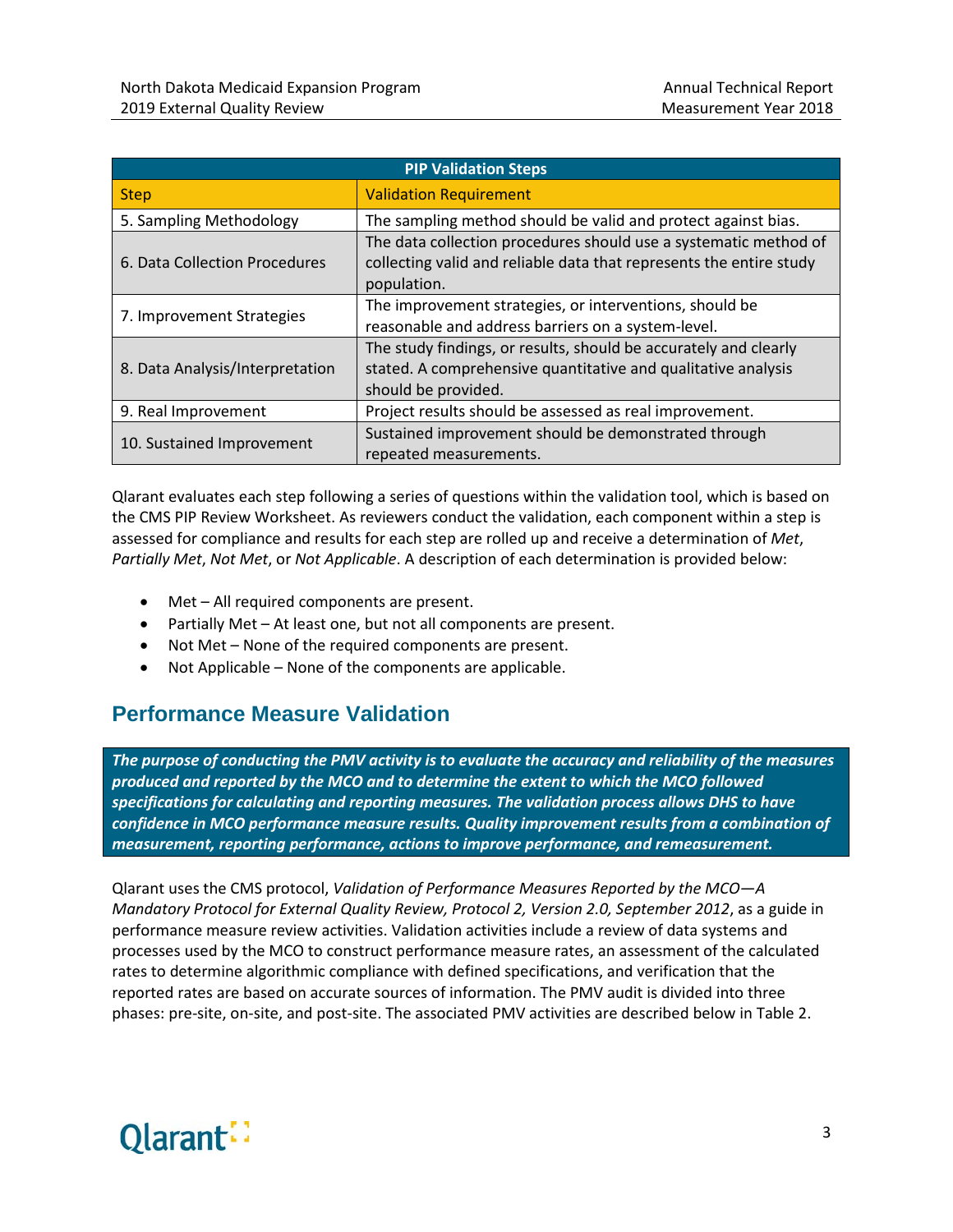#### **Table 2. PMV Activities**

| <b>PMV Activities</b> |                                                                                                                                                                                                                                                                                                                                                                                                                                                                                                                                                                                                                                                                                                                                                                                                                                                        |  |  |  |
|-----------------------|--------------------------------------------------------------------------------------------------------------------------------------------------------------------------------------------------------------------------------------------------------------------------------------------------------------------------------------------------------------------------------------------------------------------------------------------------------------------------------------------------------------------------------------------------------------------------------------------------------------------------------------------------------------------------------------------------------------------------------------------------------------------------------------------------------------------------------------------------------|--|--|--|
| <b>Audit Phase</b>    | <b>Audit Activities</b>                                                                                                                                                                                                                                                                                                                                                                                                                                                                                                                                                                                                                                                                                                                                                                                                                                |  |  |  |
| Pre-site Phase        | Qlarant confirms measures and specifications with DHS, and reviews prior audits, if<br>available. An audit methodology is developed that is appropriate for the selected<br>performance measures and compliant with the CMS PMV protocol. The auditor has<br>a conference call with the MCO to provide an overview, answer questions, and<br>schedule an on-site visit. The MCO is asked to complete the Information Systems<br>Capabilities Assessment (ISCA), and provide the source code for the selected<br>measures. Next, the auditor reviews the completed ISCA and other supporting<br>documents to determine areas, which need further discussion during the on-site<br>visit. The pre-site phase ends with a conference call with the MCO to finalize the on-<br>site review plans.                                                          |  |  |  |
| <b>On-site Phase</b>  | Qlarant begins the on-site review with an opening conference, which provides the<br>overall purpose and objectives of the PMV audit. The auditor interviews staff,<br>reviews documentation, and observes key processes used by the MCO in calculating<br>performance measures. The staff interviews not only provide insight into the<br>accuracy and reliability of the MCO's reporting processes, but also an opportunity<br>for the MCO to address any issues identified in the ISCA review. The auditor reviews<br>the information systems structure, protocols and procedures, and performance<br>measure data collection methods. Lastly, a closing conference is held where the<br>auditor identifies issues warranting follow-up, discusses post-site activities, and<br>provides opportunity for the MCO to respond to preliminary findings. |  |  |  |
| Post-site Phase       | Qlarant conducts a source code review and medical record over-read (if applicable),<br>and follows up on any open items. The MCO must demonstrate that it has the<br>automated systems, information management practices, and data control<br>procedures needed to ensure all information required for performance measure<br>reporting is adequately captured, translated, stored, analyzed, and reported. All<br>outstanding issues must be resolved prior to the MCO calculating its final rates. The<br>auditor then assigns a validation reporting designation for each performance<br>measure.                                                                                                                                                                                                                                                   |  |  |  |

# <span id="page-10-0"></span>**Compliance Review**

*CRs are designed to assess MCO compliance with federal regulations and contractual requirements. The review provides an impartial assessment and includes recommendations for improvement, which are developed to positively impact the quality, timeliness, or accessibility of healthcare services provided to Medicaid enrollees.*

The standards used to assess MCO performance were developed using 42 CFR § 438 and the MCO contractual requirements with DHS. These key areas of the regulations are assessed:

• Information Requirements

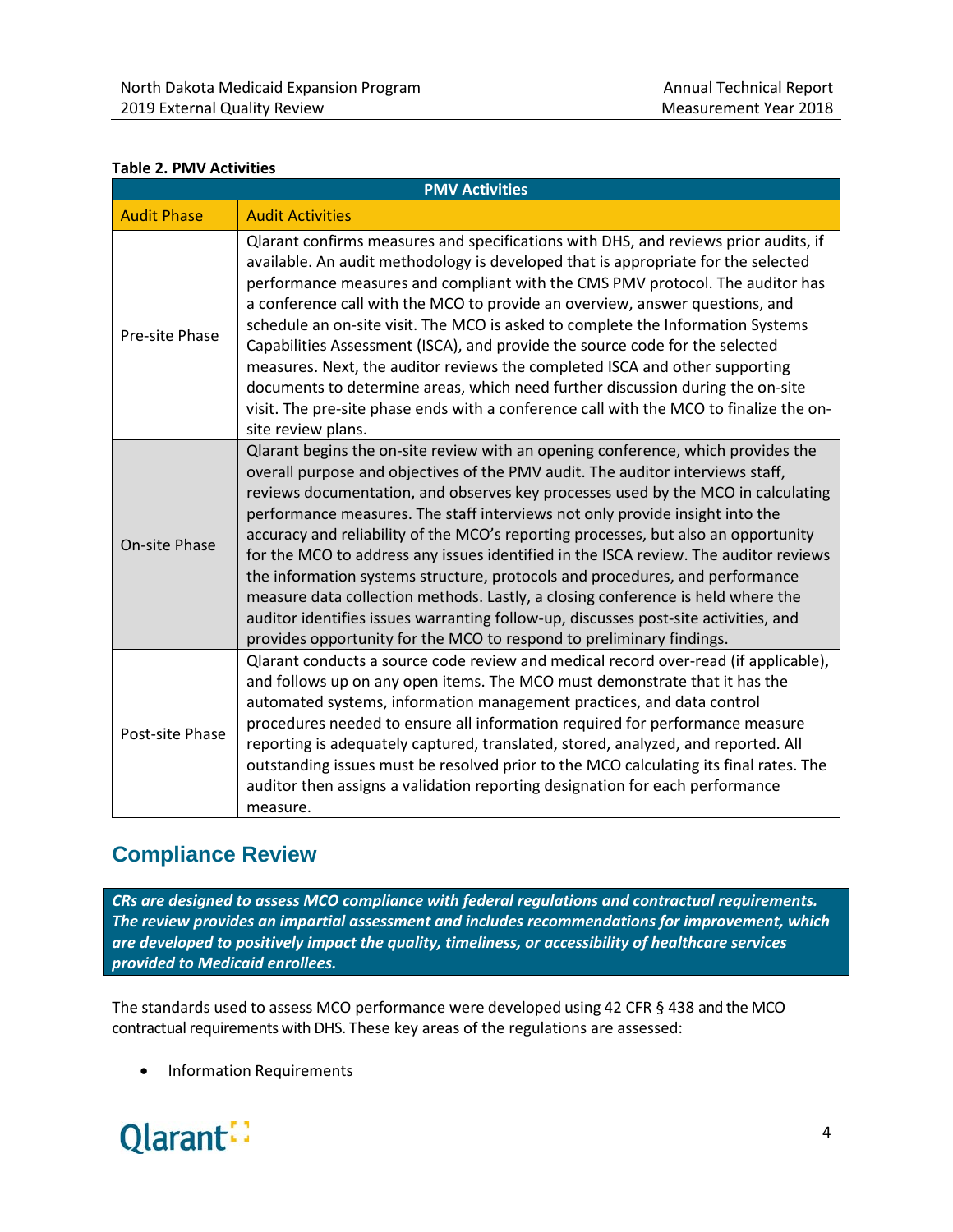- Enrollee Rights
- MCO, PIHP, and PAHP Standards
- Quality Assessment and Performance Improvement Program
- Grievance and Appeal System
- Program Integrity

Qlarant's review team conducts CRs in accordance with the CMS EQR protocol, *Assessment of Compliance with Medicaid Managed Care Regulations: A Mandatory Protocol for External Quality Review, Protocol 1, Version 2.0, September 2012*. The review team's systematic approach to completing the review includes three phases of activities: pre-site review, on-site review, and post-site review. These activities were completed for SHP and are described below in Table 3.

#### **Table 3. CR Activities**

| <b>CR Activities</b> |                                                                                                                                                                                                                                                                                                                                                                                                                                                                                                                                                                                                                                                                                                                                         |  |  |  |
|----------------------|-----------------------------------------------------------------------------------------------------------------------------------------------------------------------------------------------------------------------------------------------------------------------------------------------------------------------------------------------------------------------------------------------------------------------------------------------------------------------------------------------------------------------------------------------------------------------------------------------------------------------------------------------------------------------------------------------------------------------------------------|--|--|--|
| <b>Review Phase</b>  | <b>Audit Activities</b>                                                                                                                                                                                                                                                                                                                                                                                                                                                                                                                                                                                                                                                                                                                 |  |  |  |
| Pre-site Phase       | Qlarant develops and confirms CR standards and elements with DHS. The standards<br>and elements are provided to the MCO and discussed during an orientation<br>conference call. The MCO is asked to complete a pre-site survey to allow reviewers<br>to gain organizational insight and information on any changes to the MCO within<br>the last year. The MCO posts (uploads) its electronic documents (written plans,<br>polices, and procedures) to Qlarant's secure web-based portal approximately 30<br>days prior to the on-site assessment. After this information is posted, auditors<br>begin the document review.                                                                                                             |  |  |  |
| On-site Phase        | Qlarant begins the on-site review with an opening conference and reviews the<br>purpose and objectives of the CR. On-site review time is spent reviewing<br>documentation, files, and records not available during the pre-site review. The<br>review team also conducts staff interviews, observes processes, and follows up on<br>Corrective Action Plans (CAPs), if necessary. Auditors are looking to make sure<br>policies and procedures are followed and processes are consistent with<br>requirements. A closing conference is held where auditors describe general<br>findings, identify issues warranting follow-up, discuss post-site activities, and<br>provide opportunity for the MCO to respond to preliminary findings. |  |  |  |
| Post-site Phase      | Qlarant develops and provides the MCO with an "exit" letter that officially notifies<br>the MCO staff of items that were not fully met during the review. The MCO then<br>has 10 business days to provide additional information to support compliance with<br>identified standards. The information received is reviewed and integrated into the<br>findings, and final determinations are made.                                                                                                                                                                                                                                                                                                                                       |  |  |  |

#### **Assessment Procedures**

Qlarant evaluates each standard by assessing compliance with all related elements and components. Standards are comprised of elements and components, all of which are individually reviewed and scored. Each standard breaks down into elements and most elements break down into components. Table 4 provides an example of the standard, element, and component structure.

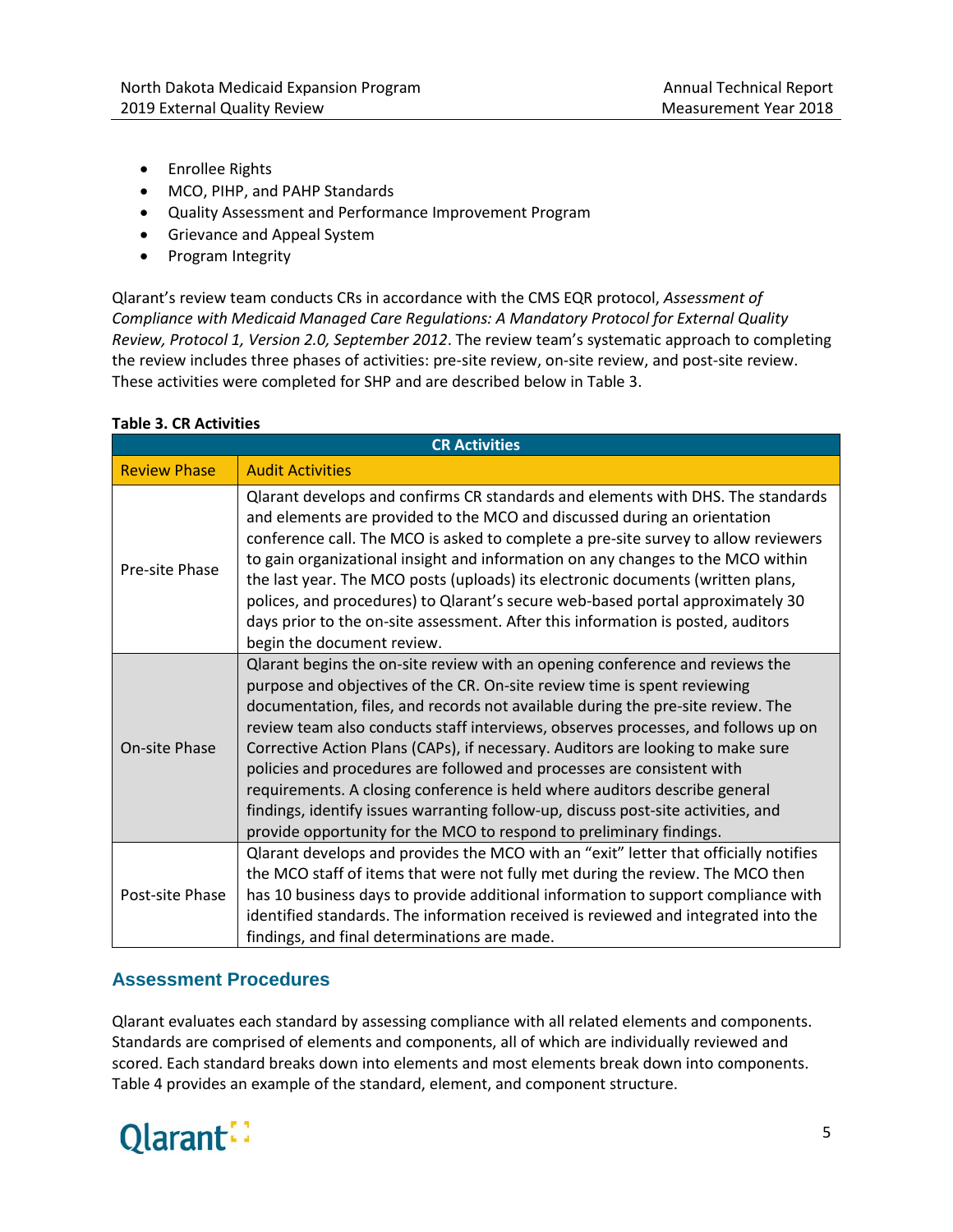| <b>Standard</b> | <b>Enrollee Rights</b>                                                                                                                                                                                                                                                                                                                        |
|-----------------|-----------------------------------------------------------------------------------------------------------------------------------------------------------------------------------------------------------------------------------------------------------------------------------------------------------------------------------------------|
| Element 1       | General rule. Each MCO must:<br>(1) have written policies regarding the enrollee rights specified in this section, and<br>(2) comply with any applicable Federal and State laws that pertain to enrollee<br>rights, and ensure that its employees and contracted providers observe and<br>protect those rights. An enrollee has the right to: |
| Component 1.a   | Receive information in accordance with §438.10.                                                                                                                                                                                                                                                                                               |
| Component 1.b   | Be treated with respect and with due consideration for his or her dignity and<br>privacy.                                                                                                                                                                                                                                                     |

#### **Table 4. Example of Standard, Element, and Component Structure**

The MCO is expected to demonstrate 100% compliance with each standard, element, and component. Components for each element are assessed and receive a score based on the finding. Component assessments are then rolled up to the element level, and finally the standard level. Qlarant uses the scale displayed in Table 5 for scoring compliance.

| <b>PRODUCED:</b> SCOTTING SCOTC |                |                                                               |  |  |
|---------------------------------|----------------|---------------------------------------------------------------|--|--|
| Assessment                      | <b>Scoring</b> | Rationale                                                     |  |  |
| Met                             | 1 Point        | The MCO demonstrates full compliance.                         |  |  |
| <b>Partially Met</b>            | 0.5 Point      | The MCO demonstrates at least some, but not full, compliance. |  |  |
| Unmet                           | 0 Points       | The MCO does not demonstrate compliance on any level.         |  |  |

#### **Table 5. Scoring Scale**

Aggregate points earned are reported by standard and receive a compliance score based on the percentage of points earned. All assessments are weighted equally, which allows standards with more elements and components to have more influence on a final score. Finally, an overall CR compliance score is calculated.

Using the compliance scores, a level of confidence in the MCO's CR results is determined. Table 6 describes the confidence levels.

#### **Table 6. CR Level of Confidence**

| Level of Confidence                   | <b>Compliance Score</b> |
|---------------------------------------|-------------------------|
| High Confidence in MCO compliance     | 95% - 100%              |
| Confidence in MCO compliance          | 85% - 94%               |
| Low Confidence in MCO compliance      | 75% - 84%               |
| MCO reported results are Not Credible | <74%                    |

The 2019 CR, which assessed MY 2018 compliance, was a comprehensive review that assessed *all* areas and standard requirements.

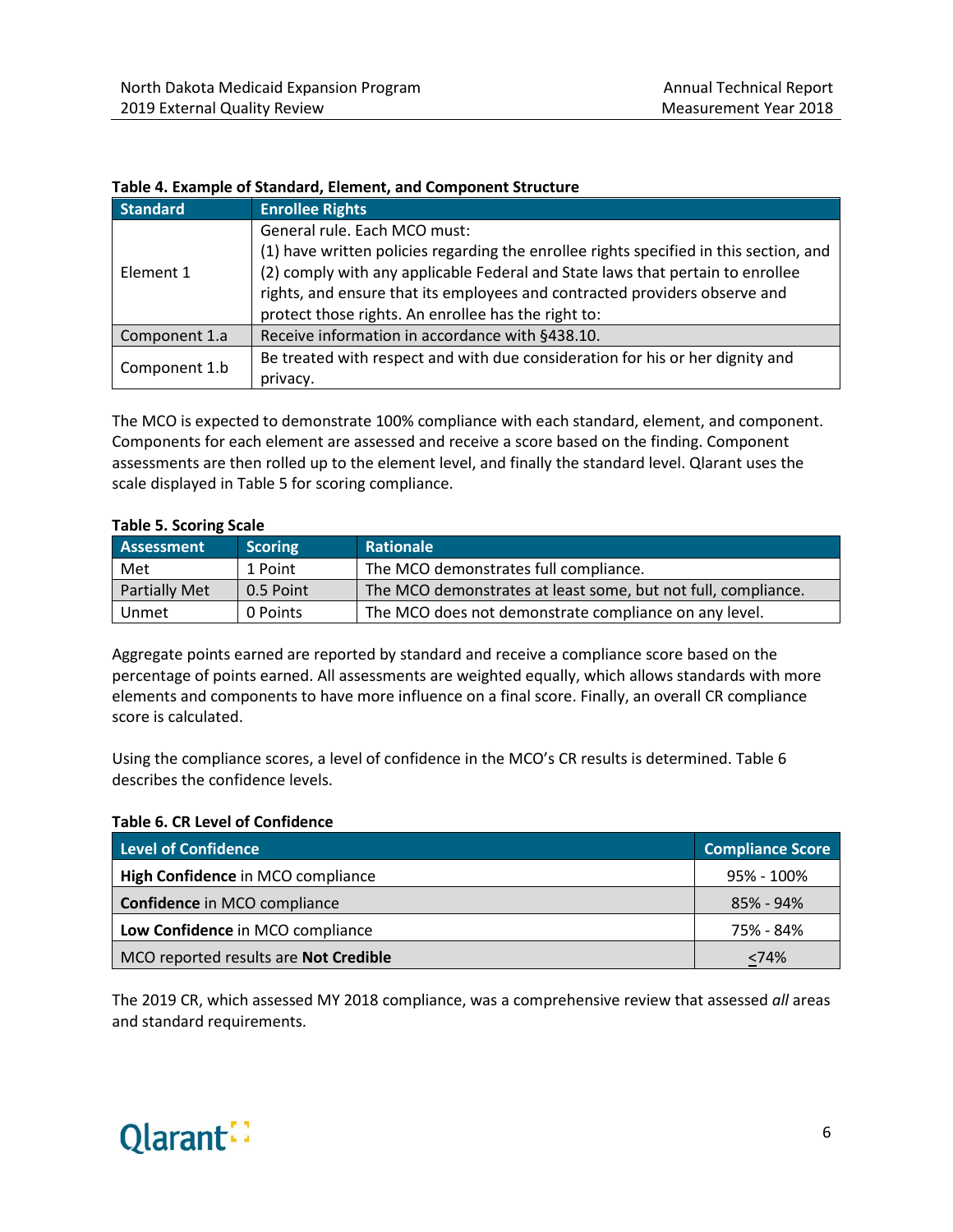# <span id="page-13-0"></span>**Encounter Data Validation**

*Encounter data are essential for measuring and monitoring MCO quality, service utilization, finances, and compliance with contract requirements. The data are also a critical source of information and may be used to set capitation rates and perform risk adjustment to account for differences in beneficiary health status. As federal programs transition toward payment reform for demonstrated quality of care, validation of encounter data in the use of performance data will become increasingly significant.*

Qlarant conducts the EDV study following the CMS Protocol, *Validation of Encounter Data Reported by the MCO, A Voluntary Protocol for External Quality Review, Protocol 4, Version 2.0, September 2012.* The protocol specifies procedures for EQROs to use in assessing the completeness and accuracy of encounter data submitted by MCOs to the State and consists of four sequential activities, which are defined in Table 7.

#### **Table 7. EDV Activities**

|    | <b>EDV Activities</b>                                                                                                                                                                                                                                                                                                                                                                                                                                                                                                                                                                         |
|----|-----------------------------------------------------------------------------------------------------------------------------------------------------------------------------------------------------------------------------------------------------------------------------------------------------------------------------------------------------------------------------------------------------------------------------------------------------------------------------------------------------------------------------------------------------------------------------------------------|
| 1. | Clarant reviews contractual requirements for encounter data collection and submission to<br>ensure the MCO follows the State's specifications in file format and types of encounters.                                                                                                                                                                                                                                                                                                                                                                                                         |
| 2. | Qlarant assesses encounter/claims data processes and system through an Information System<br>Capabilities Assessment (ISCA). This assessment, which includes a documentation review and<br>interviews with key MCO staff, is conducted as part of the performance measure validation<br>(PMV) activity.                                                                                                                                                                                                                                                                                       |
| 3. | Qlarant's analysts examine the electronic encounter data for consistency, accuracy, and<br>completeness. This is accomplished by examining critical fields to ensure they are populated in<br>the correct format, values are within required ranges, and volume of data is consistent with the<br>MCO's enrollment. To complete this activity, the MCO submits all claims for which payment is<br>rendered in measurement year of review.                                                                                                                                                     |
| 4. | Qlarant's nurse reviewers/coders compare electronic encounter data to medical records<br>documentation to confirm the accuracy of reported encounters. A random sample of encounters<br>for Inpatient, Outpatient, and Office Visit claims are reviewed to evaluate if the electronic<br>encounter is documented in the medical record and the level of documentation supported the<br>billed service codes. The reviewers will further validate the date of service, place of service,<br>primary and secondary diagnoses and procedure codes, and, if applicable, revenue and DRG<br>codes. |

# <span id="page-13-1"></span>**CAHPS Survey**

*CAHPS Surveys capture member feedback about the MCO, providers, and experiences in obtaining health care services. Survey results provide a general indication of how well member expectations are being met. Reported results, compared to benchmarks, identify areas meeting expectations and areas needing improvement.*

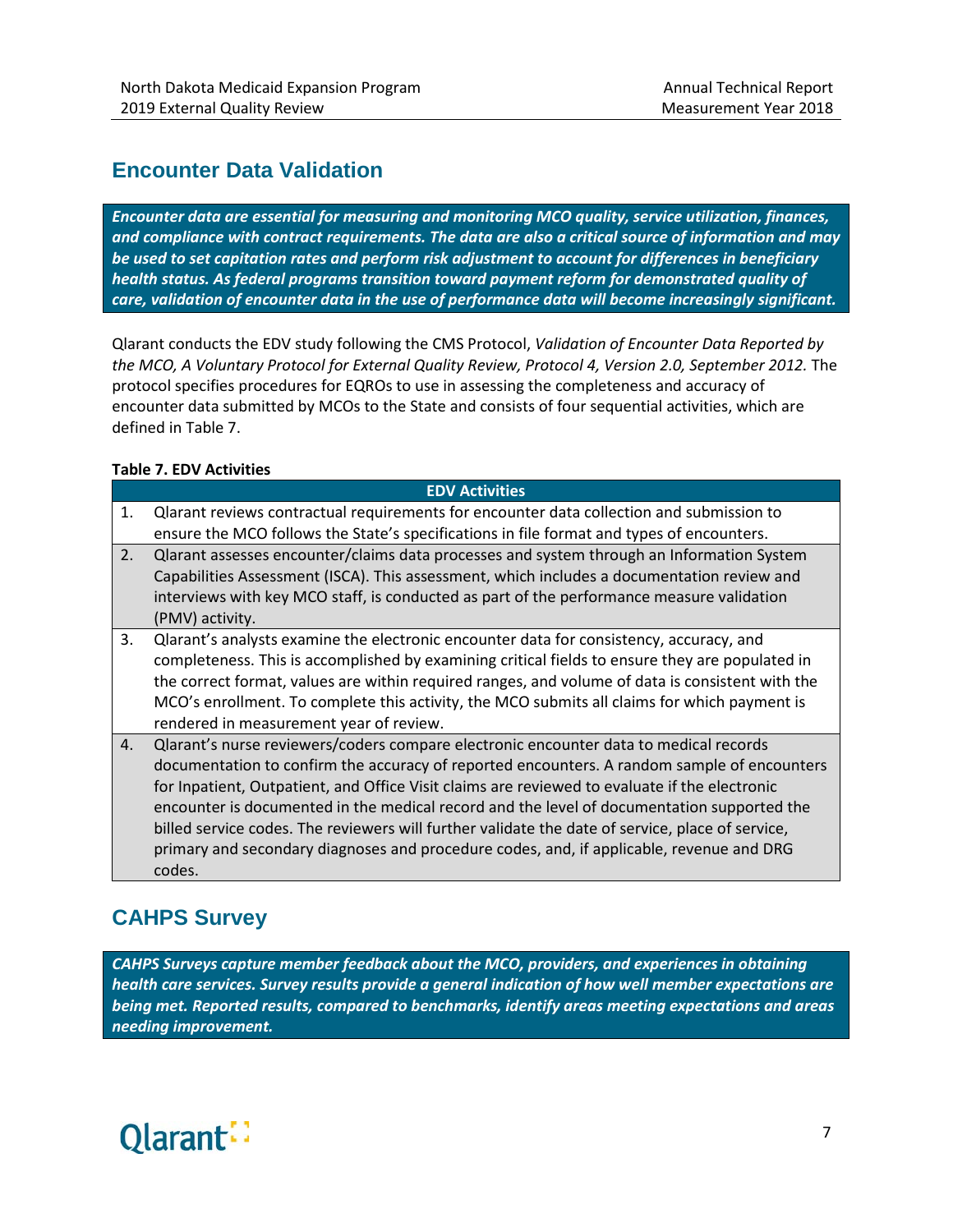The Adult CAHPS survey is part of the CMS Adult Core Set of Measures, which follows HEDIS protocols. SHP contracted with a certified HEDIS survey vendor monitored by the NCQA Survey Vendor Certification Program. The certified program assures the vendor administers the survey according to HEDIS protocols and ensures all certified vendors use its standardized data collection method. As a result, the collected data can be utilized to make comparability among MCO results.

The HEDIS protocols of using a valid sample frame validated by the HEDIS Auditor are found in *HEDIS 2019 Volume 3: Specifications for Survey Measures*, and SHP's contracted survey vendor administered the 2019 CAHPS 5.0H Member Satisfaction Survey accordingly. Members enrolled in the MCO for at least five of the last six months of the measurement year were selected via simple random sample. On February 5, 2019, the vendor mailed 1,350 surveys and received 253 completed surveys (via mail and phone), providing a 19.01% response rate for the survey.

Rating scores are the results obtained from four health care concepts survey responses. The four health care concepts consist of All Health Care, Personal Doctor, Health Plan, and Specialist Seen Most Often categories. The respondents were asked to rate on a scale of 0-10, where 0 is the worst possible assessment and 10 is the best possible assessment. The rating scores presented in the results table are the sum of positive responses that were scored 8, 9, and 10.

Composite scores provide an insight to the areas of focus or areas of concern, and are obtained from survey responses regarding how often the respondents received care under certain conditions. Each composite focuses in a specific and unique situation, and comprises of two or more underlying questions. All questions for each composite may have the same potential responses as: *Never, Sometimes, Usually,* or *Always*. The composite scores presented in the results table are the sum of proportional averages for questions found under each composite where the response was either *Usually* or *Always*. The composite categories are made up of *Getting Needed Care, Getting Care Quickly, How Well Doctors Communicate, Customer Service, and Shared Decision Making*.

# <span id="page-14-0"></span>**External Quality Review Results**

# <span id="page-14-1"></span>**Performance Improvement Project Validation**

SHP is conducting two PIPs per requirements of the North Dakota Medicaid Expansion Quality Strategy. DHS requires at least one project to have a behavioral health focus. The MCO's PIP topics include:

- Comprehensive Diabetes Care
- Follow-Up for Mental Health

MY 2018 serves as remeasurement year 4 for the mental health PIP and remeasurement year 1 for the diabetes care PIP. Validation results of the project submissions are below in Tables 8 (Comprehensive Diabetes Care PIP) and Table 10 (Follow-Up for Mental Health PIP). Respective performance measure results are displayed in Tables 9 and 11.

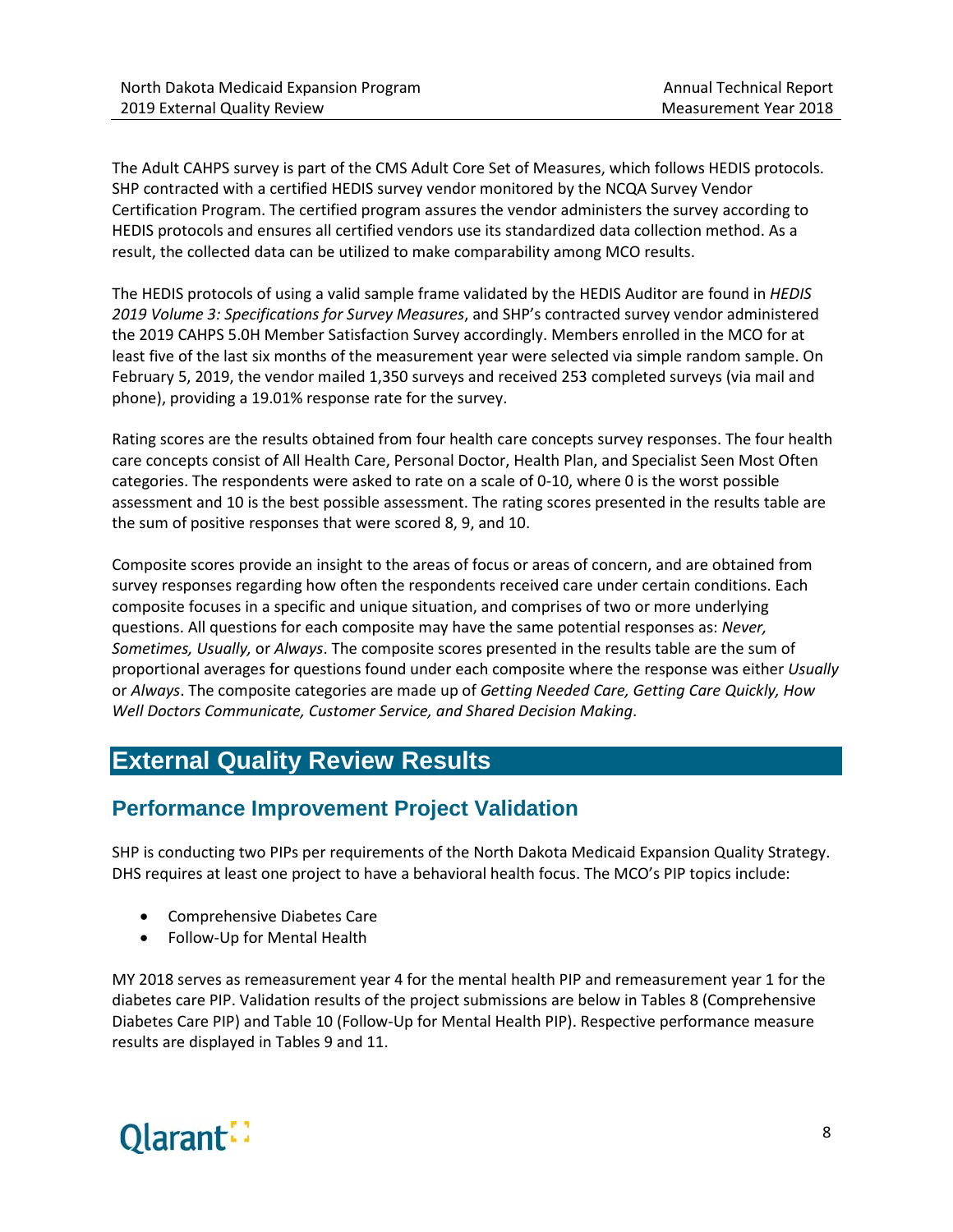#### **Comprehensive Diabetes Care PIP Results**

Validation assessment results for the Comprehensive Diabetes Care PIP are identified in Table 8.

#### **Table 8. Comprehensive Diabetes Care PIP Validation Results**

| <b>PIP Validation Assessment</b>     |            |                      |                |                                 |
|--------------------------------------|------------|----------------------|----------------|---------------------------------|
|                                      | <b>Met</b> | <b>Partially Met</b> | <b>Not Met</b> | <b>Not</b><br><b>Applicable</b> |
| Step 1. Study Topic                  | X          |                      |                |                                 |
| Step 2. Study Question               | X          |                      |                |                                 |
| Step 3. Study Indicator(s)           | Χ          |                      |                |                                 |
| Step 4. Study Population             | X          |                      |                |                                 |
| Step 5. Sampling Methods             | X          |                      |                |                                 |
| Step 6. Data Collection Procedures   | X          |                      |                |                                 |
| Step 7. Improvement Strategies       | x          |                      |                |                                 |
| Step 8. Data Analysis/Interpretation | X          |                      |                |                                 |
| Step 9. Real Improvement             |            | χ                    |                |                                 |
| Step 10. Sustained Improvement       |            |                      |                |                                 |

Performance measure results for the Comprehensive Diabetes Care PIP are identified in Table 9.

#### **Table 9. Comprehensive Diabetes Care PIP Performance Measure Results**

| <b>PIP Performance Measure Results</b>          |        |  |  |  |
|-------------------------------------------------|--------|--|--|--|
| Hemoglobin A1c (HbA1c) Testing                  |        |  |  |  |
| MY 2017 (Baseline)                              | 92.62% |  |  |  |
| MY 2018 (Remeasurement 1)                       | 92.57% |  |  |  |
| HbA1c Poor Control (>9%) (lower rate is better) |        |  |  |  |
| MY 2017 (Baseline)                              | 30.58% |  |  |  |
| MY 2018 (Remeasurement 1)                       | 32.12% |  |  |  |
| HbA1c Control (<8%)                             |        |  |  |  |
| MY 2017 (Baseline)                              | 55.01% |  |  |  |
| MY 2018 (Remeasurement 1)                       | 55.96% |  |  |  |
| HbA1c Control (<7%) for a Selected Population   |        |  |  |  |
| MY 2017 (Baseline)                              | 39.66% |  |  |  |
| MY 2018 (Remeasurement 1)                       | 41.61% |  |  |  |
| Eye Exam (Retinal) Performed                    |        |  |  |  |
| MY 2017 (Baseline)                              | 50.09% |  |  |  |
| MY 2018 (Remeasurement 1)                       | 51.12% |  |  |  |
| <b>Medical Attention for Nephropathy</b>        |        |  |  |  |
| MY 2017 (Baseline)                              | 91.21% |  |  |  |
| MY 2018 (Remeasurement 1)                       | 93.61% |  |  |  |

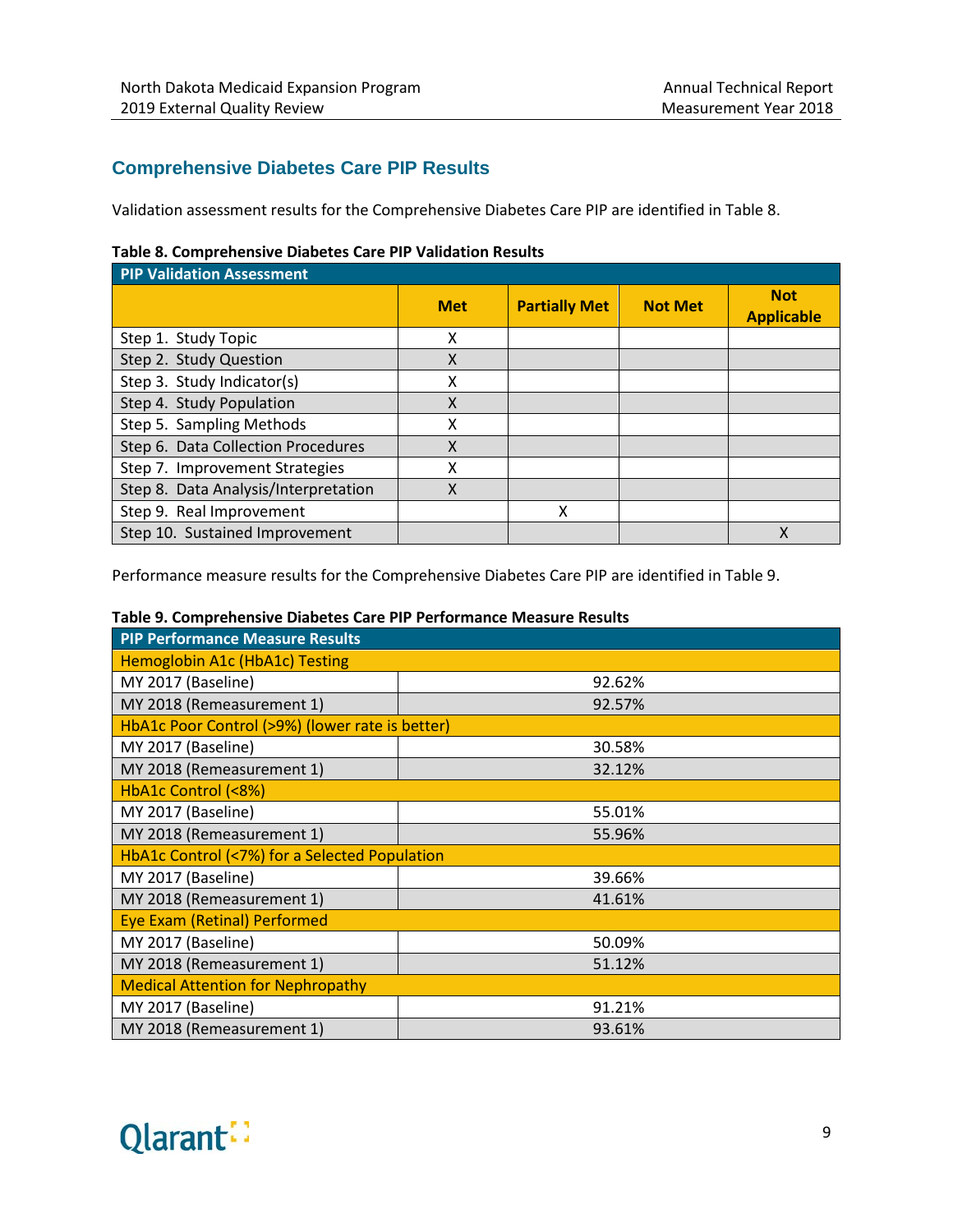| <b>PIP Performance Measure Results</b>  |        |  |  |
|-----------------------------------------|--------|--|--|
| Blood Pressure Control (< 140/90 mm Hg) |        |  |  |
| MY 2017 (Baseline)                      | 77.86% |  |  |
| MY 2018 (Remeasurement 1)               | 76.86% |  |  |

#### **Interventions**

SHP implemented the following interventions in 2018:

- **Diabetes Health Management Program.** The program aims to monitor and improve adherence to treatment plans by empowering members with knowledge about their condition, reinforcing education, providing support and assistance in overcoming barriers to care and lifestyle issues, and actively monitoring those members who are most at risk for complications. Program components include educational materials, provider education on evidence-based clinical guidelines, telephonic member education and care coordination. Educational topics covered in the program include:
	- o Condition monitoring
	- o Adherence to treatment plans
	- o Medical and behavioral health comorbidities and other health conditions
	- o Health behaviors
	- o Psychosocial issues
	- o Depression screening
	- o Providing information to care giver
	- o Encouragement for patients to communicate with their practitioner about their health conditions and treatment
	- o Additional external resources as appropriate

Monthly, newly eligible members are identified and receive outreach for the program. Members opting to enroll receive quarterly contact. Case managers work with the more complex members in these programs and educate them via phone regarding appropriate utilization, guideline recommendations, resources, etc.

- **Noncompliant Member Letters.** Members who are not compliant with the ACEI/ARB lab level checks and/or members who are not compliant with HbA1c testing, microalbuminuria testing, or eye exams receive letters to check with their providers and seek testing and exams as appropriate.
- **Eye Exam Mailings.** Members receive mailings reminding them that they do not need to pay for eye exams. The letters also remind members how to manage their condition. Providers receive mailings notifying them of the codes to submit on diabetic eye exam claims in order to waive the patient copay for the exam.
- **Value Based Contracting.** SHP is having discussions with health systems on value based contracting which includes a focus on diabetes care performance.

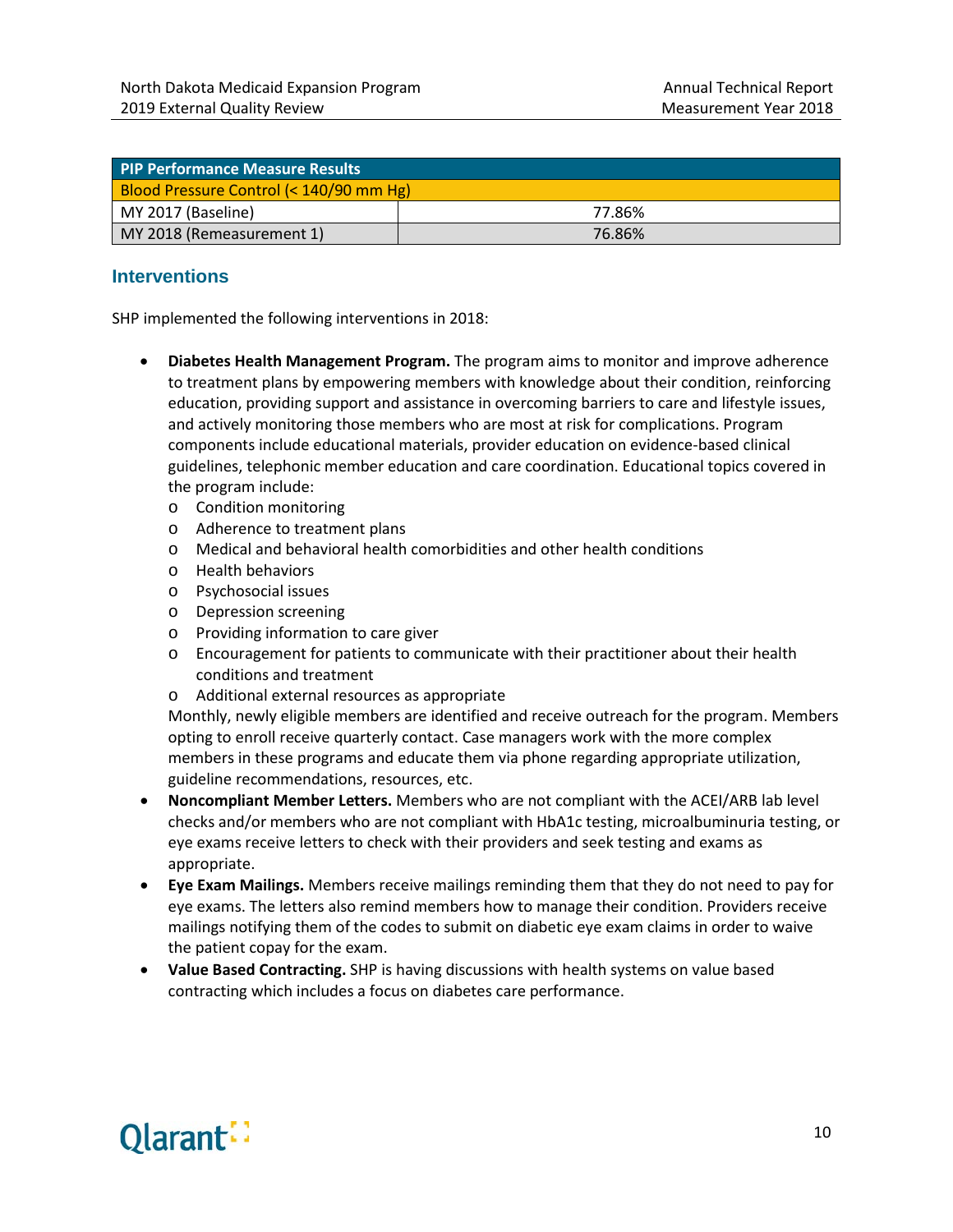#### **Strengths**

- SHP completed a thorough analysis of seven performance measures relating to comprehensive diabetes care.
- SHP demonstrated improvement in four performance measures as compared to baseline rates, two of which exceeded MCO goals.
- SHP adjusted the goal for the Medical Attention for Nephropathy performance measure by two percentage points (94%) for MY 2019 due to the MCO's achieved rate for MY 2018 (93.61%) exceeding the set goal (92%).
- SHP conducted a thorough barrier analysis and implemented multiple system level interventions to target members and providers.
- SHP maintains a robust Diabetes Health Management Program and identifies and conducts outreach to newly eligible members on a monthly basis. Enrolled members receive quarterly contact. Case Managers work directly with members deemed complex.

#### **MCO Recommendations**

- SHP is encouraged to continue to target members with diabetes using interventions aimed to improve member self-management.
- SHP should continue to explore value based contracting which will likely have a positive impact on diabetic member outcomes.
- SHP should adjust goals to ensure it is consistently facilitating quality improvement. Although one goal was adjusted to meet this recommendation, SHP also exceeds its goal for the HbA1c Control (<7%) for a Selected Population performance measure.
- In order to receive full compliance for Step 9, Real Improvement, SHP must demonstrate statistically significant improvement in at least one performance measure.

#### **Follow-Up for Mental Health PIP Results**

Validation assessment results for the Follow-Up for Mental Health PIP are identified in Table 10.

#### **Table 10. Follow-Up for Mental Health PIP Validation Results**

| <b>PIP Validation Assessment</b>     |            |                      |                |                          |  |
|--------------------------------------|------------|----------------------|----------------|--------------------------|--|
|                                      | <b>Met</b> | <b>Partially Met</b> | <b>Not Met</b> | <b>Not</b><br>Applicable |  |
| Step 1. Study Topic                  | x          |                      |                |                          |  |
| Step 2. Study Question               | X          |                      |                |                          |  |
| Step 3. Study Indicator(s)           | x          |                      |                |                          |  |
| Step 4. Study Population             | Χ          |                      |                |                          |  |
| Step 5. Sampling Methods             |            |                      |                |                          |  |
| Step 6. Data Collection Procedures   | χ          |                      |                |                          |  |
| Step 7. Improvement Strategies       | x          |                      |                |                          |  |
| Step 8. Data Analysis/Interpretation | Χ          |                      |                |                          |  |
| Step 9. Real Improvement             |            |                      |                |                          |  |

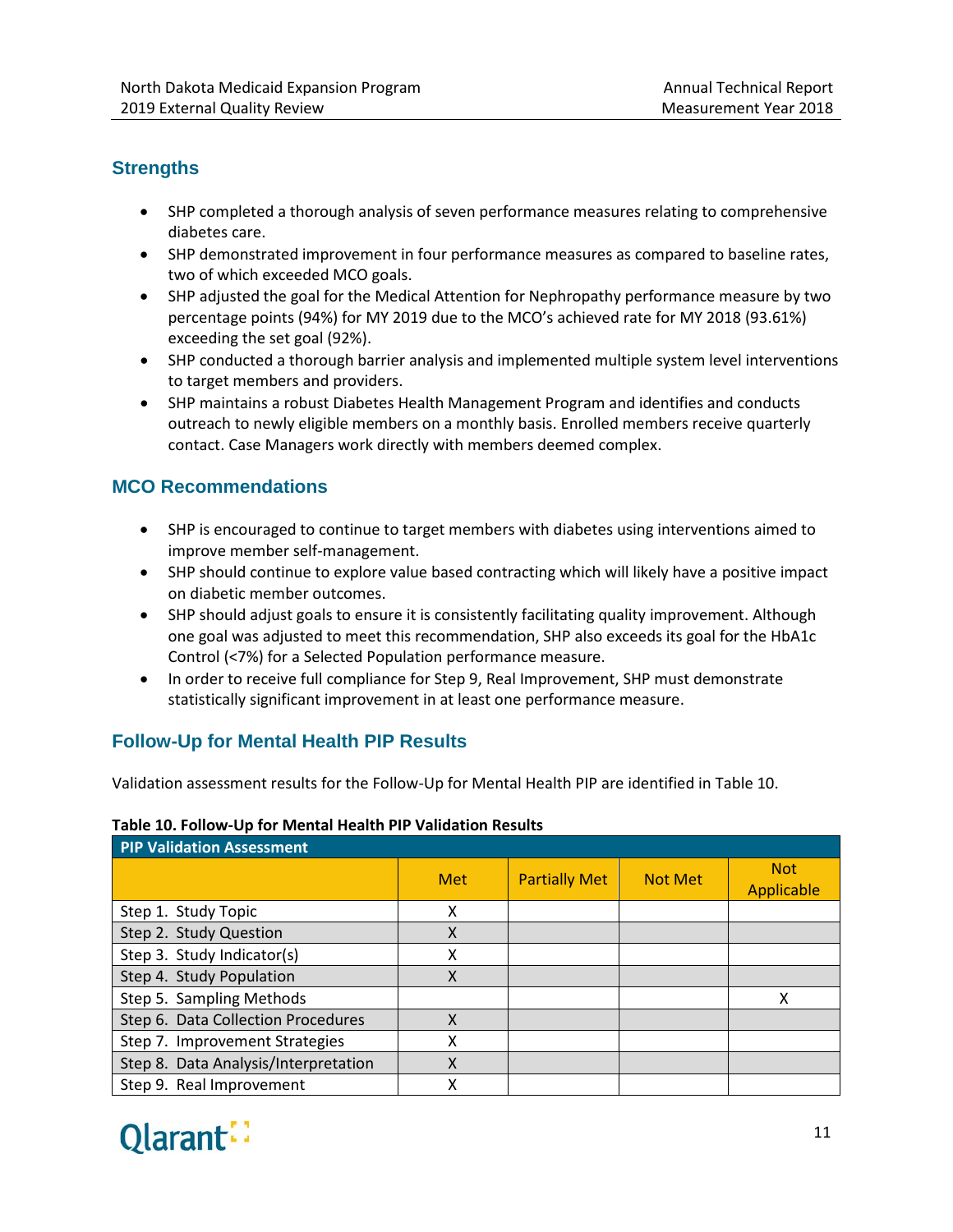| <b>PIP Validation Assessment</b> |     |                      |                |                          |
|----------------------------------|-----|----------------------|----------------|--------------------------|
|                                  | Met | <b>Partially Met</b> | <b>Not Met</b> | <b>Not</b><br>Applicable |
| Step 10. Sustained Improvement   |     |                      |                |                          |

Performance measure results for the Follow-Up for Mental Health PIP are identified in Table 11.

|                                                                   | able 11. Follow Op for mental ricartin in Terrormance measure hesaits |  |  |  |  |
|-------------------------------------------------------------------|-----------------------------------------------------------------------|--|--|--|--|
| <b>PIP Performance Measure Results</b>                            |                                                                       |  |  |  |  |
| Follow-Up After Hospitalizations for Mental Health-Within 7 Days  |                                                                       |  |  |  |  |
| MY 2014 (Baseline)                                                | 21.88%                                                                |  |  |  |  |
| MY 2015 (Remeasurement 1)                                         | 27.44%                                                                |  |  |  |  |
| MY 2016 (Remeasurement 2)                                         | 24.52%                                                                |  |  |  |  |
| MY 2017 (Remeasurement 3)                                         | 32.48%                                                                |  |  |  |  |
| MY 2018 (Remeasurement 4)                                         | 28.09%                                                                |  |  |  |  |
| Follow-Up After Hospitalizations for Mental Health-Within 30 Days |                                                                       |  |  |  |  |
| MY 2014 (Baseline)                                                | 38.84%                                                                |  |  |  |  |
| MY 2015 (Remeasurement 1)                                         | 49.62%                                                                |  |  |  |  |
| MY 2016 (Remeasurement 2)                                         | 46.82%                                                                |  |  |  |  |
| MY 2017 (Remeasurement 3)                                         | 51.85%                                                                |  |  |  |  |
| MY 2018 (Remeasurement 4)                                         | 50.85%                                                                |  |  |  |  |
| <b>Screening for Clinical Depression and Follow-Up Plan</b>       |                                                                       |  |  |  |  |
| MY 2014 (Baseline)                                                | 11.78%                                                                |  |  |  |  |
| MY 2015 (Remeasurement 1)                                         | 14.69%                                                                |  |  |  |  |
| MY 2016 (Remeasurement 2)                                         | Not Applicable (Discontinued for MY 2016)                             |  |  |  |  |
| <b>Engagement of Alcohol or Other Drug (AOD) Treatment</b>        |                                                                       |  |  |  |  |
| MY 2016 (Baseline)                                                | 17.32%                                                                |  |  |  |  |
| MY 2017 (Remeasurement 1)                                         | 18.03%                                                                |  |  |  |  |
| MY 2018 (Remeasurement 2)                                         | 20.82%                                                                |  |  |  |  |

|  |  |  |  |  | Table 11. Follow-Up for Mental Health PIP Performance Measure Results |  |
|--|--|--|--|--|-----------------------------------------------------------------------|--|
|--|--|--|--|--|-----------------------------------------------------------------------|--|

#### **Interventions**

SHP continued or implemented the following interventions for 2018:

- Collaboration with Sanford Health on behavioral health issues. Collaboration includes regular contact between SHP's Behavioral Health Counselor and Sanford's Social Workers and Emergency Department's Case Managers. Efforts include scheduling follow-up appointments prior to discharge and understanding the member's type of mental illness and complexity.
- Collaboration with Human Services Centers and other inpatient facilities to discuss issues and appointment workflows. Provide education to discharge planners on health plan coverage and network coverage rules.
- Behavioral Health Counselor contacting inpatient facilities to schedule 7 day follow up appointments prior to members being discharged.

# Qlarant: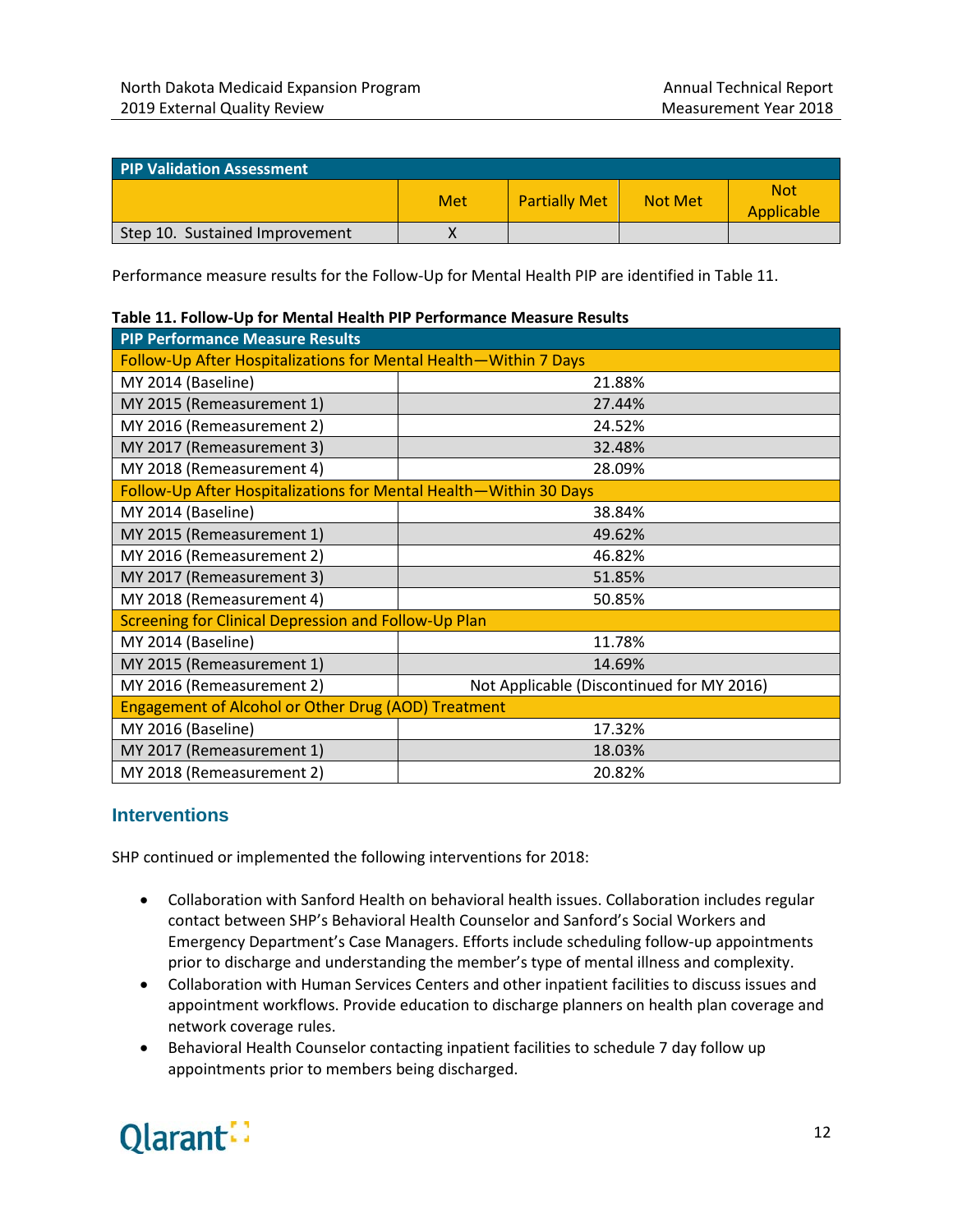- Closely evaluating requests received for AOD treatment and ensuring the most appropriate setting.
- Collaboration between Population Health and Patient Centered Medical Home Committee and health systems to help improve patient outcomes and quality of care.

#### **Strengths**

- SHP demonstrated improvement in one performance measure: Engagement of Alcohol and Other Drug (AOD) Treatment. The reported annual improvement in this performance measure was statistically significant.
- The Engagement of AOD Treatment performance measure exceed the MCO's goal (20%), so SHP has increased the goal to 25% for MY 2019.
- All performance measures demonstrated sustained improvement, as they all continue to exceed baseline rates.
- SHP's Remeasurement 4 analysis, which was both quantitative and qualitative, included a system wide barrier analysis and identified multiple opportunities and interventions that should facilitate additional improvements in the performance measures.

#### **MCO Recommendations**

- SHP is encouraged to continue annual barrier analyses and also develop and implement targeted interventions.
- The open access appointments at the Human Services Centers have proven to be challenging for members. The open access timeframe concept causes some members to endure long wait times to the extent of not being seen on the day services are sought and members are asked to return the following day. SHP is working with Human Services Centers to address this barrier and should continue discussions to improve availability and appointment access as well as to clarify services offered.
- The MCO should continue to explore other opportunities to help close the gap in mental health care services. SHP is planning to discuss telemental and teletherapy services with a task force that involves other health systems and health plans.

# <span id="page-19-0"></span>**Performance Measure Validation**

#### **Validation Results**

The MCO completed and submitted an ISCA providing insights into the MCO's information system (IS) and processes used to produce the required CMS Adult and Child Core Quality Measures. Based on MCO's ISCA, SHP had satisfactory processes for data integration, data control, and interpretation of the performance measure specifications for MY 2018. The on-site PMV audit included interviews with the MCO's staff regarding its IS and associated procedures. These interviews enabled Qlarant's auditor to fully explore and understand the claims systems and processes, enrollment system and processes, provider systems and processes, performance measurement team (programmers and analysts) quality assurance practices, and data warehouse overview.

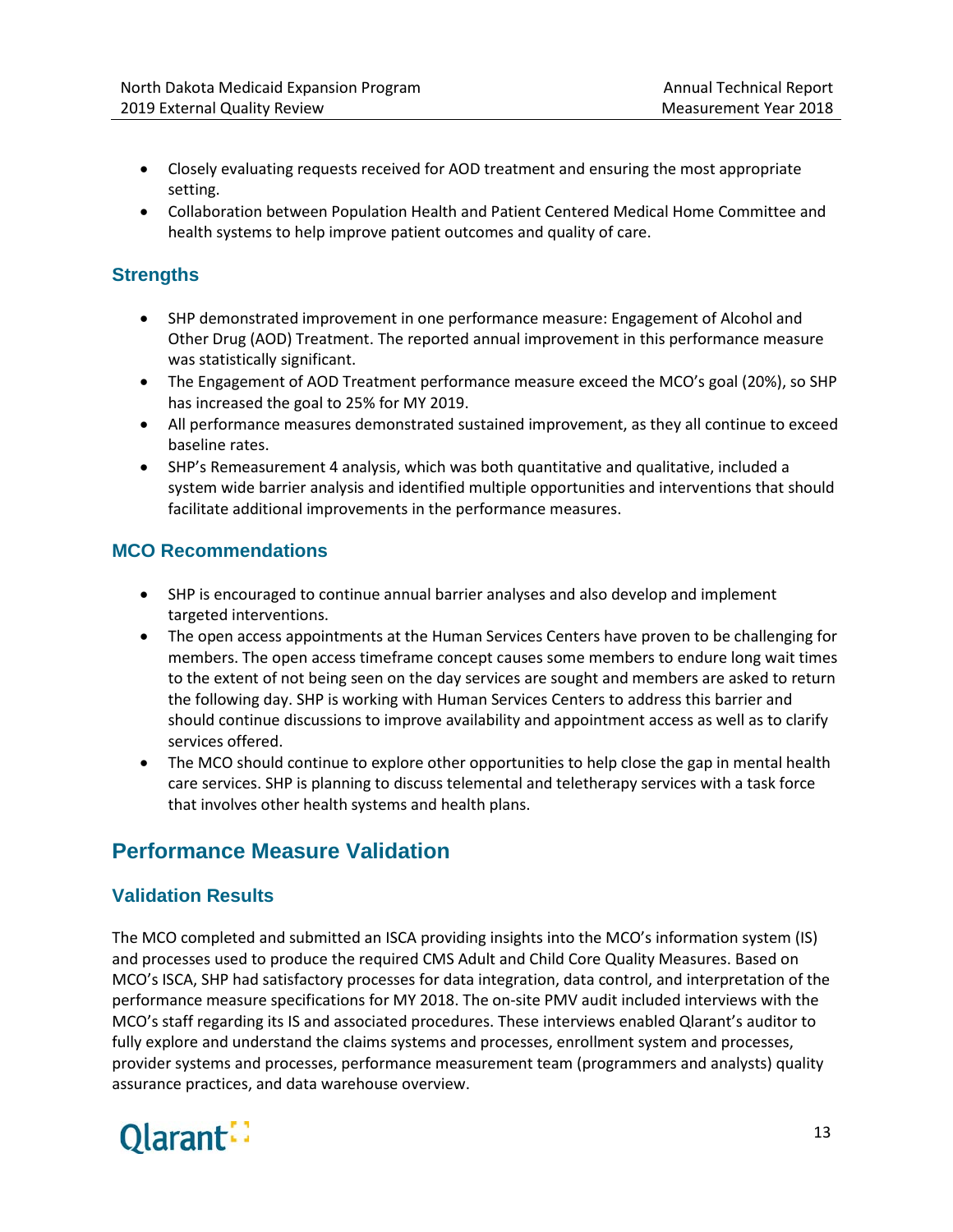The procedures and documentation used to calculate performance measures with the MCO's certified HEDIS software were reviewed and found to be acceptable. Programming language source code and test cases were reviewed for core measures not calculated with the certified software, and found adequate. Microsoft Access was also utilized to calculate these measures. Samples and methodology for medical record abstraction and identifying measures requiring review were also found to be adequate and approved. Medical records were examined during the on-site visit for several measures, and two measures were selected for further medical record over-read review. Agreement rates for the selected measures exceeded the 90% minimum requirement. Results are displayed in Table 12 below.

#### **Table 12. Performance Measure Medical Record Over-Read Results**

| <b>Medical Record Over-Read Results</b>         |                  |                       |  |  |
|-------------------------------------------------|------------------|-----------------------|--|--|
| <b>Performance Measure</b>                      | Records Reviewed | <b>Agreement Rate</b> |  |  |
| Comprehensive Diabetes Care HbA1c Test          | 30               | 100%                  |  |  |
| Comprehensive Diabetes Care HbA1c Control (<8%) | 30               | 100%                  |  |  |

SHP validation findings are summarized in Table 13. The Documentation, Denominator, Numerator, and Sampling components were determined to be Met. SHP's rates for all performance measures from the North Dakota Medicaid Expansion Quality Strategy Plan received the audit designation of Reportable (R).

| <b>Validation Component</b> | <b>Audit Element</b>                                                                                                                                                                                                                                                                                                                                                                                                                  | <b>SHP</b> |
|-----------------------------|---------------------------------------------------------------------------------------------------------------------------------------------------------------------------------------------------------------------------------------------------------------------------------------------------------------------------------------------------------------------------------------------------------------------------------------|------------|
| Documentation               | Data integration and control procedures are assessed to<br>determine whether the MCO has the appropriate<br>processes and documentation in place to extract, link,<br>and manipulate data for accurate and reliable measure<br>rate construction. Measurement procedures and<br>programming specifications including data sources,<br>programming logic, and computer source codes are<br>documented.                                 | Met        |
| Denominator                 | Validation of the denominator calculations for the<br>performance measures is conducted to assess the extent<br>to which the MCO used appropriate and complete data<br>to identify the entire population and to the degree to<br>which the MCO used appropriate and complete data to<br>identify the entire population and to the degree to<br>which the MCO followed the measures specifications for<br>calculating the denominator. | Met        |

#### **Table 13. PMV Audit Designation Results**

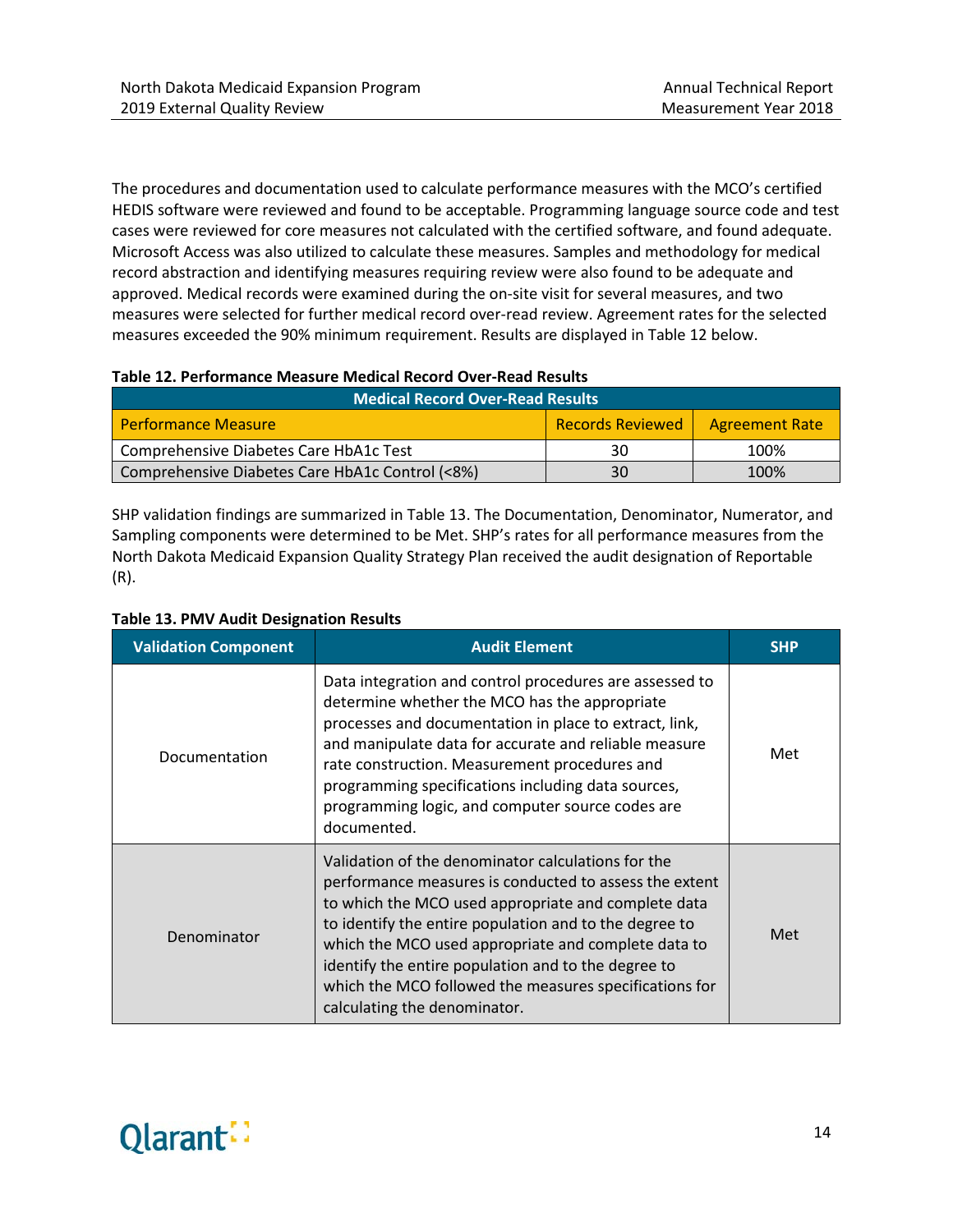| <b>Validation Component</b> | <b>Audit Element</b>                                                                                                                                                                                                                                                                  | <b>SHP</b> |
|-----------------------------|---------------------------------------------------------------------------------------------------------------------------------------------------------------------------------------------------------------------------------------------------------------------------------------|------------|
| Numerator                   | The validation of the numerator determines if the MCO<br>correctly identified and evaluated all qualifying medical<br>events for appropriate inclusion or exclusion in the<br>numerator for each measure and followed the measure<br>specifications for calculation of the numerator. | Met        |
| <b>Sampling</b>             | The sample size and replacement methodology met<br>specifications and the sample is unbiased.                                                                                                                                                                                         | Met        |
|                             |                                                                                                                                                                                                                                                                                       |            |

#### **Reporting Designation: R**

The reporting designation includes an assessment of whether the MCO followed the State's requirements for reporting the measures' rates and followed specifications for the measure. The State requires the MCOs to report the denominator, specific numerator events, and calculated final rates.

#### **Performance Measure Results**

SHP MY 2018 results for the CMS Adult and Child Core Quality Measures are respectively displayed in Tables 15 and 16. Performance measure results are compared to benchmarks largely based on the NCQA Quality Compass 2018 National Medicaid for HMOs. Comparisons are made using a diamond rating system. The following table describes the rating system:

|                                | Diamond Rating System Used to Compare SHP Performance to Benchmarks                                                                         |  |  |  |
|--------------------------------|---------------------------------------------------------------------------------------------------------------------------------------------|--|--|--|
| <b>Diamonds</b>                | SHP's Performance Compared to the Benchmarks                                                                                                |  |  |  |
| $\bullet\bullet\bullet\bullet$ | MCO rate is equal to or exceeds the NCQA Quality Compass 90 <sup>th</sup> Percentile.                                                       |  |  |  |
| $\bullet\bullet\bullet$        | MCO rate is equal to or exceeds the NCQA Quality Compass 75 <sup>th</sup> Percentile, but<br>does not meet the 90 <sup>th</sup> Percentile. |  |  |  |
| ◆◆                             | MCO rate is equal to or exceeds the NCQA Quality Compass National Average, but<br>does not meet the 75 <sup>th</sup> Percentile.            |  |  |  |
|                                | MCO rate is below the NCQA Quality Compass National Average.                                                                                |  |  |  |

#### **Table 14. Diamond Rating System Used to Compare SHP Performance to Benchmarks**

The more diamonds displayed indicates the higher level of performance compared to the benchmarks. The year-to-year comparison and trending pattern evaluate the past three years (MY 2016-MY 2018).

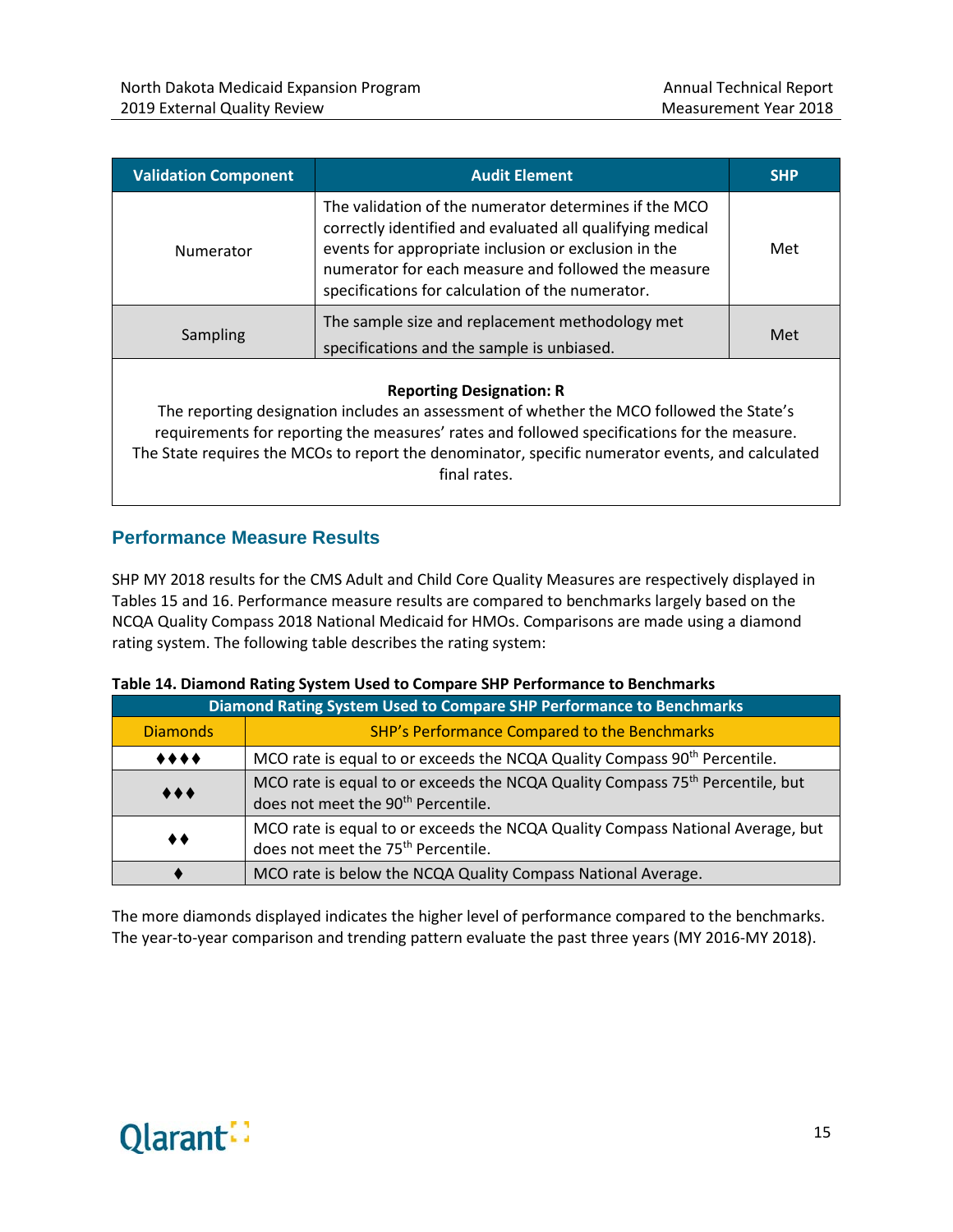| <b>Measure</b>                                                                                                                                                   | <b>SHP</b><br><b>MY 2016</b><br>Rate | <b>SHP</b><br><b>MY 2017</b><br>Rate | <b>SHP</b><br><b>MY 2018</b><br>Rate | <b>MY 2018</b><br><b>Comparison</b><br>To<br>Benchmarks^ |
|------------------------------------------------------------------------------------------------------------------------------------------------------------------|--------------------------------------|--------------------------------------|--------------------------------------|----------------------------------------------------------|
| Adherence to Antipsychotics for Individuals<br>with Schizophrenia                                                                                                | 62.12%                               | 60.22%                               | 61.36%                               | ◆◆                                                       |
| Adult Body Mass Index Assessment                                                                                                                                 | 94.56%                               | 93.40%                               | 93.33%                               | $***$                                                    |
| Annual Monitoring for Patients on<br><b>Persistent Medications: Angiotensin</b><br>Converting Enzyme (ACE) Inhibitors or<br>Angiotensin Receptor Blockers (ARBs) | 84.44%                               | 85.43%                               | 87.81%                               |                                                          |
| Annual Monitoring for Patients on<br><b>Persistent Medications: Diuretics</b>                                                                                    | 85.04%                               | 87.16%                               | 89.01%                               | ◆◆                                                       |
| Annual Monitoring for Patients on<br><b>Persistent Medications: Total Rate</b>                                                                                   | 84.42%                               | 86.11%                               | 88.29%                               | ◆◆                                                       |
| <b>Antidepressant Medication Management:</b><br><b>Effective Acute Phase Treatment</b>                                                                           | 61.38%                               | 62.55%                               | 64.33%                               |                                                          |
| Antidepressant Medication Management:<br><b>Effective Continuation Phase Treatment</b>                                                                           | 48.17%                               | 47.20%                               | 48.17%                               | ◆ ◆ ◆                                                    |
| <b>Breast Cancer Screening</b>                                                                                                                                   | 50.44%                               | 50.35%                               | 54.97%                               | ٠                                                        |
| Cardiovascular Monitoring for People With<br>Cardiovascular Disease and Schizophrenia                                                                            | NA                                   | <b>NA</b>                            | <b>NA</b>                            | <b>NBM</b>                                               |
| <b>Cervical Cancer Screening</b>                                                                                                                                 | 31.84%                               | 42.61%                               | 43.60%                               |                                                          |
| Chlamydia Screening in Women, Upper Age<br>Stratification, Ages 21-24                                                                                            | 38.99%                               | 37.50%                               | 40.52%                               |                                                          |
| Comprehensive Diabetes Care: Blood<br>Pressure Controlled <140/90 mm Hg                                                                                          | 80.35%                               | 77.86%                               | 76.86%                               | 00€                                                      |
| Comprehensive Diabetes Care: Eye Exam                                                                                                                            | 48.14%                               | 50.09%                               | 51.12%                               | ٠                                                        |
| Comprehensive Diabetes Care: HbA1c<br>Control (<7%) for a Selected Population                                                                                    | 42.82%                               | 39.66%                               | 41.61%                               | • • •                                                    |
| Comprehensive Diabetes Care: HbA1c<br>Control (<8%)                                                                                                              | 57.52%                               | 55.01%                               | 55.96%                               |                                                          |
| Comprehensive Diabetes Care: HbA1c Poor<br>Control (>9%) Lower is Better                                                                                         | 31.68%                               | 30.58%                               | 32.12%                               | ◆◆◆                                                      |
| Comprehensive Diabetes Care: HbA1c<br><b>Testing</b>                                                                                                             | 91.15%                               | 92.62%                               | 92.57%                               | ***                                                      |
| Comprehensive Diabetes Care: Medical<br><b>Attention for Nephropathy</b>                                                                                         | 93.27%                               | 91.21%                               | 93.61%                               | ****                                                     |
| <b>Controlling High Blood Pressure</b>                                                                                                                           | 72.78%                               | 73.43%                               | 68.37%                               | ◆◆◆                                                      |

#### **Table 15. Adult Performance Measure Results Compared to Benchmarks**

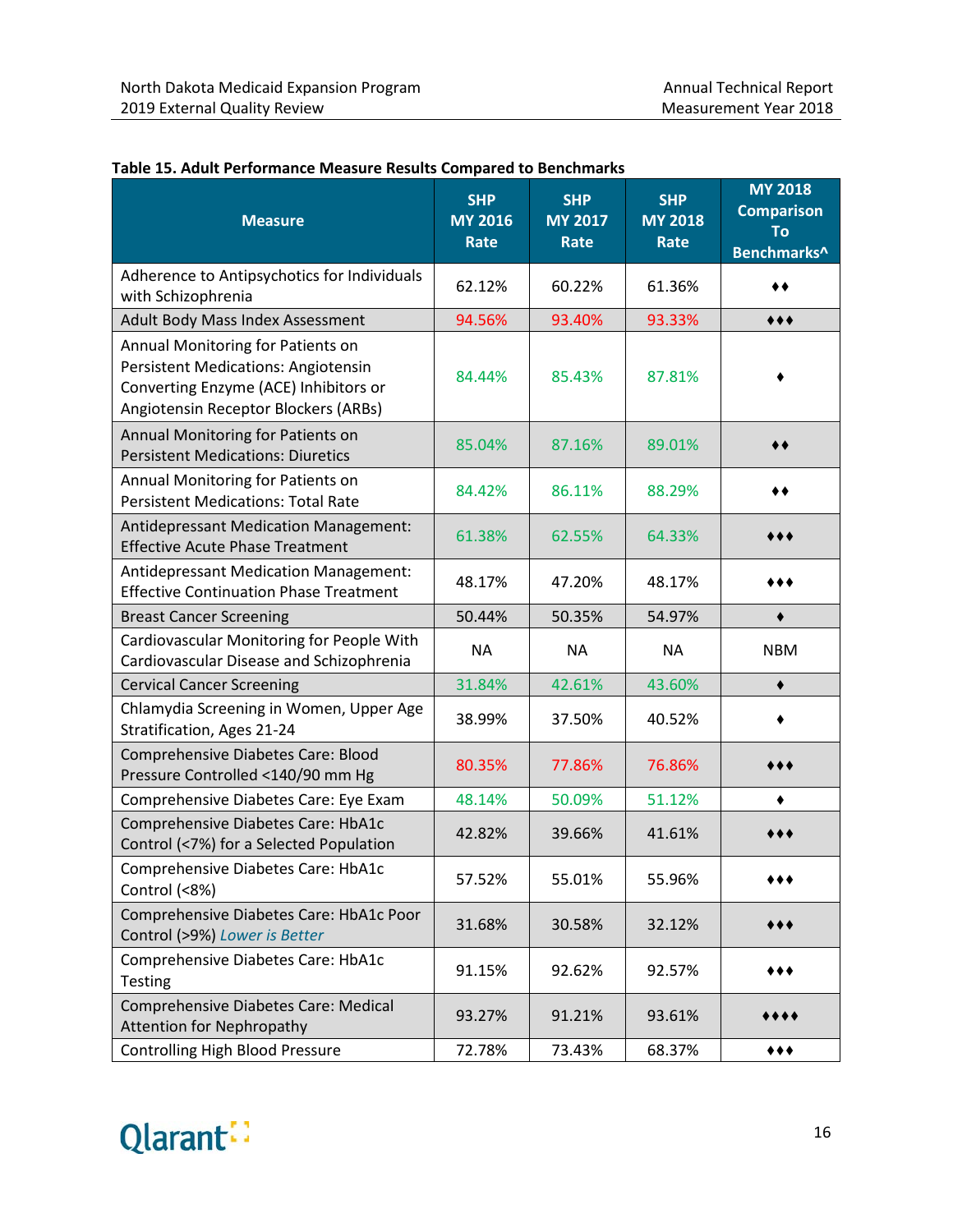| <b>Measure</b>                                                                                                                                    | <b>SHP</b><br><b>MY 2016</b><br><b>Rate</b> | <b>SHP</b><br><b>MY 2017</b><br><b>Rate</b> | <b>SHP</b><br><b>MY 2018</b><br><b>Rate</b> | <b>MY 2018</b><br><b>Comparison</b><br>To<br>Benchmarks^ |
|---------------------------------------------------------------------------------------------------------------------------------------------------|---------------------------------------------|---------------------------------------------|---------------------------------------------|----------------------------------------------------------|
| Diabetes Monitoring for People With<br>Diabetes and Schizophrenia                                                                                 | <b>NA</b>                                   | <b>NA</b>                                   | <b>NA</b>                                   | <b>NBM</b>                                               |
| Diabetes Screening for People With<br>Schizophrenia or Bipolar Disorder Who Are<br><b>Using Antipsychotic Medication</b>                          | 79.15%                                      | 81.51%                                      | 85.30%                                      |                                                          |
| Flu Vaccinations for Adults, Ages 18-64                                                                                                           | 37.67%                                      | 41.75%                                      | 38.93%                                      | $\blacklozenge$                                          |
| Follow-Up After Hospitalization for Mental<br>Illness, Ages 21-64: Follow-Up Within 7<br>Days                                                     | 24.91%                                      | 34.17%                                      | 28.11%                                      |                                                          |
| Follow-Up After Hospitalization for Mental<br>Illness, Ages 21-64: Follow-Up Within 30<br>Days                                                    | 47.06%                                      | 53.61%                                      | 51.62%                                      |                                                          |
| Initiation and Engagement of Alcohol and<br>Other Drug Dependence Treatment, Ages<br>18-64: Initiation of AOD Treatment -<br><b>Alcohol Abuse</b> | <b>NR</b>                                   | NR <sup>1</sup>                             | 42.80%                                      |                                                          |
| Initiation and Engagement of Alcohol and<br>Other Drug Dependence Treatment, Ages<br>18-64: Engagement of AOD Treatment -<br><b>Alcohol Abuse</b> | <b>NR</b>                                   | <b>NR</b>                                   | 17.98%                                      |                                                          |
| Initiation and Engagement of Alcohol and<br>Other Drug Dependence Treatment, Ages<br>18-64: Initiation of AOD Treatment -<br>Opioid Abuse         | <b>NR</b>                                   | <b>NR</b>                                   | 61.35%                                      |                                                          |
| Initiation and Engagement of Alcohol and<br>Other Drug Dependence Treatment, Ages<br>18-64: Engagement of AOD Treatment-<br><b>Opioid Abuse</b>   | <b>NR</b>                                   | <b>NR</b>                                   | 41.43%                                      |                                                          |
| Initiation and Engagement of Alcohol and<br>Other Drug Dependence Treatment, Ages<br>18-64: Initiation of AOD Treatment - Other<br>Drug Abuse     | <b>NR</b>                                   | <b>NR</b>                                   | 43.08%                                      |                                                          |
| Initiation and Engagement of Alcohol and<br>Other Drug Dependence Treatment, Ages<br>18-64: Engagement of AOD Treatment -<br>Other Drug Abuse     | <b>NR</b>                                   | <b>NR</b>                                   | 24.33%                                      |                                                          |

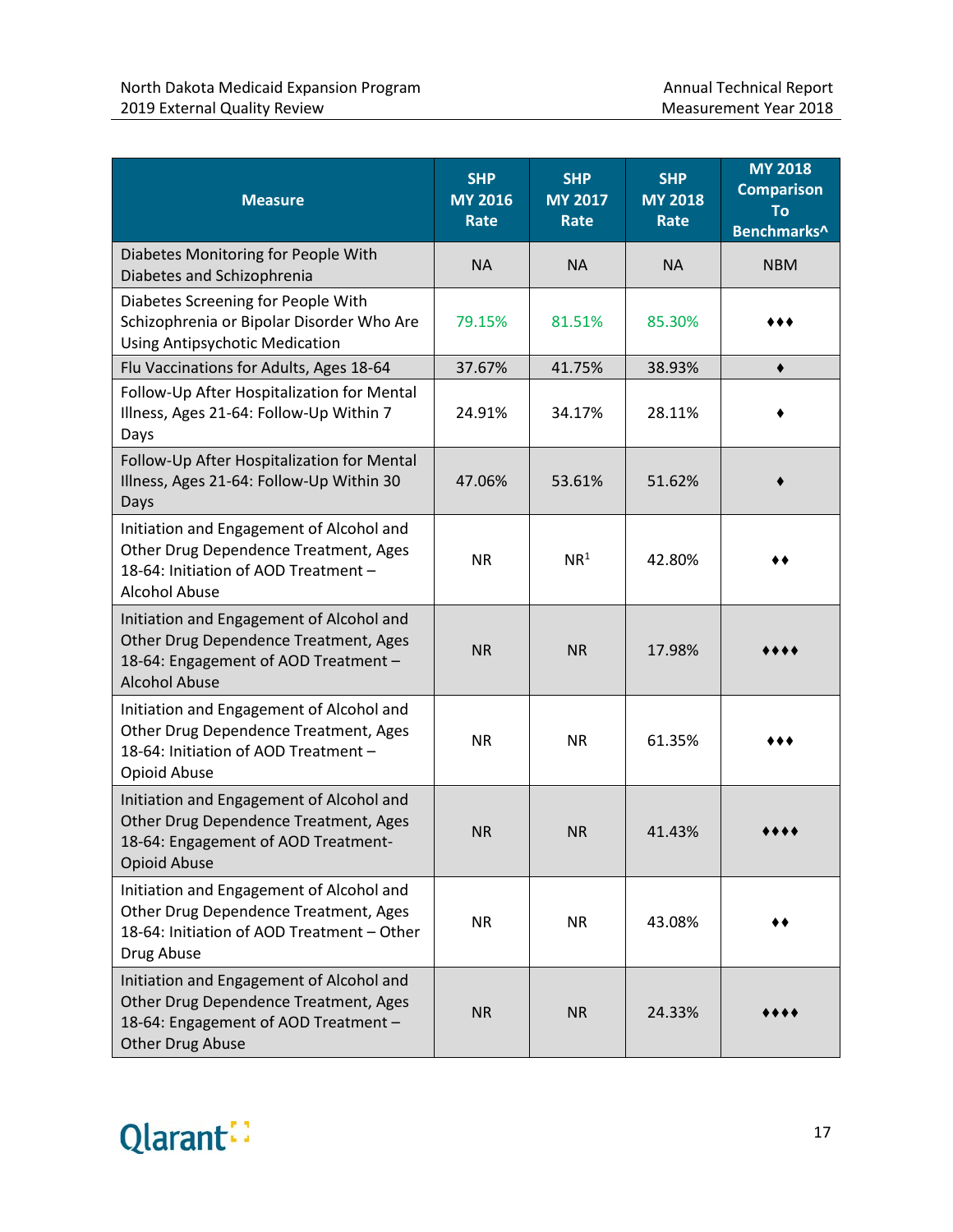| <b>Measure</b>                                                                                                                                                                                                        | <b>SHP</b><br><b>MY 2016</b><br><b>Rate</b> | <b>SHP</b><br><b>MY 2017</b><br>Rate | <b>SHP</b><br><b>MY 2018</b><br><b>Rate</b> | <b>MY 2018</b><br><b>Comparison</b><br><b>To</b><br>Benchmarks^ |
|-----------------------------------------------------------------------------------------------------------------------------------------------------------------------------------------------------------------------|---------------------------------------------|--------------------------------------|---------------------------------------------|-----------------------------------------------------------------|
| Initiation and Engagement of Alcohol and<br>Other Drug Dependence Treatment, Ages<br>18-64: Initiation of AOD Treatment- Total                                                                                        | 40.01%                                      | 40.83%                               | 43.99%                                      |                                                                 |
| Initiation and Engagement of Alcohol and<br>Other Drug Dependence Treatment, Ages<br>18-64: Engagement of AOD Treatment-<br>Total                                                                                     | 17.38%                                      | 18.03%                               | 20.82%                                      |                                                                 |
| Medical Assistance With Smoking and<br>Tobacco Use Cessation: Advised to Quit<br>Smoking (2 year rolling average)                                                                                                     | 73.29%                                      | 77.21%                               | 78.22%                                      |                                                                 |
| Medical Assistance With Smoking and<br><b>Tobacco Use Cessation: Discussing</b><br>Cessation Medication (2 year rolling<br>average)                                                                                   | 48.42%                                      | 52.21%                               | 54.19%                                      |                                                                 |
| Medical Assistance With Smoking and<br><b>Tobacco Use Cessation: Discussing</b><br>Cessation Strategies (2 year rolling average)                                                                                      | 48.63%                                      | 52.77%                               | 52.23%                                      |                                                                 |
| Plan All-Cause Readmissions Rate: Ages 18-<br>44 Lower is Better                                                                                                                                                      | 18.46%                                      | 21.73%                               | 19.58%                                      | <b>NBM</b>                                                      |
| Plan All-Cause Readmissions Rate: Ages 45-<br>54 Lower is Better                                                                                                                                                      | 17.25%                                      | 19.44%                               | 21.23%                                      | <b>NBM</b>                                                      |
| Plan All-Cause Readmissions Rate: Ages 55-<br>64 Lower is Better                                                                                                                                                      | 13.83%                                      | 13.14%                               | 17.33%                                      | <b>NBM</b>                                                      |
| Plan All-Cause Readmissions Rate: Total<br>Lower is Better                                                                                                                                                            | 16.92%                                      | 18.83%                               | 19.48%                                      | <b>NBM</b>                                                      |
| PQI 01: Diabetes Short-Term Complications<br>Admission Rate (denominator is total<br>member months x100,00 for ages 18-64,<br>Rate is numerator events/100,000 member<br>months) Lower is Better                      | 39.31                                       | 45.07                                | 40.85                                       |                                                                 |
| PQI 05: Chronic Obstructive Pulmonary<br>Disease (COPD) Admission Rate<br>(denominator is total member months<br>x100,00 for ages 40-64, Rate is numerator<br>events/100,000 member months) Lower is<br><b>Better</b> | 46.59                                       | 45.26                                | 28.97                                       |                                                                 |
| PQI 08: Congestive Heart Failure (CHF)<br>Admission Rate (denominator is total                                                                                                                                        | 18.26                                       | 23.91                                | 29.07                                       |                                                                 |

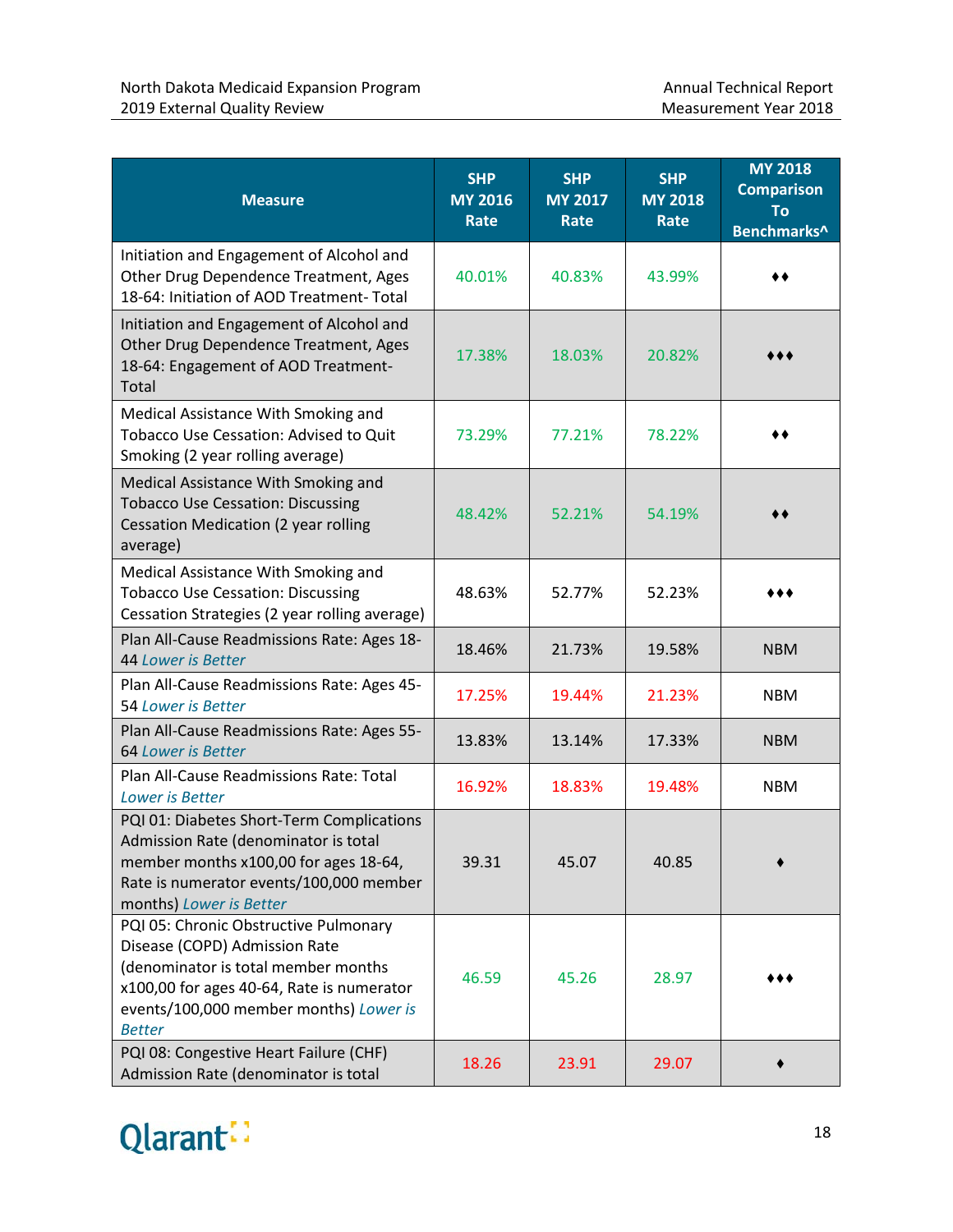| <b>Measure</b>                                                                                                                                                                          | <b>SHP</b><br><b>MY 2016</b><br><b>Rate</b> | <b>SHP</b><br><b>MY 2017</b><br>Rate | <b>SHP</b><br><b>MY 2018</b><br>Rate | <b>MY 2018</b><br><b>Comparison</b><br>To<br>Benchmarks^ |
|-----------------------------------------------------------------------------------------------------------------------------------------------------------------------------------------|---------------------------------------------|--------------------------------------|--------------------------------------|----------------------------------------------------------|
| member months x100,00 for ages 18-64<br>and 65+, Rate is numerator events/100,000<br>member months) Lower is Better                                                                     |                                             |                                      |                                      |                                                          |
| PQI 15: Asthma Admission Rate in Younger<br>Adults (denominator is total member<br>months x100,00 for ages 18-39, Rate is<br>numerator events/100,000 member<br>months) Lower is Better | 8.99                                        | 8.29                                 | 3.47                                 |                                                          |
| Use of Opioids at High Dosage (rate is<br>calculated per 1000 members), Ages 18 and<br>older Lower is Better                                                                            | <b>NR</b>                                   | <b>NR</b>                            | 2.79%                                | <b>NBM</b>                                               |
| Use of Opioids From Multiple Providers<br>(rate is calculated per 1000 members),<br>Ages 18 and older: Multiple Prescribers<br>Lower is Better                                          | <b>NR</b>                                   | <b>NR</b>                            | 24.95%                               | <b>NBM</b>                                               |
| Use of Opioids From Multiple Providers<br>(rate is calculated per 1000 members),<br>Ages 18 and older: Multiple Pharmacies<br>Lower is Better                                           | <b>NR</b>                                   | <b>NR</b>                            | 4.75%                                | <b>NBM</b>                                               |
| Use of Opioids From Multiple Providers<br>(rate is calculated per 1000 members),<br>Ages 18 and older: Multiple Prescribers and<br><b>Pharmacies Lower is Better</b>                    | <b>NR</b>                                   | <b>NR</b>                            | 4.10%                                | <b>NBM</b>                                               |

^ Benchmark data source: *Quality Compass 2018 (Measurement Year 2017 data) National Medicaid Average for HMOs*. This is the most current benchmark source at the time of report production.

\* Benchmark data source: *Quality of Care for Adults in Medicaid: Findings from the 2017 Adult Core Set Chart, December2018*, a product of the Medicaid/CHIP Health Care Quality Measures Technical Assistance and Analytic Support Program, sponsored by the Centers for Medicare & Medicaid Services. This is the most current benchmark available at the time of report production.

NA Small Denominator. The organization followed the specifications, but the denominator was too small (<30) to report a valid rate. NRNot Reported.

NBM No Benchmark available/ no comparison made due to no rate or/and benchmark available, NA, or NC.

Green Positive trend for three consecutive measurement years.

Red Negative trend for three consecutive measurement years.

#### **Table 16. Child Performance Measure Results Compared to Benchmarks**

| <b>Measure</b>                                                                                | <b>SHP</b><br><b>MY 2016</b><br>Rate | <b>SHP</b><br><b>MY 2017</b><br>Rate | <b>SHP</b><br><b>MY 2018</b><br>Rate | <b>MY 2018</b><br><b>Comparison</b><br>Τo<br>Benchmarks^ |
|-----------------------------------------------------------------------------------------------|--------------------------------------|--------------------------------------|--------------------------------------|----------------------------------------------------------|
| <b>Adolescent Well Care Visits</b>                                                            | 9.76%                                | 14.70%                               | NC.                                  | <b>NBM</b>                                               |
| Follow-Up After Hospitalization for Mental<br>Illness, Ages 19-20: Follow-Up Within 7<br>Days | <b>NA</b>                            | 15.63%                               | 27.91%                               |                                                          |

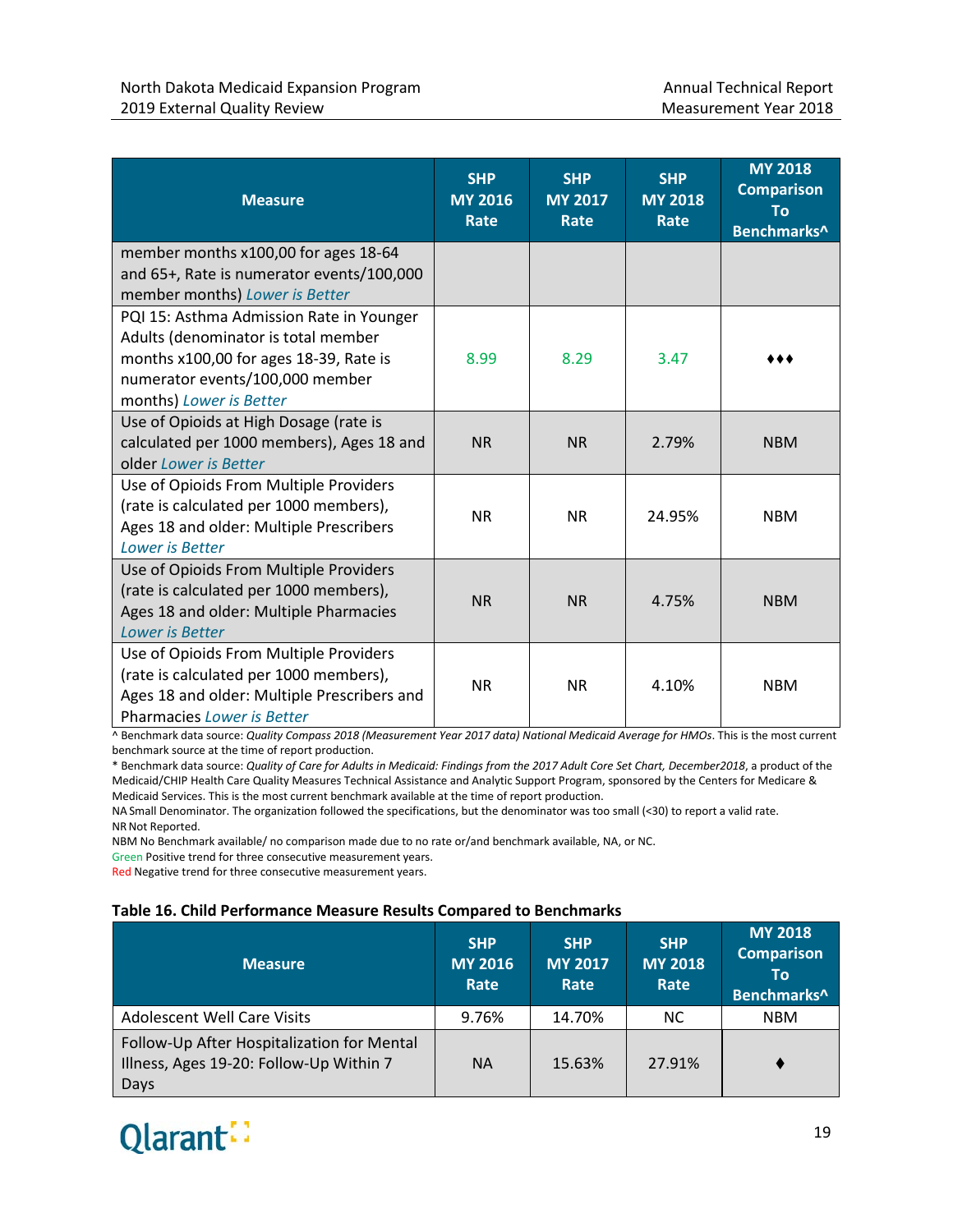| <b>Measure</b>                                                                                                                                                                                 | <b>SHP</b><br><b>MY 2016</b><br>Rate | <b>SHP</b><br><b>MY 2017</b><br>Rate | <b>SHP</b><br><b>MY 2018</b><br>Rate | <b>MY 2018</b><br><b>Comparison</b><br>Τo<br>Benchmarks^ |
|------------------------------------------------------------------------------------------------------------------------------------------------------------------------------------------------|--------------------------------------|--------------------------------------|--------------------------------------|----------------------------------------------------------|
| Follow-Up After Hospitalization for Mental<br>Illness, Ages 19-20: Follow-Up Within 30<br>Days                                                                                                 | ΝA                                   | 34.38%                               | 44.19%                               |                                                          |
| Medication Management for People With<br>Asthma, Ages 19-20: Percentage of<br>Children Who Remained on an Asthma<br>Controller Medication for At Least 50% of<br><b>Their Treatment Period</b> | <b>NA</b>                            | <b>NA</b>                            | <b>NA</b>                            | <b>NBM</b>                                               |
| Medication Management for People With<br>Asthma, Ages 19-20: 75% Compliance                                                                                                                    | ΝA                                   | NA.                                  | <b>NA</b>                            | <b>NBM</b>                                               |

Please be aware that the rates captured in this table are for ages 19-20, and these benchmarks are capturing a wider age range; therefore, caution is advised when using the rate and benchmarks to gauge performance.

^ Benchmark data source: *Quality Compass 2018 (Measurement Year 2017 data) National Medicaid Average for HMOs*. This is the most current benchmark source at the time of report production.

\* Benchmark data source: *Quality of Care for Children in Medicaid and CHIP: Findings for the 2017 Child Core Set Chart Pack*, December 2018, a product of the Medicaid/CHIP Health Care Quality Measures Technical Assistance and Analytic Support Program, sponsored by the Centers for Medicare & Medicaid Services. This is the most current benchmark available at the time of report production.

NA Small Denominator. The organization followed the specifications, but the denominator was too small (<30) to report a valid rate. NC Not Collected.

NBM No Benchmark available/ no comparison made due to no rate or/and benchmark available, NA, or NC.

MY 2018 performance results are identified below. For most measures, performance was also compared to NCQA Quality Compass benchmarks to gauge performance and identify opportunities for improvement.

SHP performed below the national Medicaid average on the following performance measures:

- Adult Performance Measures:
	- o Annual Monitoring for Patients on Persistent Medications: Angiotensin Converting Enzyme (ACE) Inhibitors or Angiotensin Receptor Blockers (ARBs)
	- o Breast Cancer Screening
	- o Cervical Cancer Screening
	- o Chlamydia Screening in Women, Upper Age Stratification, Ages 21-24
	- o Comprehensive Diabetes Care: Eye Exam
	- o Flu Vaccinations for Adults, Ages 18-64
	- o Follow-Up After Hospitalization for Mental Illness, Ages 21-64: Follow-Up Within 7 Days
	- o Follow-Up After Hospitalization for Mental Illness, Ages 21-64: Follow-Up Within 30 Days
	- o PQI 01 Diabetes Short-Term Complications Admission Rate, Ages 18-64
	- o PQI 08: Congestive Heart Failure (CHF) Admission Rate, Ages 18-64 and 65 plus
- Child Performance Measures:
	- o Follow-Up After Hospitalization for Mental Illness, Ages 19-20 Follow-Up Within 7 Days

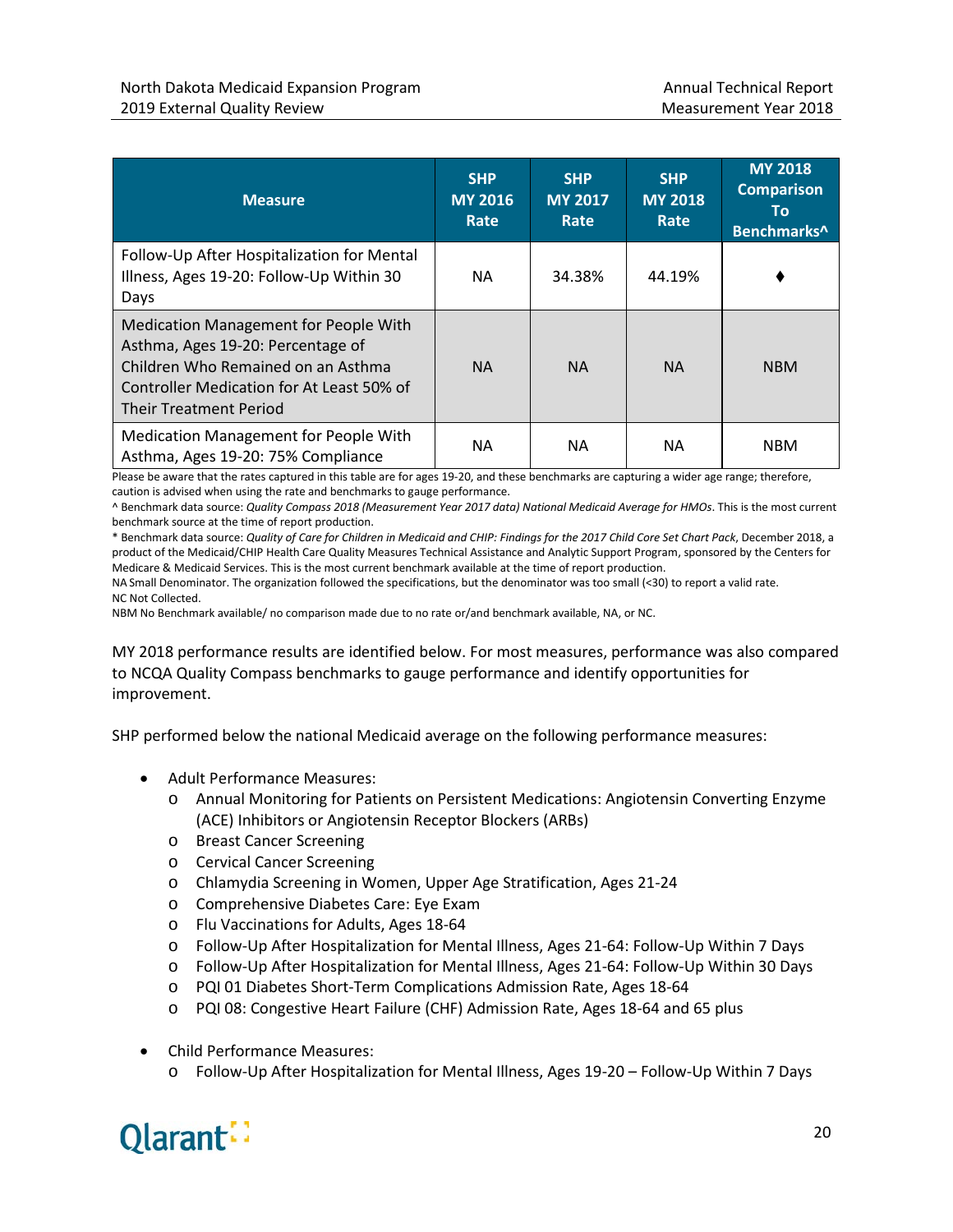o Follow-Up After Hospitalization for Mental Illness, Ages 19-20 – Follow-Up Within 30 Days

The MCO performed above the national Medicaid average but was below the Medicaid  $75<sup>th</sup>$  Percentile for the following measures:

- Adult Performance Measures:
	- o Adherence to Antipsychotics for Individuals with Schizophrenia
	- o Annual Monitoring for Patients on Persistent Medications: Diuretics
	- o Annual Monitoring for Patients on Persistent Medications: Total Rate
	- o Initiation and Engagement of Alcohol and Other Drug Dependence Treatment, Ages 18-64: Initiation of AOD Treatment – Alcohol Abuse
	- o Initiation and Engagement of Alcohol and Other Drug Dependence Treatment, Ages 18-64: Initiation of AOD Treatment – Other Drug Abuse
	- o Initiation and Engagement of Alcohol and Other Drug Dependence Treatment, Ages 18-64: Initiation of AOD Treatment- Total
	- o Medical Assistance With Smoking and Tobacco Use Cessation: Advised to Quit Smoking
	- o Medical Assistance With Smoking and Tobacco Use Cessation: Discussing Cessation
- Child Performance Measures:
	- o SHP did not have any child measures that met criteria for this category.

SHP met or exceeded the national Medicaid 75<sup>th</sup> Percentile but was below the national Medicaid 90<sup>th</sup> Percentile for the following performance measures:

- Adult Performance Measures:
	- o Adult Body Mass Index Assessment
	- o Antidepressant Medication Management: Effective Acute Phase Treatment
	- o Antidepressant Medication Management: Effective Continuation Phase Treatment
	- o Comprehensive Diabetes Care: Blood Pressure Controlled <140/90 mm Hg
	- o Comprehensive Diabetes Care: HbA1c Control (<7%) for a Selected Population
	- o Comprehensive Diabetes Care: HbA1c Control (<8%)
	- o Comprehensive Diabetes Care: HbA1c Poor Control (>9%)
	- o Comprehensive Diabetes Care: HbA1c Testing
	- o Controlling High Blood Pressure
	- o Diabetes Screening for People With Schizophrenia or Bipolar Disorder Who Are Using Antipsychotic Medication
	- o Initiation and Engagement of Alcohol and Other Drug Dependence Treatment, Ages 18-64: Initiation of AOD Treatment – Opioid Abuse
	- o Initiation and Engagement of Alcohol and Other Drug Dependence Treatment, Ages 18-64: Engagement of AOD Treatment – Total
	- o Medical Assistance With Smoking and Tobacco Use Cessation: Discussing Cessation **Strategies**
	- o PQI 05: Chronic Obstructive Pulmonary Disease (COPD) Admission Rate, Ages 40-64
	- o PQI 15: Asthma Admission Rate in Younger Adults, Ages 18-39

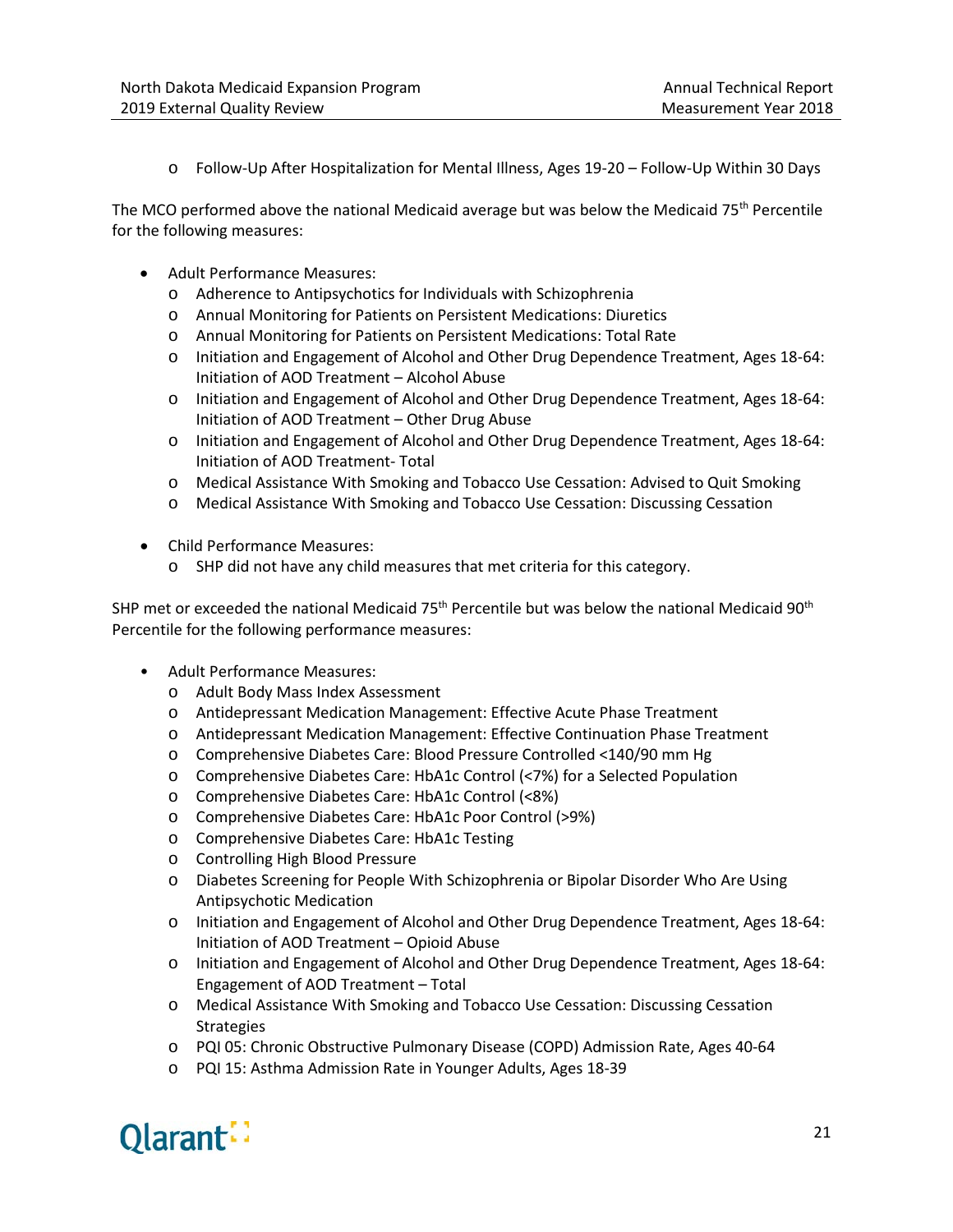- Child Performance Measures:
	- o SHP did not have any child measures that met criteria for this category.

SHP met or exceeded the national Medicaid 90th Percentile for the following performance measures:

- Adult Performance Measures:
	- o Comprehensive Diabetes Care: Medical Attention for Nephropathy
	- o Initiation and Engagement of Alcohol and Other Drug Dependence Treatment, Ages 18-64: Engagement of AOD Treatment – Alcohol Abuse
	- o Initiation and Engagement of Alcohol and Other Drug Dependence Treatment, Ages 18-64: Engagement of AOD Treatment- Opioid Abuse
	- o Initiation and Engagement of Alcohol and Other Drug Dependence Treatment, Ages 18-64: Engagement of AOD Treatment – Other Drug Abuse
- Child Performance Measures:
	- o SHP did not have any child measures that met criteria for this category.

A trend analysis was conducted on measures where data was available for all three years between MY 2016 and MY 2018. The three year trend was mixed for the majority of the Adult Performance Measures and all of the Child Performance Measures.

The following measures decreased year over year indicating a decline in SHP's performance between MY 2016 and MY 2018:

- Adult Body Mass Index Assessment
- Comprehensive Diabetes Care: Blood Pressure Controlled <140/90 mm Hg
- Plan All-Cause Readmissions Rate: Ages 45-54
- Plan All-Cause Readmissions Rate: Total
- PQI 08: Congestive Heart Failure (CHF) Admission Rate, Ages 18-64 and 65 plus

SHP's performance improved each year between MY 2016 and MY 2018 indicating a positive trend for the following measures:

- Annual Monitoring for Patients on Persistent Medications: Angiotensin Converting Enzyme (ACE) Inhibitors or Angiotensin Receptor Blockers (ARBs)
- Annual Monitoring for Patients on Persistent Medications: Diuretics
- Annual Monitoring for Patients on Persistent Medications: Total Rate
- Antidepressant Medication Management: Effective Acute Phase Treatment
- Cervical Cancer Screening
- Comprehensive Diabetes Care: Eye Exam
- Diabetes Screening for People With Schizophrenia or Bipolar Disorder Who Are Using Antipsychotic Medication
- Initiation and Engagement of Alcohol and Other Drug Dependence Treatment, Ages 18-64: Initiation of AOD Treatment – Total

# Olarant :-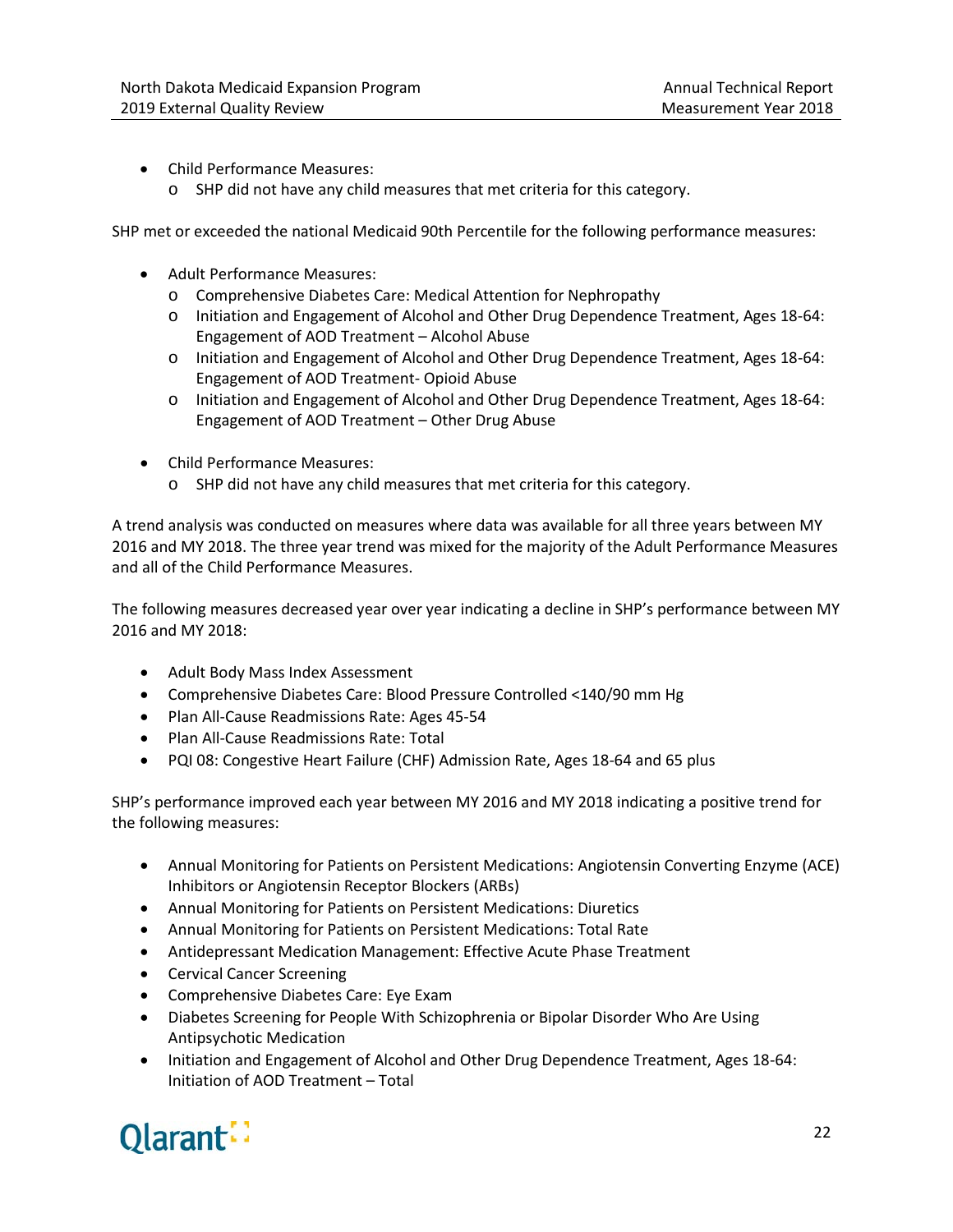- Initiation and Engagement of Alcohol and Other Drug Dependence Treatment, Ages 18-64: Engagement of AOD Treatment – Total
- Medical Assistance With Smoking and Tobacco Use Cessation: Advised to Quit Smoking
- Medical Assistance With Smoking and Tobacco Use Cessation: Discussing Cessation Medication
- PQI 05: Chronic Obstructive Pulmonary Disease (COPD) Admission Rate, Ages 40-64
- PQI 15: Asthma Admission Rate in Younger Adults, Ages 18-39

The following performance measures used denominators with less than 30 observations. In these cases, there were too few observations to produce a reliable performance rate.

- Adult Performance Measures:
	- o Cardiovascular Monitoring for People With Cardiovascular Disease and Schizophrenia
	- o Diabetes Monitoring for People With Diabetes and Schizophrenia
- Child Performance Measures:
	- o Medication Management for People With Asthma, Ages 19-20: Percentage of Children Who Remained on an Asthma Controller Medication for At Least 50% of Their Treatment Period
	- o Medication Management for People With Asthma, Ages 19-20: 75% Compliance

Measures with reported rates were found to be compliant with corresponding performance measure specifications and received "reportable" audit designations. The full Performance Measure Results Report is included in Appendix III.

#### **Strengths**

- The MCO's experienced quality staff demonstrated their knowledge in HEDIS and non-HEDIS performance measure and proper application of measure criteria.
- The MCO exceeded the  $90<sup>th</sup>$  Percentile for four adult performance measures:
	- o Comprehensive Diabetes Care: Medical Attention for Nephropathy
	- o Initiation and Engagement of Alcohol and Other Drug Dependence Treatment, Ages 18-64: Engagement of AOD Treatment – Alcohol Abuse
	- o Initiation and Engagement of Alcohol and Other Drug Dependence Treatment, Ages 18-64: Engagement of AOD Treatment- Opioid Abuse
	- o Initiation and Engagement of Alcohol and Other Drug Dependence Treatment, Ages 18-64: Engagement of AOD Treatment – Other Drug Abuse
- The MCO demonstrated three years of consistent improvement between MY 2016 and MY 2018 for 13 measures.

#### **MCO Recommendations**

- Consider the use of supplemental data to improve performance measure rates.
- Review the performance measure results and focus on identifying and implementing strategies to improve performance particularly for measures that did not meet the national average benchmarks.

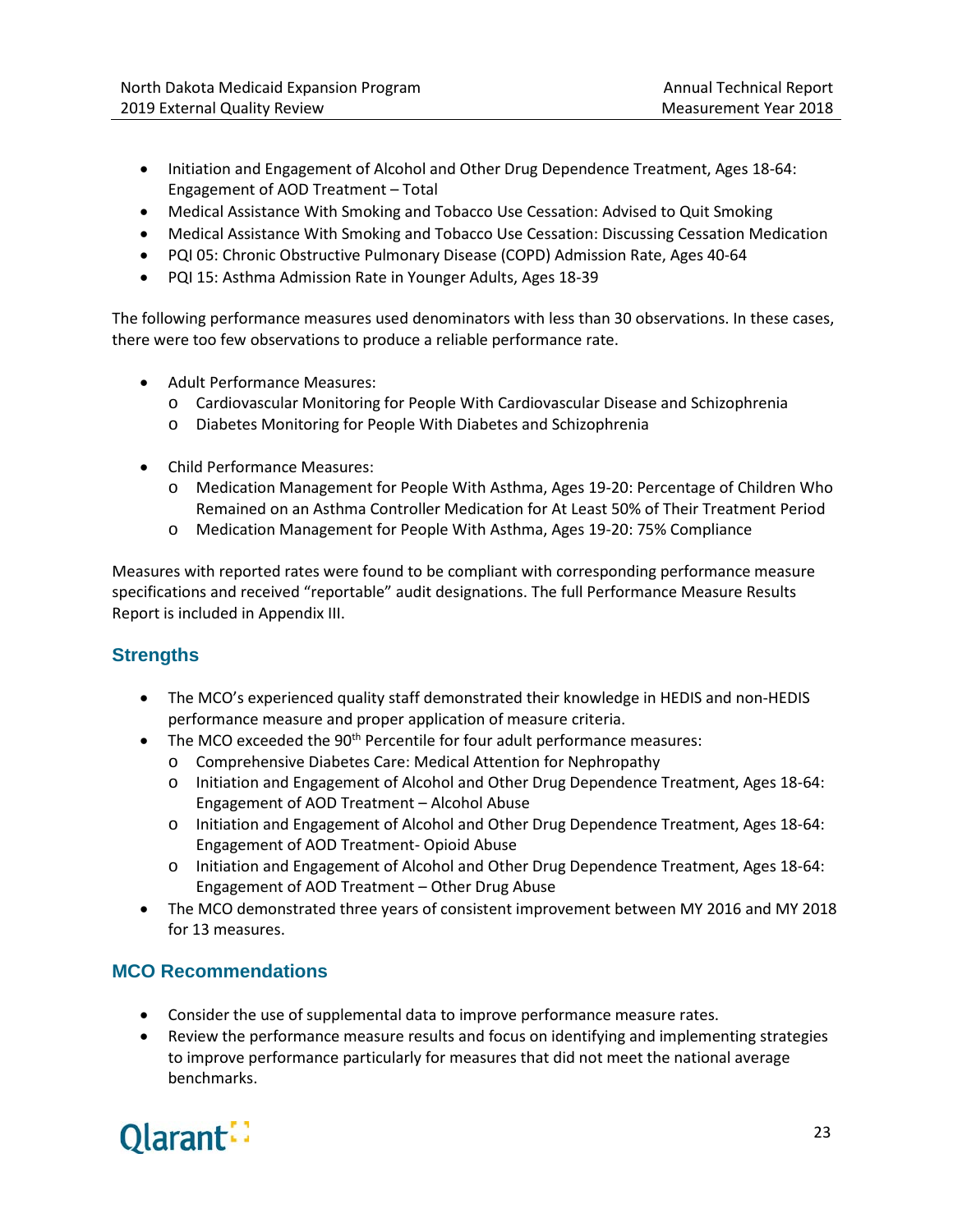#### **State Recommendations**

- Continue to work with the EQRO and SHP to identify measures meaningful to the Medicaid Expansion population.
- Encourage SHP to implement interventions targeting performance measures that did not meet the national average benchmarks.

# <span id="page-30-0"></span>**Compliance Review**

#### **Results**

The CR assessed SHP's 2018 compliance with federal and state regulations and requirements as it served the North Dakota Medicaid Expansion population. Qlarant reviewed all managed care standards. The key areas of regulation include the following standards:

- Information Requirements
- Enrollee Rights
- MCO, PIHP, and PAHP Standards
- Quality Assessment and Performance Improvement Program
- Grievance and Appeal System
- Program Integrity Contract Requirements

SHP's results for each standard are displayed in Table 17. A detailed assessment including results of all elements and components are included with the narrative that follows. Specific recommendations on how to meet requirements are also included for any element or component that did not achieve full compliance for the MY 2018 CR.

#### **Table 17. SHP Results for MY 2018 CR**

| <b>Standards</b>                                                 | <b>Possible Points</b> | <b>Points Earned</b> | <b>Compliance Score</b> |
|------------------------------------------------------------------|------------------------|----------------------|-------------------------|
| <b>Information Requirements</b>                                  | 28                     | 27.5                 | 98.21%                  |
| <b>Enrollee Rights</b>                                           | 9                      | 9                    | 100%                    |
| <b>MCO Standards</b>                                             | 67                     | 65.5                 | 97.76%                  |
| Quality Assessment and Performance<br><b>Improvement Program</b> |                        |                      | 100%                    |
| Grievance and Appeal System                                      | 57                     | 52                   | 91.23%                  |
| Program Integrity                                                | 9                      | 9                    | 100%                    |
| <b>Total</b>                                                     | 177                    | 170                  | 96.05%                  |

Table 18 displays SHP's results for the last three years (MY 2016-MY 2018).

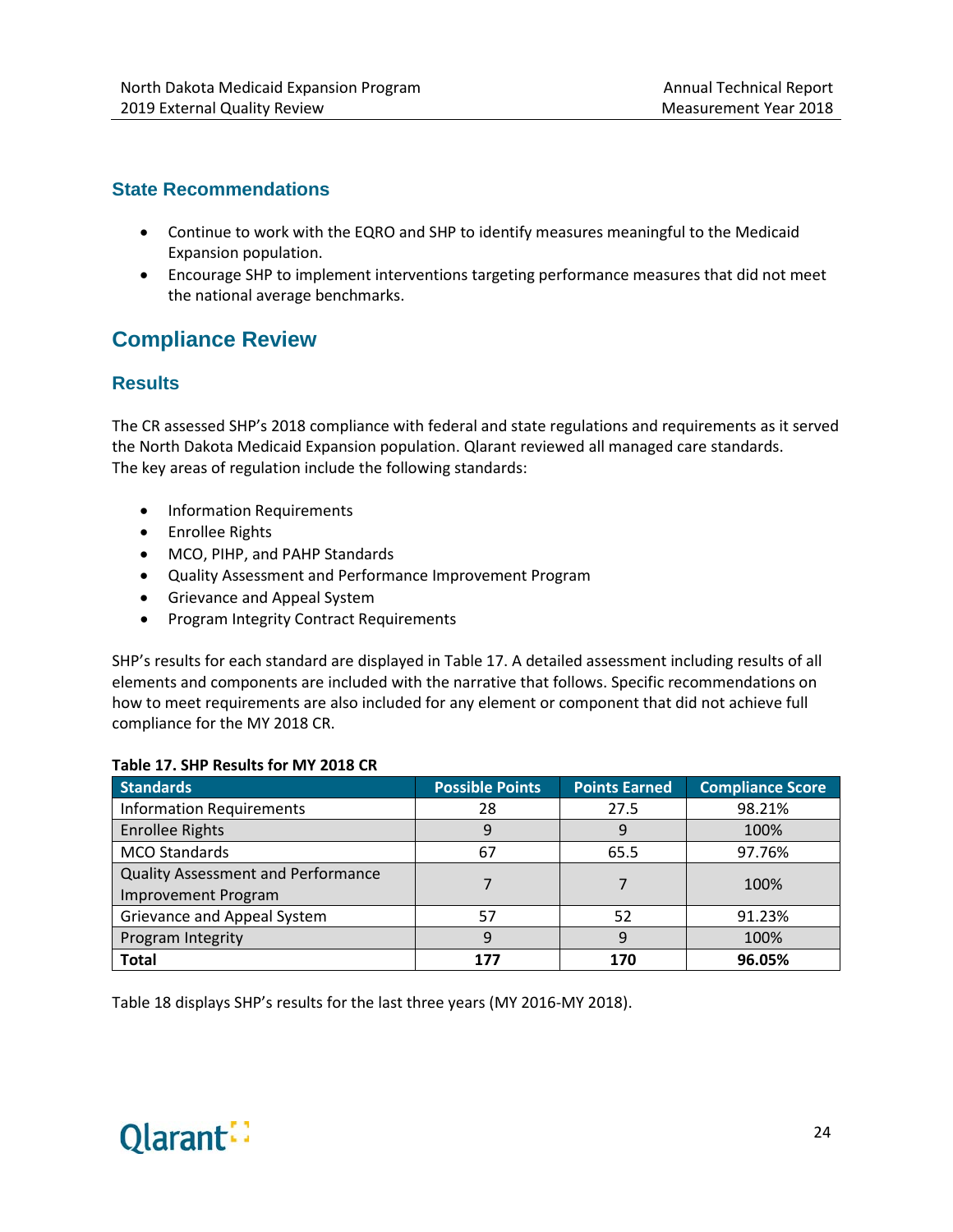#### **Table 18. SHP Results for MYs 2016-2018**

| <b>Standards</b>                                       | <b>MY 2016</b> | <b>MY 2017</b> | <b>MY 2018</b> |
|--------------------------------------------------------|----------------|----------------|----------------|
| <b>Information Requirements</b>                        | N/A            | 98.21%         | 98.21%         |
| <b>Enrollee Rights</b>                                 | 94.44%         | 100%           | 100%           |
| <b>MCO Standards</b>                                   | 97.22%         | 96.94%         | 97.76%         |
| Quality Assessment and Performance Improvement Program | N/A            | 100%           | 100%           |
| Grievance and Appeal System                            | N/A            | 88.60%         | 91.23%         |
| Program Integrity                                      | 100%           | 100%           | 100%           |
| <b>Overall Compliance Score*</b>                       | N/A            | N/A            | 96.05%         |

\*MY 2018 is the first time an overall compliance score is provided.

#### **Strengths**

- SHP was fully compliant with almost all requirements. The MCO achieved an outstanding score of 96.05%.
- Improvement was demonstrated in the MCO Standards and the Grievance and Appeal System.
- SHP maintained 100% compliance in Enrollee Rights, Quality Assessment and Performance Improvement Program, and Program Integrity.
- SHP was cooperative and open to feedback from Qlarant reviewers during the on-site audit.

#### **Opportunities for Improvement**

- Opportunities exist in the following CR standards: Information Requirements, MCO Standards, and Grievance and Appeal System. Examples include:
	- o Revise the hard copy Provider Directory to include: website URL, whether the provider has completed cultural competence training, and whether the provider's office/facility has accommodations for people with physical disabilities including offices, exam rooms, and equipment. The electronic version of the Provider Directory needs to include: website URL (provider offices), whether the provider has completed cultural competence training, and whether the provider's office/facility has accommodations for people with physical disabilities including offices, exam rooms, and equipment.
	- o Demonstrate improvement in provider access and timeliness survey results. A 90% compliance rating is recommended.
	- o Achieve at least 85% compliance in meeting the 50 mile standard for geographic distribution of each provider group. Attempt to close the provider geographic access gap in the following provider types: Behavioral Health/Chemical Dependency Facilities and Hematology and Oncology. Continue to focus on providing transportation services, as needed, to meet the needs of the population*.*
	- o Remove or clarify the statement within the "Independent, External Review of Final Adverse Determinations (Denials)" section of the Medical Management Program Policy and Procedure that states that North Dakota Medicaid Expansion Members do not have the right to an external review for expedited authorization decisions.
	- o Revise all appeals related documentation to specify that oral appeals must be followed by written, signed appeals, as required per the federal regulation.

# Olarant.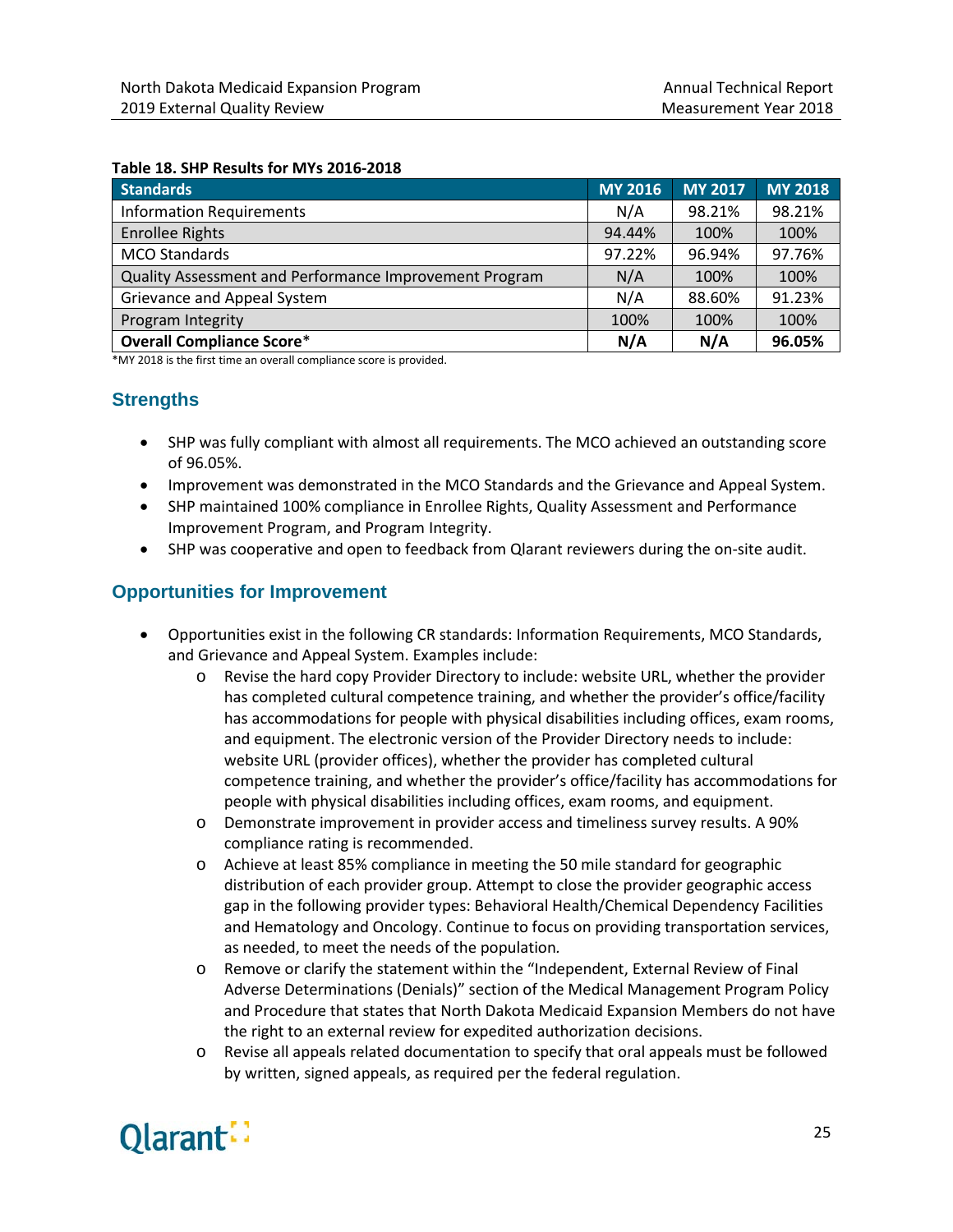- o Ensure that all grievances and appeals are acknowledged within a timely manner.
- o Indicate in policy language that the MCO ensures individuals who make decisions on grievances and appeals are individuals who, if deciding a grievance regarding denial of expedited resolution of an appeal, have the appropriate clinical expertise in treating the enrollee's condition or disease.
- o Revise materials and indicate that oral inquiries seeking to appeal an adverse benefit determination are treated as appeals (to establish the earliest possible filing date for the appeal) and must be confirmed in writing, unless the enrollee or the provider requests expedited resolution, as required per federal regulation.
- o Ensure that all grievances are resolved within the 90 day timeframe.
- o Consistently communicate that members have 120 calendar days from the date of the MCO's notice of appeal resolution to file a State fair hearing.
- o Update the Provider Manual with information on the fair hearing process.

#### **MCO Recommendations**

• SHP should review the detailed CR Report for all specific recommendations that will enhance compliance. Revise policies and procedures accordingly.

## <span id="page-32-0"></span>**Encounter Data Validation**

#### **Claims Volume**

The utilization rate for SHP, measured by the number of unique members with at least one paid claim, was 72%. Out of 33,595 unique members, 24,114 (72%) had at least one paid claim during MY 2018. For comparative purposes, this is a one percentage point increase compared to the 71% utilization rate for MY 2017.

Qlarant analysts further evaluated SHP's submitted claims by facility type selected for the EDV study, which included Inpatient, Outpatient, and Office Visit. Figure 1 shows the volume and percentage of claims by facility type for those members who had an encounter. Most encounters occurred in the Office Visit setting (65%), and followed by Outpatient setting (24%). Only 11% of encounters occurred via the Inpatient setting.

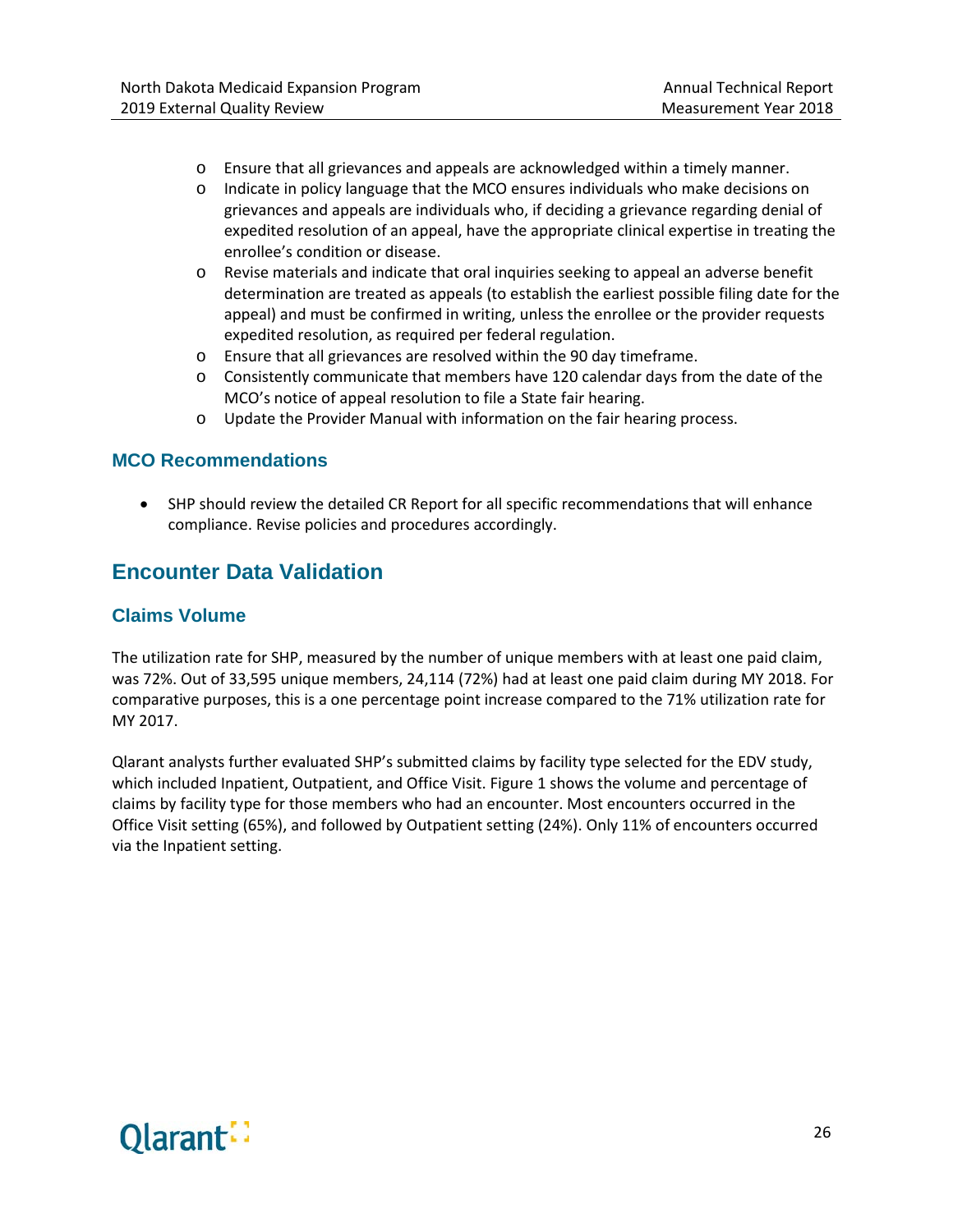

#### **Figure 1. Encounter Volume by Facility Type**

#### **Timely Claims Submission**

Another aspect of incomplete data involves situations in which encounters are not submitted to the MCO within a reasonable amount of time after providers conduct the services. In order to evaluate how timely providers are in claims submission, the number of days between date of service and date of claims receipt are calculated. During the PMV audit, SHP stated 99.69% of provider claims were submitted within 30 days from the date of service. Qlarant, however, could not verify this information as SHP's encounter data file did not contain date of receipt of claim.

#### **Data Completeness and Appropriateness**

Qlarant's initial evaluation focused on evaluating key data fields contained in SHP's encounter data system, including member ID, provider ID, date of service, primary diagnosis and procedure, and member gender. Since these fields are required in SHP's submission of encounter data to DHS, Qlarant analysts examined the percentage of professional and institutional encounters that contained values in these data fields (percentage present). The analysts then assessed if the submitted values were in the correct format and contained expected values (percentage valid values). For example, an encounter where the member ID field was populated with a value of "0000000" would be considered to have a value present and in correct format, but not with a valid value.

#### **Data Accuracy**

The review of members' medical records offers another method to examine the completeness and accuracy of encounter data. Using the encounter data file prepared by SHP, Qlarant identified all members with an Inpatient, Outpatient, or Office Visit service claim. The sample size was selected to ensure a 90% confidence interval with a 5% +/- error rate for sampling. The sample was divided between

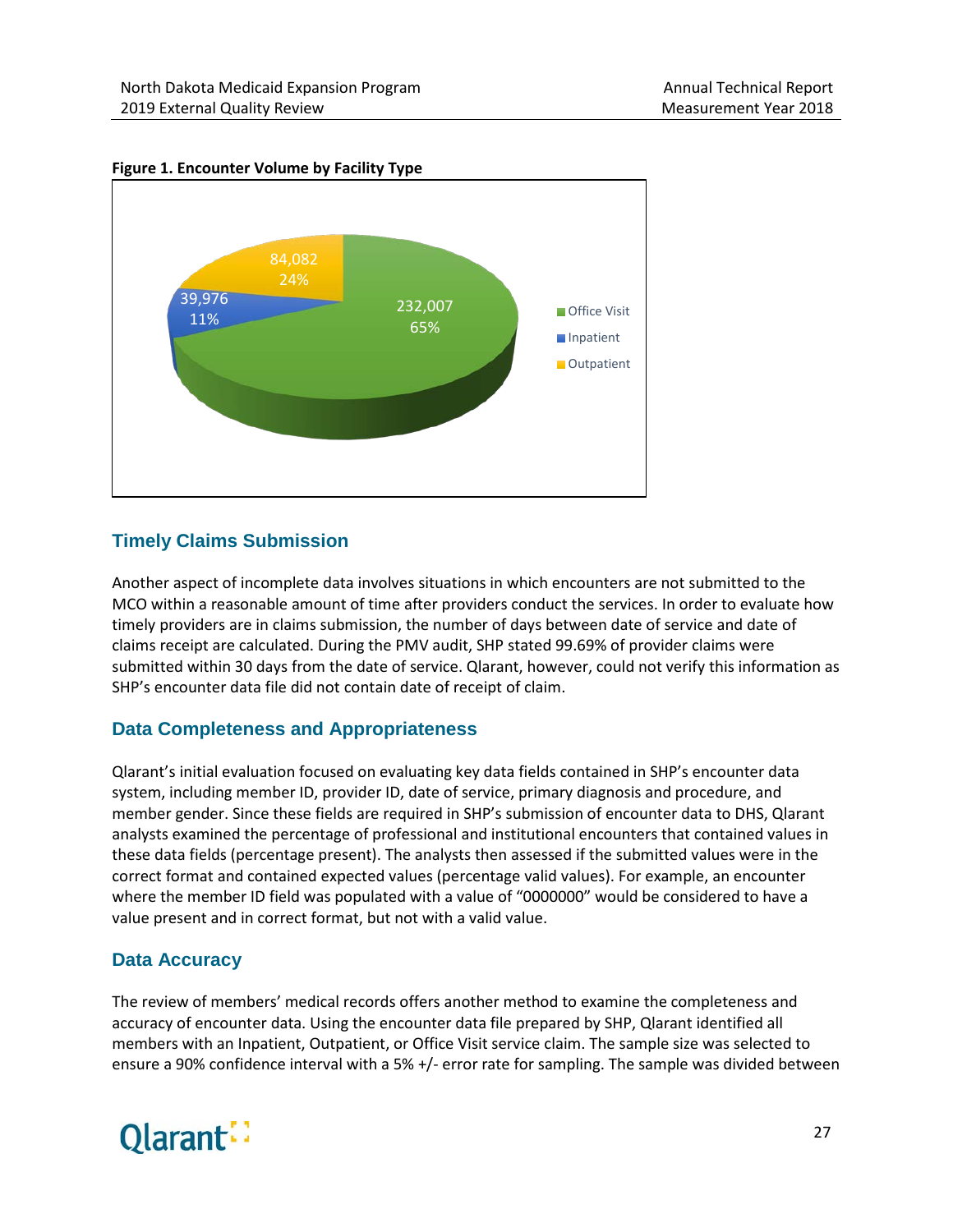Inpatient (coded 21), Outpatient (coded 22), and Office Visit (coded 11) claims submitted with an oversample to ensure adequate numbers of records were received.

Upon receipt of the medical records, the record was verified against the sample listing and member demographics from the data file to analyze the consistency between submitted encounter data and corresponding medical records. Cases where a match between the medical record and encounter data could not be verified by date of birth, gender, or name were excluded from analysis.

Tables 19-21 illustrate EDV results by encounter type and review element. The elements reviewed for each encounter type were diagnosis codes, procedure codes, and revenue codes (not applicable for Office Visit encounters). MY 2016, 2017, and 2018 results are included for purposes of comparison.

#### **Table 19. EDV Results by Element for Inpatient Encounter Type**

| Inpatient        | <b>Diagnosis</b><br><b>Codes</b> |           | <b>Revenue</b><br><b>Codes</b> |      | <b>Procedure</b><br><b>Codes</b> |           |           | <b>Total</b> |           |      |           |           |
|------------------|----------------------------------|-----------|--------------------------------|------|----------------------------------|-----------|-----------|--------------|-----------|------|-----------|-----------|
| <b>Encounter</b> | <b>MY</b>                        | <b>MY</b> | <b>MY</b>                      | MY   | <b>MY</b>                        | <b>MY</b> | <b>MY</b> | <b>MY</b>    | <b>MY</b> | MY   | <b>MY</b> | <b>MY</b> |
|                  | 2016                             | 2017      | 2018                           | 2016 | 2017                             | 2018      | 2016      | 2017         | 2018      | 2016 | 2017      | 2018      |
| Match %          | 91%                              | 81%       | 96%                            | 100% | 100%                             | 100%      | 100%      | 89%          | 98%       | 96%  | 86%       | 97%       |

#### **Table 20. EDV Results by Element for Outpatient Encounter Type**

| <b>Outpatient</b> |      | <b>Diagnosis</b><br><b>Codes</b> |           | <b>Revenue</b><br><b>Codes</b> |           |           | <b>Procedure</b><br><b>Codes</b> |      | <b>Total</b> |           |           |           |
|-------------------|------|----------------------------------|-----------|--------------------------------|-----------|-----------|----------------------------------|------|--------------|-----------|-----------|-----------|
| <b>Encounter</b>  | MY   | MY                               | <b>MY</b> | MY                             | <b>MY</b> | <b>MY</b> | <b>MY</b>                        | MY   | MY           | <b>MY</b> | <b>MY</b> | <b>MY</b> |
|                   | 2016 | 2017                             | 2018      | 2016                           | 2017      | 2018      | 2016                             | 2017 | 2018         | 2016      | 2017      | 2018      |
| Match %           | 94%  | 90%                              | 98%       | 99%                            | 100%      | 100%      | 98%                              | 99%  | 100%         | 97%       | 96%       | 99%       |

#### **Table 21. EDV Results by Element for Office Visit Encounter Type**

| <b>Office Visit</b> | <b>Diagnosis</b><br><b>Codes</b> |           |           |      | <b>Revenue</b><br><b>Codes</b> |           | <b>Procedure</b><br><b>Codes</b> |      | <b>Total</b> |      |           |           |
|---------------------|----------------------------------|-----------|-----------|------|--------------------------------|-----------|----------------------------------|------|--------------|------|-----------|-----------|
| <b>Encounter</b>    | <b>MY</b>                        | <b>MY</b> | <b>MY</b> | MY   | MY                             | MY        | MY                               | MY   | MY           | MY   | <b>MY</b> | <b>MY</b> |
|                     | 2016                             | 2017      | 2018      | 2016 | 2017                           | 2018      | 2016                             | 2017 | 2018         | 2016 | 2017      | 2018      |
| Match %             | 84%                              | 96%       | 95%       | NA   | <b>NA</b>                      | <b>NA</b> | 97%                              | 99%  | 99%          | 89%  | 97%       | 97%       |

Reasons for determining a "no match" element include:

- Lack of medical record documentation
- Incorrect principal diagnosis or incorrect diagnosis codes
- Incorrect procedure codes

#### **Strengths**

- SHP has well documented data integration and claims processing procedures.
- At 80%, SHP's auto-adjudication rate is relatively high.

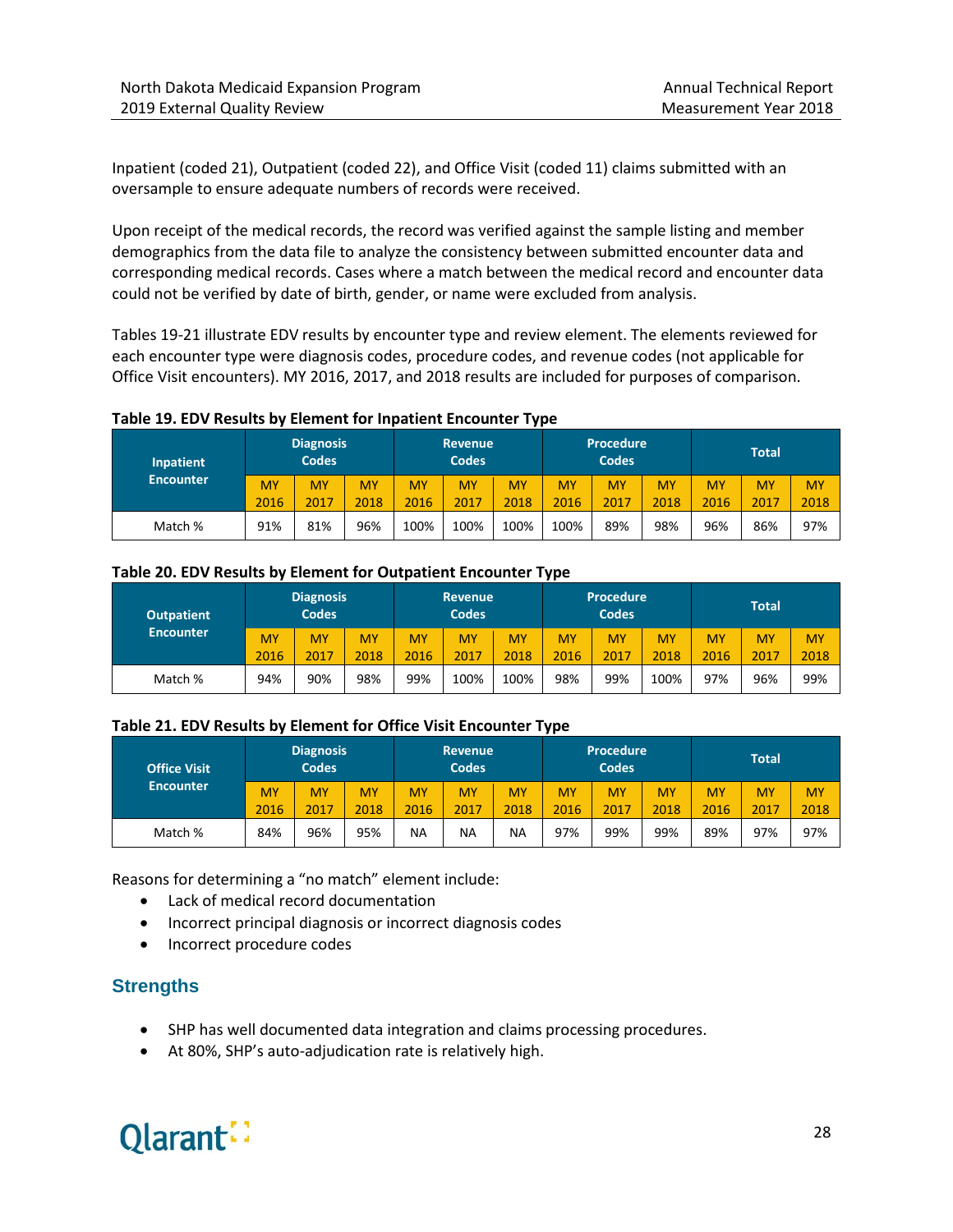- During MY 2018, SHP achieved a total match rate of 98%—meaning 98% of claims data submitted were supported by medical record documentation. This is an increase of three percentage points from MY 2017 (95%).
- Outpatient records registered the highest match rate (99%) in MY 2018, followed by Inpatient (97%) and Office Visit (97%). Inpatient matched rate registered an 11 percentage point increase from MY 2017 (86%).

#### **MCO Recommendations**

- Add a field to encounter data to document date claim is received. This will make it easier to assess if providers are submitting claims within 365 days of the date of service and will also aid in monitoring SHP's timeliness in paying claims.
- Conduct provider audits to ascertain the extent to which providers are adherent to coding principles.

#### **State Recommendations**

- Clearly define the State's objectives and articulate measurable goals for encounter data completeness and accuracy. The industry standard is 95%.
- Include encounter data completeness and accuracy goals and monitoring processes as a component of North Dakota's overall Quality Strategy for the Medicaid Expansion Program.

# <span id="page-35-0"></span>**CAHPS Survey**

SHP contracted with a certified CAHPS vendor to conduct the 2019 CAHPS 5.0H Member Satisfaction Survey. The survey captures member feedback about the MCO, providers, and member perception about getting needed care, getting care quickly, and customer service.

On February 5, 2019, 1,350 surveys were mailed to a random sample of members who had been continuously enrolled in the MCO for at least five out of the last six months of the measurement year. A total of 253 surveys were completed via mail, internet, or phone with a response rate of 19.01%. The majority of respondents indicated that they were: overall in good health and excellent/very good mental/emotional health; in the 55 or older age range; female; with an education of high school or less; and white.

SHP's CAHPS Survey results were compared to NCQA Quality Compass 2018 benchmarks to gauge performance and identify opportunities for improvement. Results are displayed in Table 22.

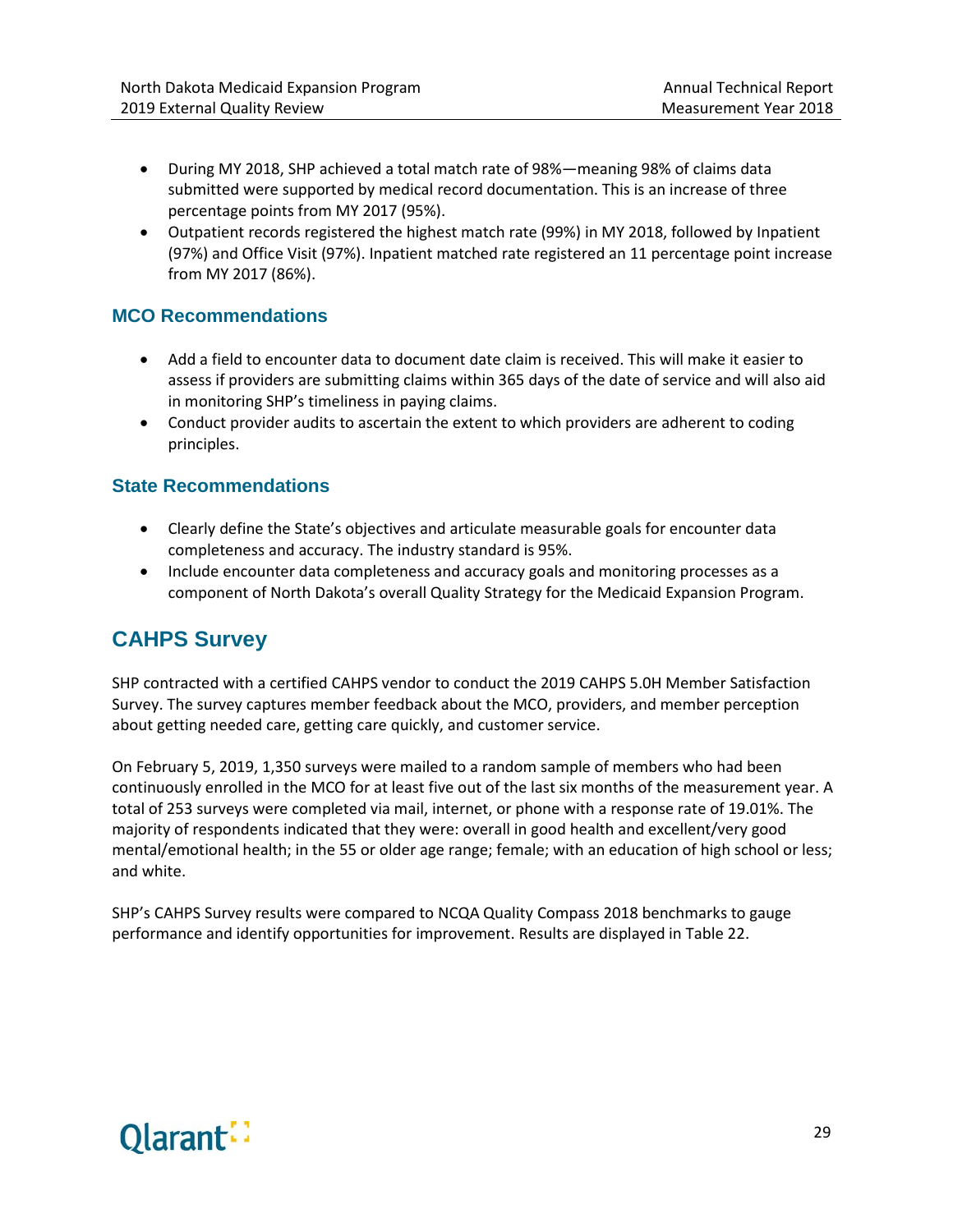| <b>Measure</b>                                                                                                                                            | <b>SHP</b><br><b>2017 Rate</b> | <b>SHP</b><br><b>2018 Rate</b> | <b>SHP</b><br><b>2019 Rate</b> | <b>SHP</b><br><b>2019 Rate</b><br><b>Compared to</b><br>Benchmarks^ |
|-----------------------------------------------------------------------------------------------------------------------------------------------------------|--------------------------------|--------------------------------|--------------------------------|---------------------------------------------------------------------|
| <b>Coordination of Care Composite</b>                                                                                                                     | 85.40%                         | 83.33%                         | <b>NA</b>                      | <b>NC</b>                                                           |
| <b>Customer Service Composite</b>                                                                                                                         | <b>NA</b>                      | <b>NA</b>                      | <b>NA</b>                      | <b>NC</b>                                                           |
| Flu vaccination: Had flu shot or<br>spray in the nose since July 1, 2018                                                                                  | 37.67%                         | 41.75%                         | 38.93%                         |                                                                     |
| <b>Getting Care Quickly Composite</b>                                                                                                                     | 83.94%                         | 87.34%                         | 78.94%                         | $\bullet$                                                           |
| <b>Getting Needed Care Composite</b>                                                                                                                      | 83.02%                         | 86.88%                         | 80.46%                         | ٠                                                                   |
| <b>Health Promotion and Education</b><br>Composite                                                                                                        | 73.38%                         | 73.01%                         | 61.59%                         |                                                                     |
| How Well Doctors Communicate<br>Composite                                                                                                                 | 92.79%                         | 94.82%                         | 92.28%                         | ◆◆                                                                  |
| <b>Medical Assistance with Smoking</b><br>and Tobacco Use Cessation:<br>Advising Smokers To Quit (rolling 2<br>year average reported for 2018)            | 73.29%                         | 77.21%                         | 78.22%                         |                                                                     |
| Medical Assistance with Smoking<br>and Tobacco Use Cessation:<br><b>Discussing Cessation Medications</b><br>(rolling 2 year average reported for<br>2018) | 48.45%                         | 52.21%                         | 54.19%                         |                                                                     |
| Medical Assistance with Smoking<br>and Tobacco Use Cessation:<br><b>Discussing Cessation Strategies</b><br>(rolling 2 year average reported for<br>2018)  | 48.63%                         | 52.77%                         | 52.23%                         |                                                                     |
| Rating of All Health Care (8+9+10)                                                                                                                        | 72.50%                         | 73.66%                         | 75.61%                         | ◆◆                                                                  |
| Rating of Health Plan (8+9+10)                                                                                                                            | 75.14%                         | 75.17%                         | 74.38%                         |                                                                     |
| Rating of Personal Doctor (8+9+10)                                                                                                                        | 85.82%                         | 85.58%                         | 85.71%                         | $***$                                                               |
| Rating of Specialist Seen Most<br>often (8+9+10)                                                                                                          | 79.10%                         | 82.01%                         | <b>NA</b>                      | <b>NC</b>                                                           |
| <b>Shared Decision Making Composite</b>                                                                                                                   | 82.87%                         | 82.83%                         | <b>NA</b>                      | <b>NC</b>                                                           |

#### **Table 22. CAHPS Survey Results Compared to Benchmarks**

^ Benchmark data source: Quality Compass 2018 (MY 2017 data). This is the most current benchmark source at the time of report production. NA Response rate of less than 100 observations; too small to calculate a reliable rate.

NC No comparison made due to no rate or/and benchmark available.

Green Positive trend for three consecutive measurement years.

Red Negative trend for three consecutive measurement years.

SHP performed below the national Medicaid average for the following CAHPS measures:

• Flu vaccination: Had flu shot or spray in the nose since July 1, 2018

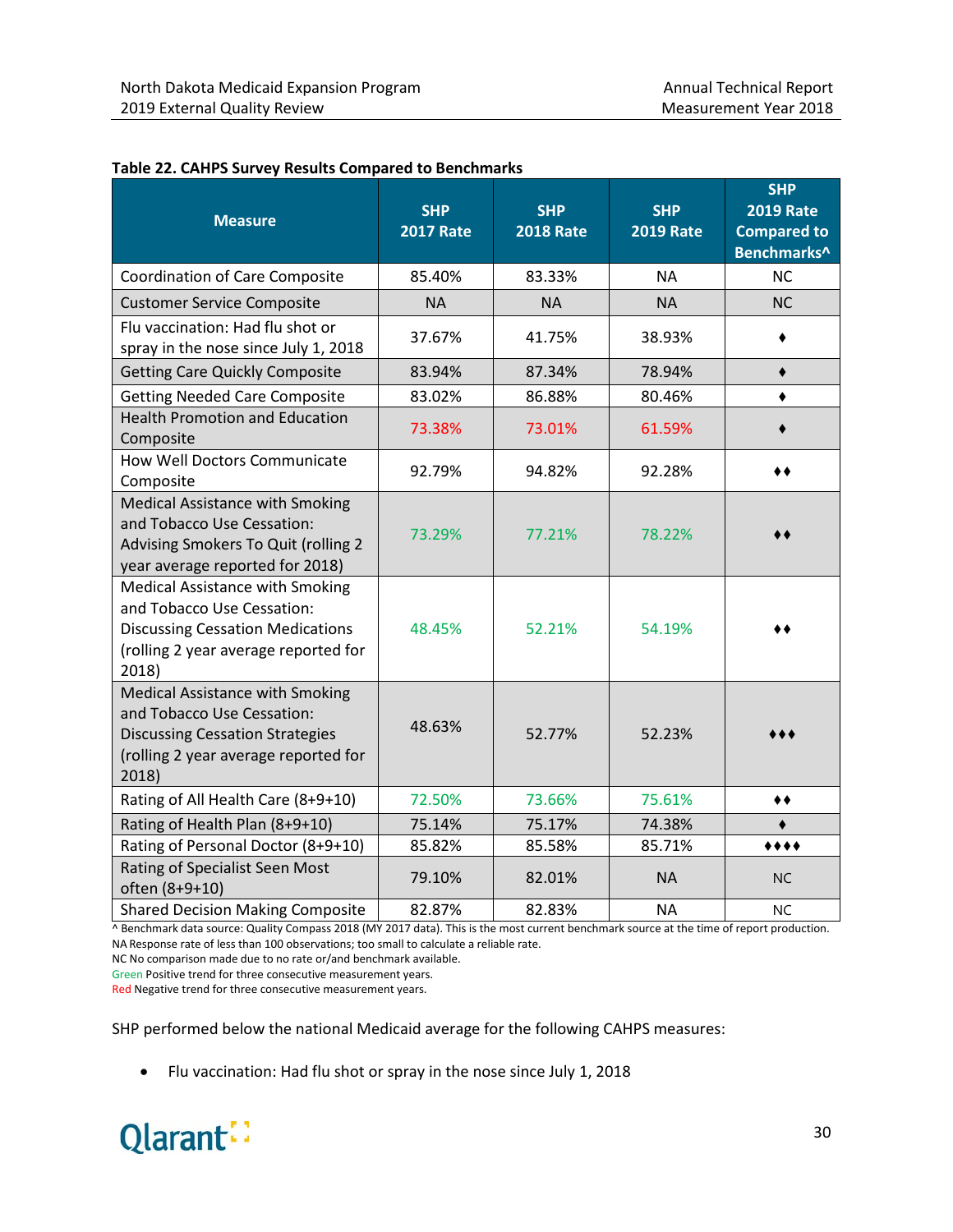- Getting Care Quickly Composite
- Getting Needed Care Composite
- Health Promotion and Education Composite
- Rating of Health Plan (8+9+10)

The MCO met or exceeded the national Medicaid average but was below the national Medicaid 75<sup>th</sup> Percentile for the following CAHPS measures:

- How Well Doctors Communicate Composite
- Medical Assistance with Smoking and Tobacco Use Cessation: Advising Smokers To Quit
- Medical Assistance with Smoking and Tobacco Use Cessation: Discussing Cessation Medications
- Rating of All Health Care (8+9+10)

SHP met or exceeded the national Medicaid 75<sup>th</sup> Percentile but was below the national Medicaid 90<sup>th</sup> Percentile for Medical Assistance with Smoking and Tobacco Use Cessation: Discussing Cessation Strategies measure and met or exceeded the national 90th Percentile for Rating of Personal Doctor (8+9+10) measure.

A trend analysis was conducted and the following conclusions were made after reviewing three consecutive years of performance (MY 2016-MY 2018):

- Performance for most measures was mixed year over year.
- A decline in performance year over year was identified in one measure, Health Promotion and Education Composite.
- A positive trend (improvement year over year) was identified in the following measures:
	- o Medical Assistance with Smoking and Tobacco Use Cessation: Advising Smokers To Quit
	- o Medical Assistance with Smoking and Tobacco Use Cessation: Discussing Cessation Medications
	- o Rating of All Health Care (8+9+10)

#### **Strengths**

- In regard to benchmarking, SHP exceeded the 90<sup>th</sup> Percentile in the following CAHPS measure: o Rating of Personal Doctor (8+9+10)
- SHP also showed improved performance between MY 2016 and MY 2018 for the following measures:
	- o Medical Assistance with Smoking and Tobacco Use Cessation: Advising Smokers To Quit
	- o Medical Assistance with Smoking and Tobacco Use Cessation: Discussing Cessation Medications
	- o Rating of All Health Care (8+9+10)

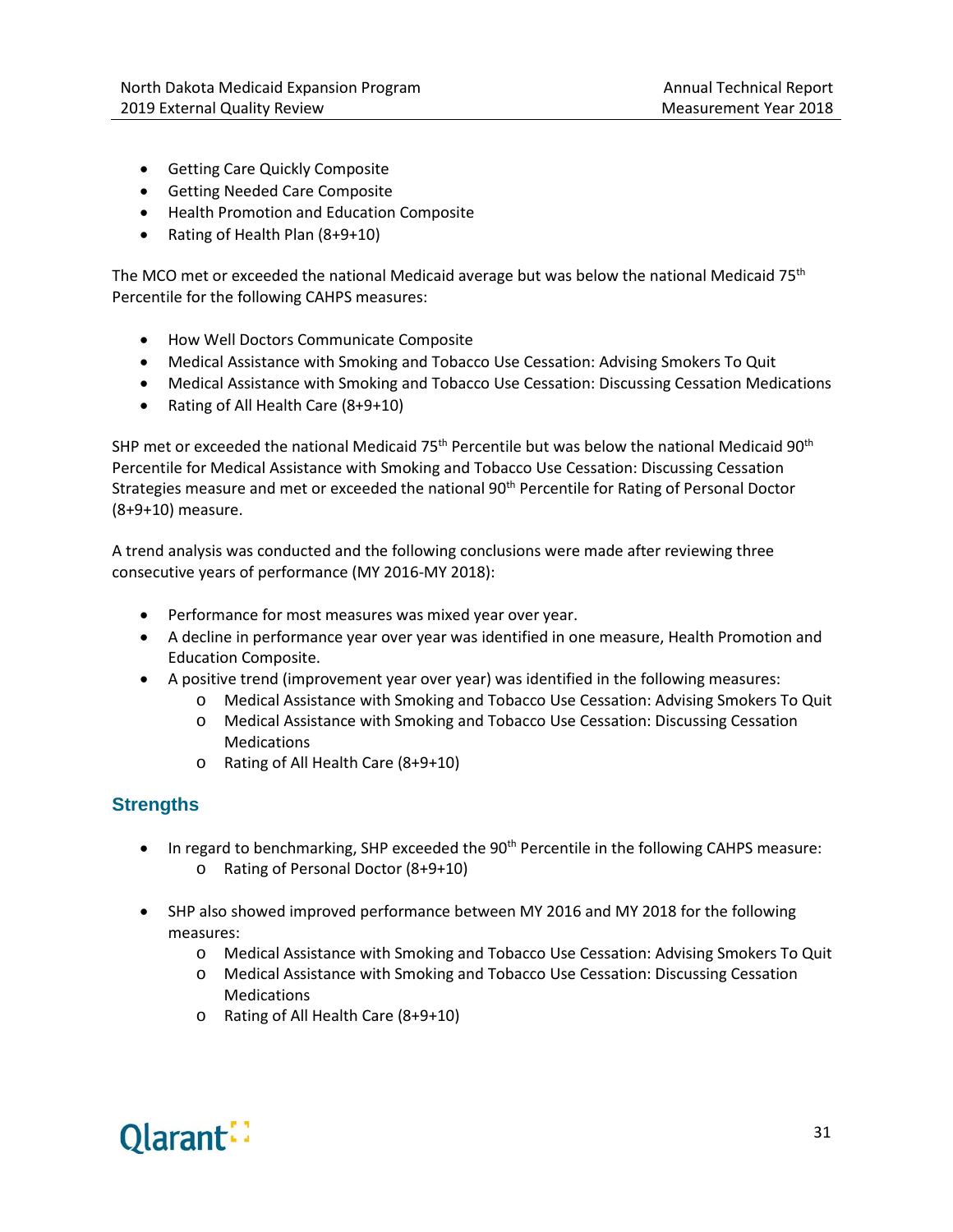#### **MCO Recommendations**

- SHP is encouraged to identify barriers and explore strategies to improve the CAHPS measures that performed below the national Medicaid average:
	- o Flu vaccination: Had flu shot or spray in the nose since July 1, 2018
	- o Getting Care Quickly Composite
	- o Getting Needed Care Composite
	- o Health Promotion and Education Composite
	- o Rating of Health Plan (8+9+10)

# <span id="page-38-0"></span>**Compliance with Previous Annual Recommendations for Improvement**

The following table identifies recommendations made in the previous Annual Technical Report (MY 2017) and the follow-up activities completed by SHP in 2018.

|                                                    | 2018 Compliance with 2017 Recommendations                |
|----------------------------------------------------|----------------------------------------------------------|
| <b>2017 Recommendation</b>                         | <b>2018 Compliance Assessment</b>                        |
| Continue to target members with diabetes using     | <b>Compliant.</b> SHP implemented several                |
| interventions aimed to improve member self-        | interventions: Diabetes Health Management                |
| management.                                        | Program, sending letters to noncompliant                 |
|                                                    | members, and eye exam mailings.                          |
| Explore value based contracting, which will likely | <b>Compliant.</b> SHP is having discussions with healthy |
| have a positive impact on diabetic member          | systems on value based contracting which                 |
| outcomes.                                          | includes a focus on diabetes care performance.           |
| Adjust goals to ensure SHP is consistently         | Continues to be an opportunity improvement.              |
| facilitating quality improvement. Currently, SHP   | Although one goal was adjusted to meet this              |
| exceeds its goal for the HbA1c Poor Control (>9%)  | recommendation, SHP also exceeds its goal for            |
| performance measure.                               | the HbA1c Control (<7%) for a Selected                   |
|                                                    | Population performance measure.                          |
| Consider the use of supplemental data for both     | <b>Compliant.</b> SHP uses sources of data allowable by  |
| HEDIS and non-HEDIS measures to improve            | measure specifications.                                  |
| performance measure rates.                         |                                                          |
| Review the performance measures and focus on       | Continues to be an opportunity for                       |
| identifying and implementing strategies to         | improvement. SHP should continue to review               |
| improve performance rates particularly for         | performance measure results and develop                  |
| measures that did not meet the NCQA Quality        | strategies to improve rates that did not meet the        |
| Compass national average benchmarks.               | national average benchmarks. For MY 2018, 12             |
|                                                    | measures performed below the national average            |
|                                                    | benchmarks.                                              |

#### **Table 23. 2018 Compliance with 2017 Recommendations**

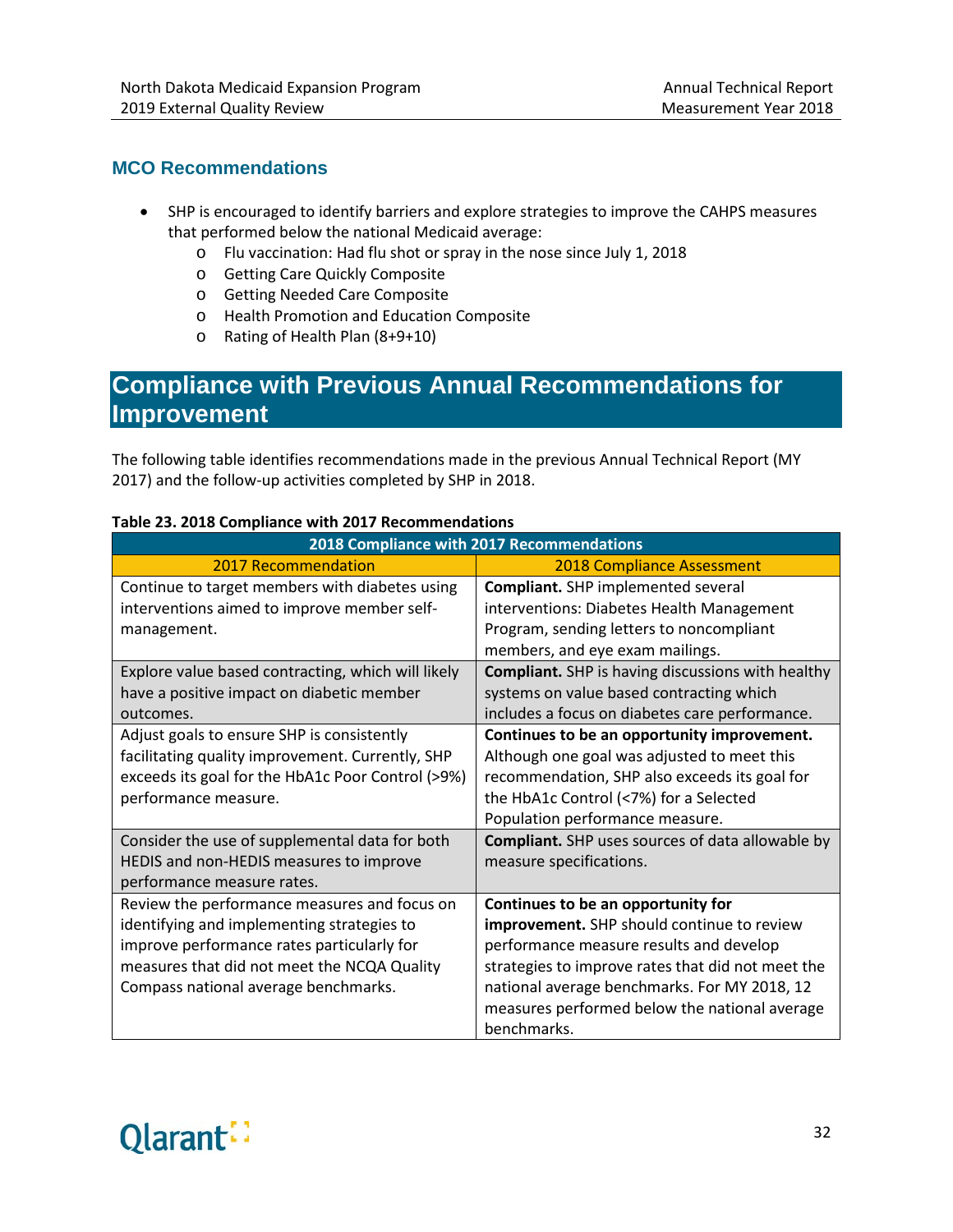|                                                                                                                                                                                                                                                                                      | 2018 Compliance with 2017 Recommendations                                                                                                                                                                                                                                                                                                                                                       |
|--------------------------------------------------------------------------------------------------------------------------------------------------------------------------------------------------------------------------------------------------------------------------------------|-------------------------------------------------------------------------------------------------------------------------------------------------------------------------------------------------------------------------------------------------------------------------------------------------------------------------------------------------------------------------------------------------|
| 2017 Recommendation                                                                                                                                                                                                                                                                  | <b>2018 Compliance Assessment</b>                                                                                                                                                                                                                                                                                                                                                               |
| Review and act on specific recommendations<br>found in the detailed CR Report in order to<br>improve processes and obtain full compliance.                                                                                                                                           | Continues to be an opportunity for<br>improvement. While improvement has been<br>made with following the Medicaid managed care<br>standards, SHP still has opportunity for<br>improvement and should follow<br>recommendations outlined in the Compliance<br>Review Report. Overall compliance for MY 2018<br>was 96.05%                                                                        |
| Add a field to encounter data to document date<br>claim is received. This will make it easier to assess<br>if providers are submitting claims within 365 days<br>of the date of service and will also aid in<br>monitoring SHP's timeliness in paying claims.                        | Continues to be an opportunity for<br>improvement. SHP did not add a field to the<br>encounter data to document date claim is<br>received.                                                                                                                                                                                                                                                      |
| Identify barriers and explore strategies to<br>improve the three CAHPS measures that<br>performed below the national Medicaid average:<br><b>Health Promotion and Education</b><br>$\Omega$<br>Composite<br>Rating of Health Plan<br>$\circ$<br>Rating of All Health Care<br>$\circ$ | Continues to be an opportunity for<br><b>improvement.</b> The results for Rating of All Health<br>Care exceeded the national average. However<br>Health Promotion and Education Composite and<br>Rating of Health Plan results were below the<br>national averages. SHP should continue to<br>research barriers and develop strategies to<br>improve performance for the two CAHPS<br>measures. |
| Attempt to close the provider geographic-access<br>gap in the following provider types: Behavioral<br>Health/Chemical Dependency Facilities,<br>Cardiology, and Hematology and Oncology.                                                                                             | Continues to be an opportunity for<br>improvement. Ensuring timely access to provider<br>appointments continues to be a challenge for<br>SHP.                                                                                                                                                                                                                                                   |

# <span id="page-39-0"></span>**Quality of, Access to, and Timeliness of Healthcare Services**

# <span id="page-39-1"></span>**Quality**

*Quality health care, as defined by the Institute of Medicine (IOM), is safe, effective, patient-centered, timely, efficient, and equitable (Crossing the Quality Chasm: A New Health System for the 21st Century, IOM, 2001). As it pertains to external quality review, it is defined as "the degree to which a Managed Care Organization (MCO)…increases the likelihood of desired health outcomes of its recipients through its structural and operational characteristics and through the provision of health services that are consistent with current professional knowledge." (Centers for Medicare & Medicaid Services, Final Rule: External Quality Review, 2003).*

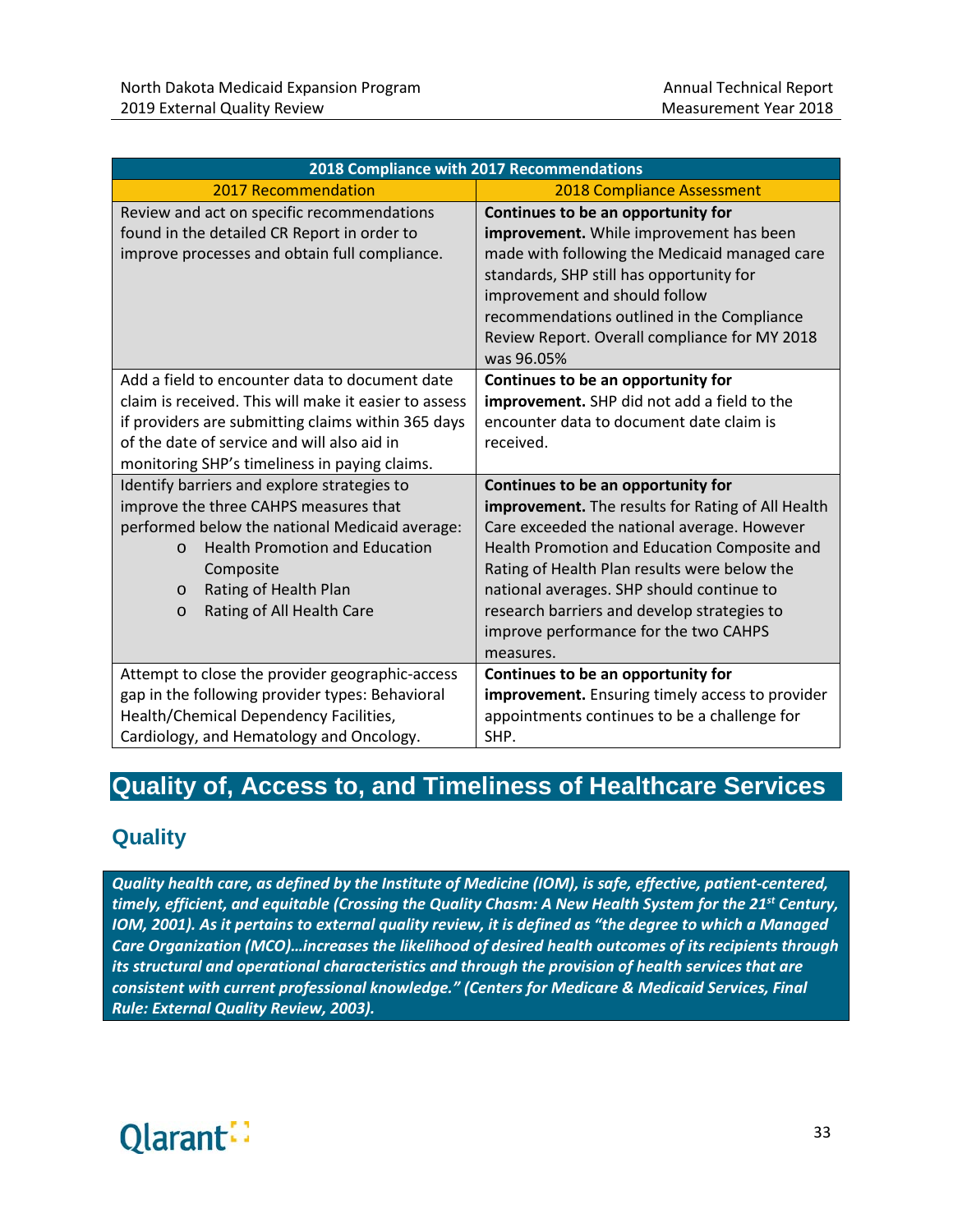#### **Quality Strengths**

SHP successfully developed and reported on two PIPs. For the Comprehensive Diabetes Care PIP, the MCO demonstrated improvement in four performance measures, two of which exceeded MCO goals. SHP maintains a robust Diabetes Health Management Program and identifies and conducts outreach to newly eligible members on a monthly basis. Enrolled members receive quarterly contact. Case Managers work directly with members deemed complex. For the Follow-Up After Hospitalization for Mental Health PIP, SHP exceeded its goal and reported statistically significant improvement in the Engagement of Alcohol and Other Drug (AOD) Treatment performance measure. The MCO sustained improvement in all performance measures.

PMV findings indicated that SHP has appropriate processes for data integration, data control, and performance measure interpretation. The MCO's procedures and documentation used in calculating performance rates were found to be acceptable. Medical record over-read agreement rates were 100% for both selected measures. The MCO successfully reported results for the CMS Adult (and applicable Child) Core Set of Measures. When rates are compared to the Quality Compass MY 2017 National Medicaid Average for All Lines of Business, SHP exceeded the national average in most performance measures. The MCO exceeded the national Medicaid 90th Percentile for the following adult performance measures:

- Comprehensive Diabetes Care: Medical Attention for Nephropathy
- Initiation and Engagement of Alcohol and Other Drug Dependence Treatment, Ages 18-64: Engagement of AOD Treatment – Alcohol Abuse
- Initiation and Engagement of Alcohol and Other Drug Dependence Treatment, Ages 18-64: Engagement of AOD Treatment- Opioid Abuse
- Initiation and Engagement of Alcohol and Other Drug Dependence Treatment, Ages 18-64: Engagement of AOD Treatment – Other Drug Abuse

SHP largely demonstrated compliance with the Medicaid managed care standards. Overall, SHP scored well on the 2018 requirements:

- Information Requirements: 98.21%
- Enrollee Rights Standard: 100%
- MCO, PIHP and PAHP Standards: 97.76%
- Quality Assessment and Performance Improvement Program: 100%
- Grievance and Appeal System: 91.23%
- Program Integrity: 100%

The MCO's quality program measures and monitors quality-related elements such as access and availability, utilization management functions, performance improvement, and performance measurement. The MCO's Complex Case Management Program requires the MCO to identify and assess members with special health care needs. The program is based on evidence-based guidelines and NCQA requirements. SHP's credentialing and recredentialing policies and procedures also meet requirements; a random sample file review found that the MCO was compliant in its credentialing activities.

# Olarant.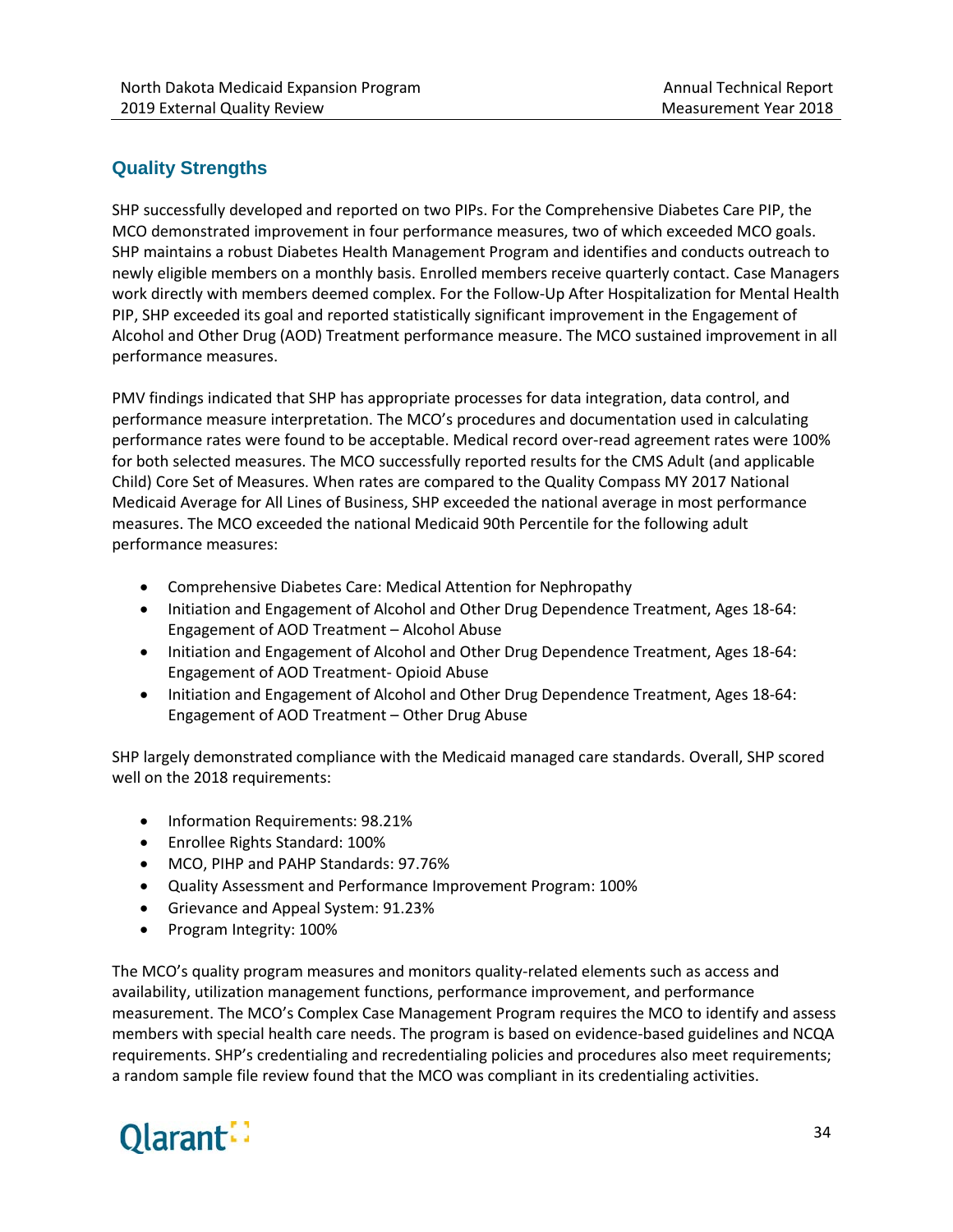Regarding encounter data, SHP achieved a total match rate of 98%—meaning 98% of claims data submitted were supported by medical record documentation. This is an increase of three percentage points from MY 2017 (95%).

Lastly, SHP measured MY 2018 member satisfaction via a CAHPS Survey. Compared to the NCQA Quality Compass National Medicaid All Lines of Business benchmarks, SHP scored above the national Medicaid average on most measures. SHP met or exceeded the national 90<sup>th</sup> Percentile in the Rating of Personal Doctor (8+9+10) measure.

#### **Quality Recommendations**

SHP should continue to refine its current quality program. The program should regularly measure and monitor all activities and performance-related indicators and take action when performance does not meet an acceptable goal or threshold. The MCO should identify barriers and develop and implement activities that aim to improve performance. SHP should continue completing an annual Quality Improvement Program Evaluation. The MCO should trend annual results in the evaluation to facilitate an understanding of performance year over year.

SHP conducts two PIPs, as required in the North Dakota Medicaid Expansion Quality Strategy. The MCO should continuously monitor barriers and gauge effectiveness of interventions. As new barriers are identified, new strategies should be developed.

For PMV, the MCO should review its core measure results and identify and implement strategies to improve performance on rates that failed to meet the national average benchmarks. These measures include:

- Adult Performance Measures:
	- o Annual Monitoring for Patients on Persistent Medications: Angiotensin Converting Enzyme (ACE) Inhibitors or Angiotensin Receptor Blockers (ARBs)
	- o Breast Cancer Screening
	- o Cervical Cancer Screening
	- o Chlamydia Screening in Women, Upper Age Stratification, Ages 21-24
	- o Comprehensive Diabetes Care: Eye Exam
	- o Flu Vaccinations for Adults, Ages 18-64
	- o Follow-Up After Hospitalization for Mental Illness, Ages 21-64: Follow-Up Within 7 Days
	- o Follow-Up After Hospitalization for Mental Illness, Ages 21-64: Follow-Up Within 30 Days
	- o PQI 01 Diabetes Short-Term Complications Admission Rate, Ages 18-64
	- o PQI 08: Congestive Heart Failure (CHF) Admission Rate, Ages 18-64 and 65 plus
- Child Performance Measures:
	- o Follow-Up After Hospitalization for Mental Illness, Ages 19-20 Follow-Up Within 7 Days
	- o Follow-Up After Hospitalization for Mental Illness, Ages 19-20 Follow-Up Within 30 Days

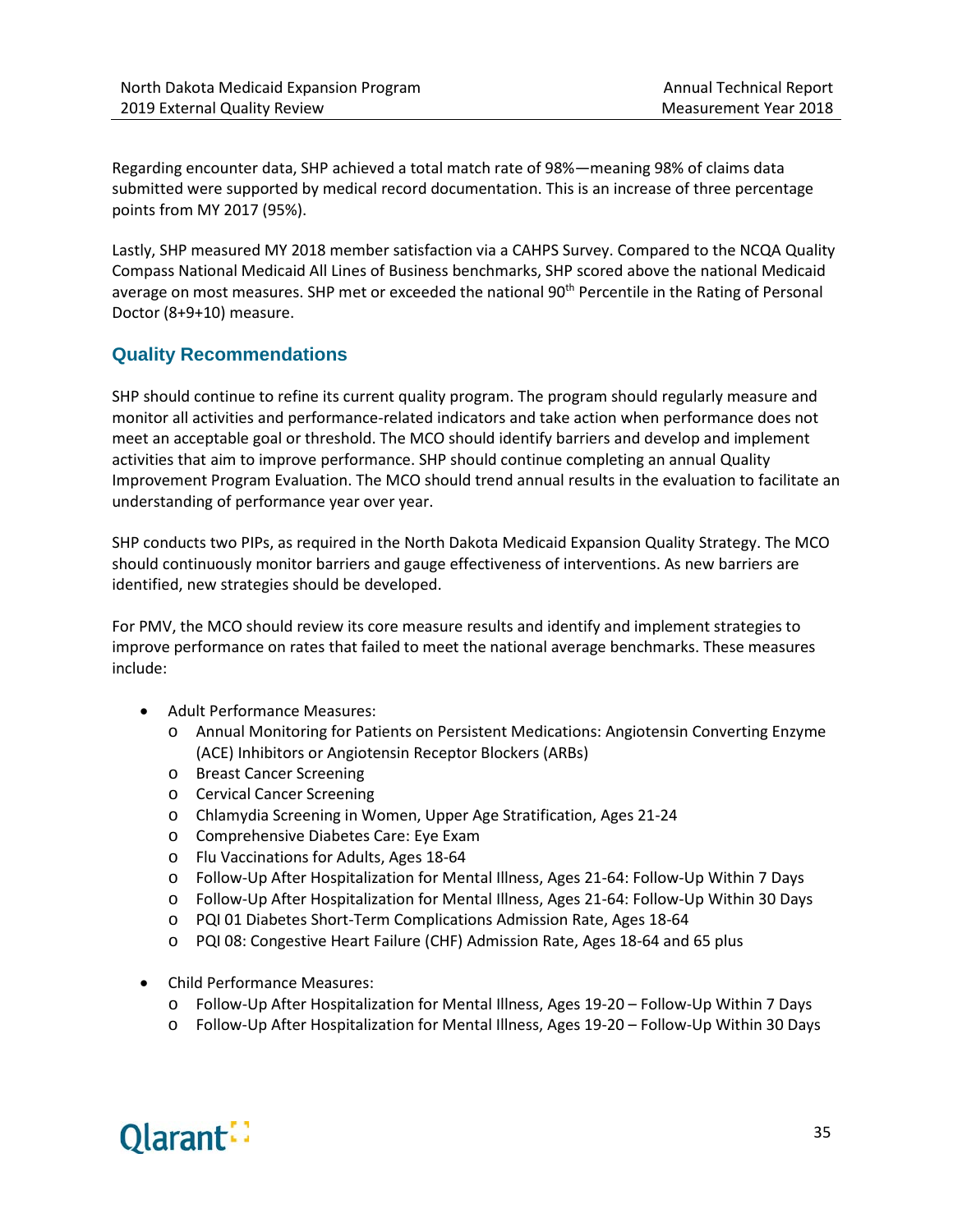SHP should review the CR Report and its detailed findings and recommendations. Specific recommendations are made, that if implemented, should demonstrate compliance with requirements and positively impact member outcomes.

To ensure timely receipt of provider claims analysis, SHP should add a field to its encounter data to document the date a claim is received. This will make it easier to assess if providers are submitting claims within 365 days of the date of service and will also aid in monitoring SHP's timeliness in paying claims.

For CAHPS Survey measures not meeting the national averages, SHP should develop and implement initiatives that aim to improve performance. SHP performed below average on the following measures:

- Flu vaccination: Had flu shot or spray in the nose since July 1, 2018
- Getting Care Quickly Composite
- Getting Needed Care Composite
- Health Promotion and Education Composite
- Rating of Health Plan (8+9+10)

# <span id="page-42-0"></span>**Access**

*An assessment of access considers the degree to which individuals are inhibited or facilitated in their ability to gain entry to and to receive care and services from the healthcare system. Access (or accessibility), as defined by NCQA, is "the extent to which a patient can obtain available services at the time they are needed. Such service refers to both telephone access and ease of scheduling an appointment, if applicable. The intent is that each organization provides and maintains appropriate access to primary care, behavioral health care, and member services." Access to healthcare is the foundation of good health outcomes.*

#### **Access Strengths**

Numerous elements within the CR assessed access to vital member information, providers, and healthcare services. SHP provided members with information on available benefits and instructions on how to access such services. Member materials communicated how to select and access providers and how to obtain after-hours and emergency services. In an effort to promote the delivery of healthcare in a culturally competent manner, the MCO communicated the availability of oral interpretation services and written translated materials. Additionally, SHP explained members' rights to access and utilize the grievance system.

SHP provides members with access to an adequate primary care provider (PCP) network in terms of numbers and geography. DHS requires the MCO have at least 1 PCP for every 2,500 members and 1 specialty provider for every 3,000 members. SHP more than adequately meets the State's requirement in terms of numbers of providers. DHS also has a 50-mile radius access standard for PCPs. Even taking into account the many rural geographic areas of North Dakota, SHP exceeded the minimum requirements for access to primary care services. Female enrollees have direct access to women's health

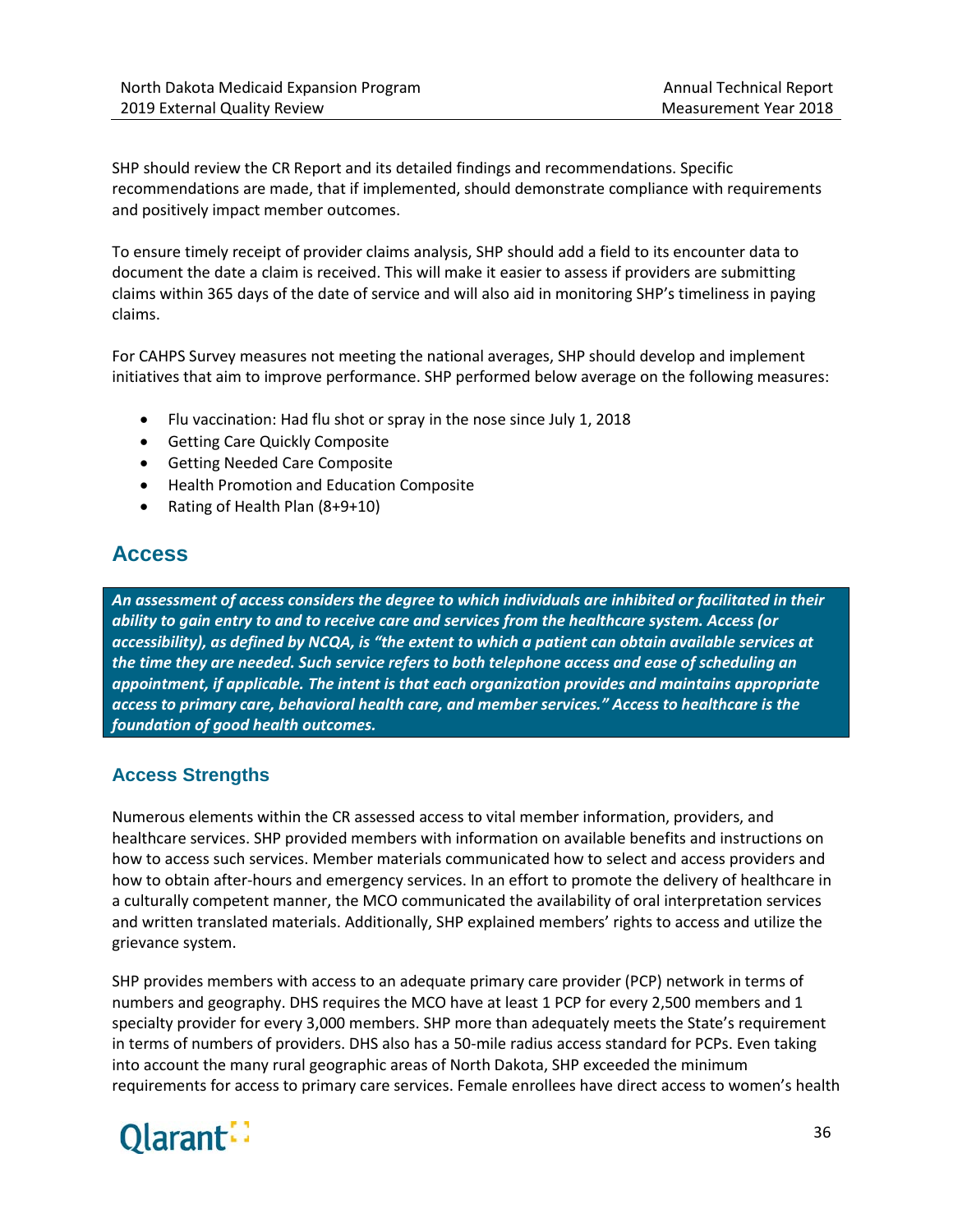specialists, all members have access to second opinions, and members may obtain necessary healthcare services outside of the provider network should SHP providers not be able to adequately provide them.

The MCO also provides transportation services to member, as needed. SHP can arrange to transport members to provider offices for routine, non-emergency care. Members may also pick up prescriptions or durable medical equipment on the day of appointments.

#### **Access Recommendations**

SHP should address recommendations made in the CR Report that may impact access. SHP should attempt to close the provider geographic-access gap in the following provider types: Behavioral Health/Chemical Dependency Facilities and Hematology and Oncology. Further, the MCO should actively monitor and review any access-related complaints or grievances to quickly identify and resolve accessrelated issues.

Based on survey results, SHP's rate scored below the Quality Compass National Average benchmark for the CAHPS composite Getting Needed Care. Due to the response rate was less than 100 observations, Coordination of Care composite's rate was considered non-applicable (NA).

## <span id="page-43-0"></span>**Timeliness**

*The IOM defines timeliness as "reducing waits and sometimes harmful delays." Standards for timeliness are incorporated into the MCO contract and define the length of time in which an enrollee would be able to schedule or receive an appointment. Timeframes are based on the urgency of need and the presence or absence of health symptoms.*

#### **Timeliness Strengths**

SHP maintains a policy and procedure that addresses timely access to provider appointments. In the event of an emergency, members are instructed to access emergency services immediately. Members may go to the closest emergency room or call 911. The MCO's Provider Access and Availability Standards require providers to be available 24 hours a day, 7 days a week. SHP maintains procedures to monitor timely access and availability to take corrective action if there is failure to comply.

Members also have rights to timely resolution for grievances and appeals and timely utilization management decisions. During the CR, a random sample of appeals were reviewed and all decisions were made in a timely manner.

#### **Timeliness Recommendations**

SHP has opportunity for improvement related to timely access to next available appointments for the following provider types: behavioral health, maternity, primary care, and specialists. The MCO should actively monitor and review any timeliness-related complaints or grievances to quickly identify and

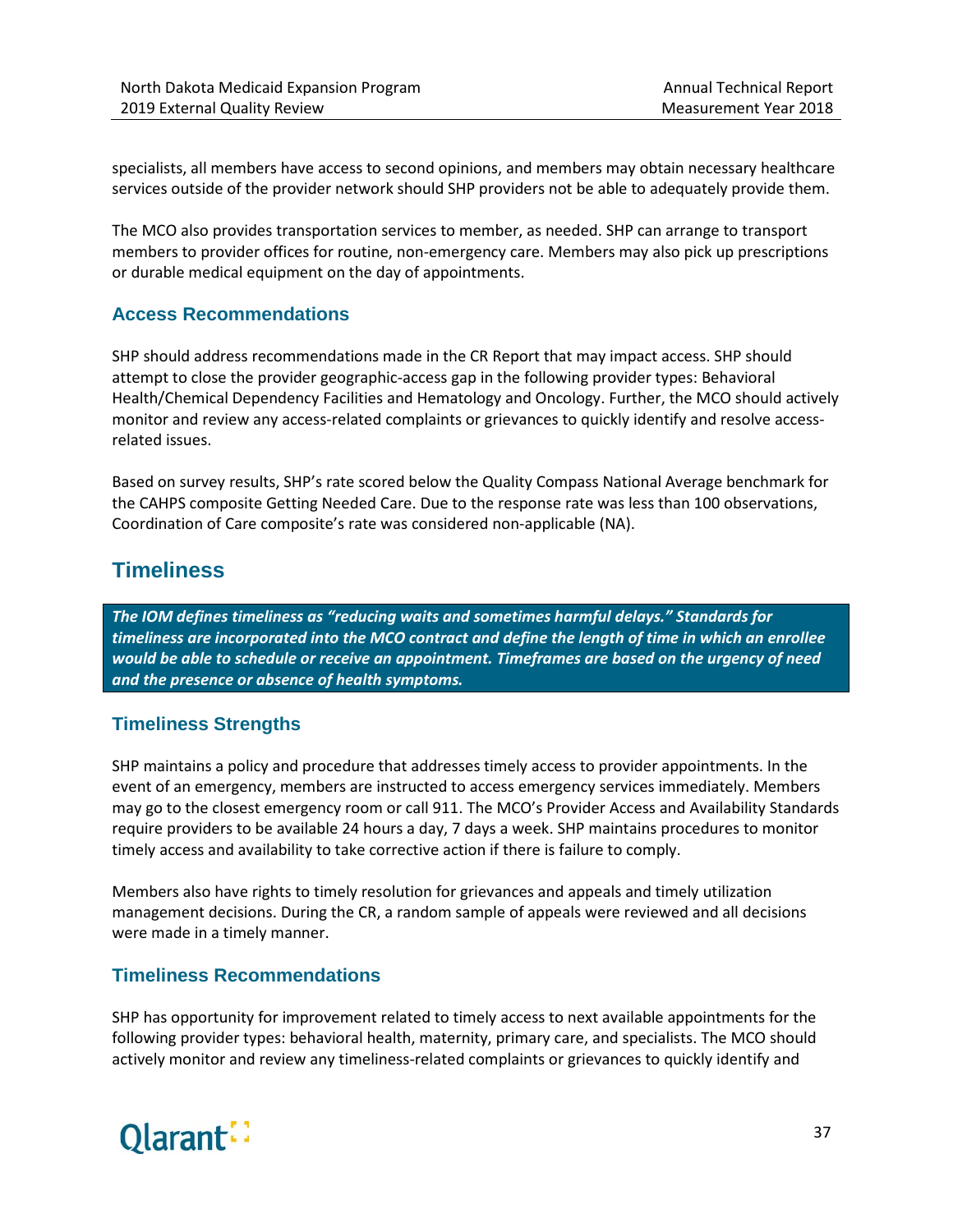resolve timeliness-related issues. Additionally, SHP should ensure that all grievances are acknowledged in a timely manner. A sample file review revealed one occurrence of untimely resolution.

CAHPS Survey results revealed SHP's Getting Care Quickly composite rate registered below the Quality Compass National Average benchmark.

# <span id="page-44-0"></span>**Conclusions**

SHP provided evidence of meeting almost all federal, state, and quality strategy requirements. Overall, SHP is performing well. SHP is actively working to address deficiencies identified during the course of the review. SHP has developed a quality program that measures and monitors performance. With a maturing program, the MCO is able to trend performance to gauge where it meets and exceeds requirements and to identify opportunity for improvement. By implementing interventions and addressing these opportunities, the MCO will facilitate improvement in the areas of quality, access, and timeliness of care for the Medicaid Expansion population.

North Dakota DHS has effectively managed oversight and collaboratively worked with SHP and the EQRO to ensure successful program operations and monitoring of performance.

# <span id="page-44-1"></span>**Recommendations**

## <span id="page-44-2"></span>**MCO Recommendations**

- Continue to work collaboratively with the State and the EQRO and work to meet all requirements.
- SHP should adjust PIP performance measure goals to ensure it is consistently facilitating quality improvement. Although one goal was adjusted to meet this recommendation, SHP also exceeds its goal for the HbA1c Control (<7%) for a Selected Population performance measure.
- The open access appointments at the Human Services Centers have proven to be challenging for members. The open access timeframe concept causes some members to endure long wait times to the extent of not being seen on the day services are sought and members are asked to return the following day. SHP is working with Human Services Centers to address this barrier and should continue discussions to improve availability and appointment access as well as to clarify services offered.
- The MCO should continue to explore other opportunities to help close the gap in mental health care services. SHP is planning to discuss telemental and teletherapy services with a task force that involves other health systems and health plans.
- Consider the use of supplemental data to improve performance measure rates.
- Review the performance measure and CAHPS survey results and focus on identifying and implementing strategies to improve performance particularly for measures that did not meet the national average benchmarks.